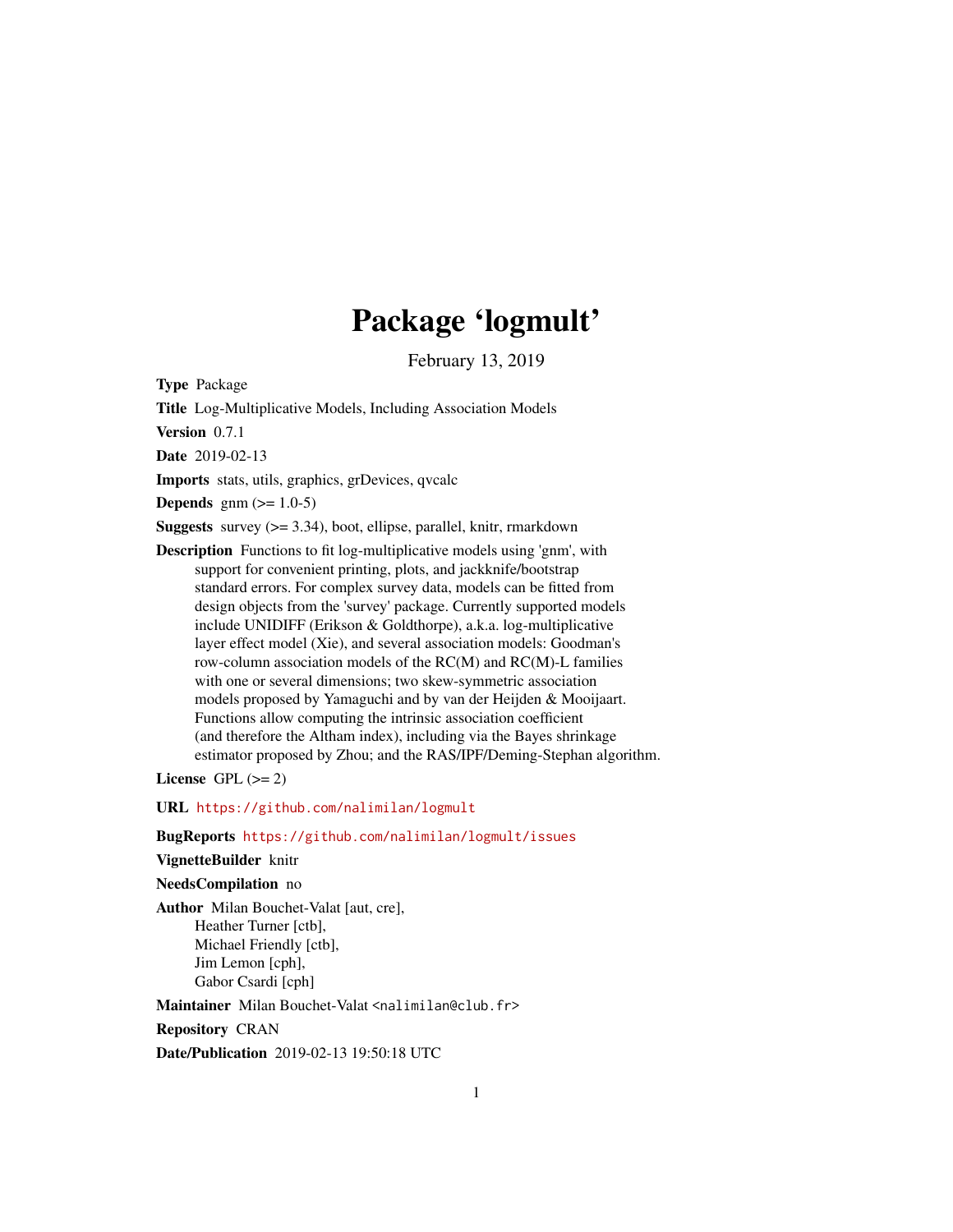# <span id="page-1-0"></span>R topics documented:

| $\overline{4}$<br>$assoc \dots$<br>6<br>$color \dots$<br>6<br>$\overline{7}$<br>gss7590<br>7<br>8<br>gss88<br>8<br><b>HMSkew</b><br>9<br>10<br>13<br>16<br>$iac \dots \dots$<br>18<br>21<br>21<br>26<br>28<br>28<br>rc<br>33<br>$rcl.$<br>36<br>39<br>40<br>42<br>44<br>summary.assoc $\ldots \ldots \ldots \ldots \ldots \ldots \ldots \ldots \ldots \ldots \ldots \ldots \ldots$<br>45<br>47<br>51<br>53<br>55<br>57<br>Index | anoas |  |  |  |  |  |  |  |  |  |  |  |  | $\overline{2}$ |
|---------------------------------------------------------------------------------------------------------------------------------------------------------------------------------------------------------------------------------------------------------------------------------------------------------------------------------------------------------------------------------------------------------------------------------|-------|--|--|--|--|--|--|--|--|--|--|--|--|----------------|
|                                                                                                                                                                                                                                                                                                                                                                                                                                 |       |  |  |  |  |  |  |  |  |  |  |  |  |                |
|                                                                                                                                                                                                                                                                                                                                                                                                                                 |       |  |  |  |  |  |  |  |  |  |  |  |  |                |
|                                                                                                                                                                                                                                                                                                                                                                                                                                 |       |  |  |  |  |  |  |  |  |  |  |  |  |                |
|                                                                                                                                                                                                                                                                                                                                                                                                                                 |       |  |  |  |  |  |  |  |  |  |  |  |  |                |
|                                                                                                                                                                                                                                                                                                                                                                                                                                 |       |  |  |  |  |  |  |  |  |  |  |  |  |                |
|                                                                                                                                                                                                                                                                                                                                                                                                                                 |       |  |  |  |  |  |  |  |  |  |  |  |  |                |
|                                                                                                                                                                                                                                                                                                                                                                                                                                 |       |  |  |  |  |  |  |  |  |  |  |  |  |                |
|                                                                                                                                                                                                                                                                                                                                                                                                                                 |       |  |  |  |  |  |  |  |  |  |  |  |  |                |
|                                                                                                                                                                                                                                                                                                                                                                                                                                 |       |  |  |  |  |  |  |  |  |  |  |  |  |                |
|                                                                                                                                                                                                                                                                                                                                                                                                                                 |       |  |  |  |  |  |  |  |  |  |  |  |  |                |
|                                                                                                                                                                                                                                                                                                                                                                                                                                 |       |  |  |  |  |  |  |  |  |  |  |  |  |                |
|                                                                                                                                                                                                                                                                                                                                                                                                                                 |       |  |  |  |  |  |  |  |  |  |  |  |  |                |
|                                                                                                                                                                                                                                                                                                                                                                                                                                 |       |  |  |  |  |  |  |  |  |  |  |  |  |                |
|                                                                                                                                                                                                                                                                                                                                                                                                                                 |       |  |  |  |  |  |  |  |  |  |  |  |  |                |
|                                                                                                                                                                                                                                                                                                                                                                                                                                 |       |  |  |  |  |  |  |  |  |  |  |  |  |                |
|                                                                                                                                                                                                                                                                                                                                                                                                                                 |       |  |  |  |  |  |  |  |  |  |  |  |  |                |
|                                                                                                                                                                                                                                                                                                                                                                                                                                 |       |  |  |  |  |  |  |  |  |  |  |  |  |                |
|                                                                                                                                                                                                                                                                                                                                                                                                                                 |       |  |  |  |  |  |  |  |  |  |  |  |  |                |
|                                                                                                                                                                                                                                                                                                                                                                                                                                 |       |  |  |  |  |  |  |  |  |  |  |  |  |                |
|                                                                                                                                                                                                                                                                                                                                                                                                                                 |       |  |  |  |  |  |  |  |  |  |  |  |  |                |
|                                                                                                                                                                                                                                                                                                                                                                                                                                 |       |  |  |  |  |  |  |  |  |  |  |  |  |                |
|                                                                                                                                                                                                                                                                                                                                                                                                                                 |       |  |  |  |  |  |  |  |  |  |  |  |  |                |
|                                                                                                                                                                                                                                                                                                                                                                                                                                 |       |  |  |  |  |  |  |  |  |  |  |  |  |                |
|                                                                                                                                                                                                                                                                                                                                                                                                                                 |       |  |  |  |  |  |  |  |  |  |  |  |  |                |
|                                                                                                                                                                                                                                                                                                                                                                                                                                 |       |  |  |  |  |  |  |  |  |  |  |  |  |                |
|                                                                                                                                                                                                                                                                                                                                                                                                                                 |       |  |  |  |  |  |  |  |  |  |  |  |  |                |
|                                                                                                                                                                                                                                                                                                                                                                                                                                 |       |  |  |  |  |  |  |  |  |  |  |  |  |                |
|                                                                                                                                                                                                                                                                                                                                                                                                                                 |       |  |  |  |  |  |  |  |  |  |  |  |  |                |
|                                                                                                                                                                                                                                                                                                                                                                                                                                 |       |  |  |  |  |  |  |  |  |  |  |  |  |                |
|                                                                                                                                                                                                                                                                                                                                                                                                                                 |       |  |  |  |  |  |  |  |  |  |  |  |  | 61             |

<span id="page-1-1"></span>

anoas *Analysis of Association Functions*

# <span id="page-1-2"></span>Description

These functions allow performing in a straightforward and efficient way an analysis of association (ANOAS) consisting of successive RC(M) or RC(M)-L models from 1 to N dimensions. They fit the models efficiently by using scores from the previous model as starting values for the next one.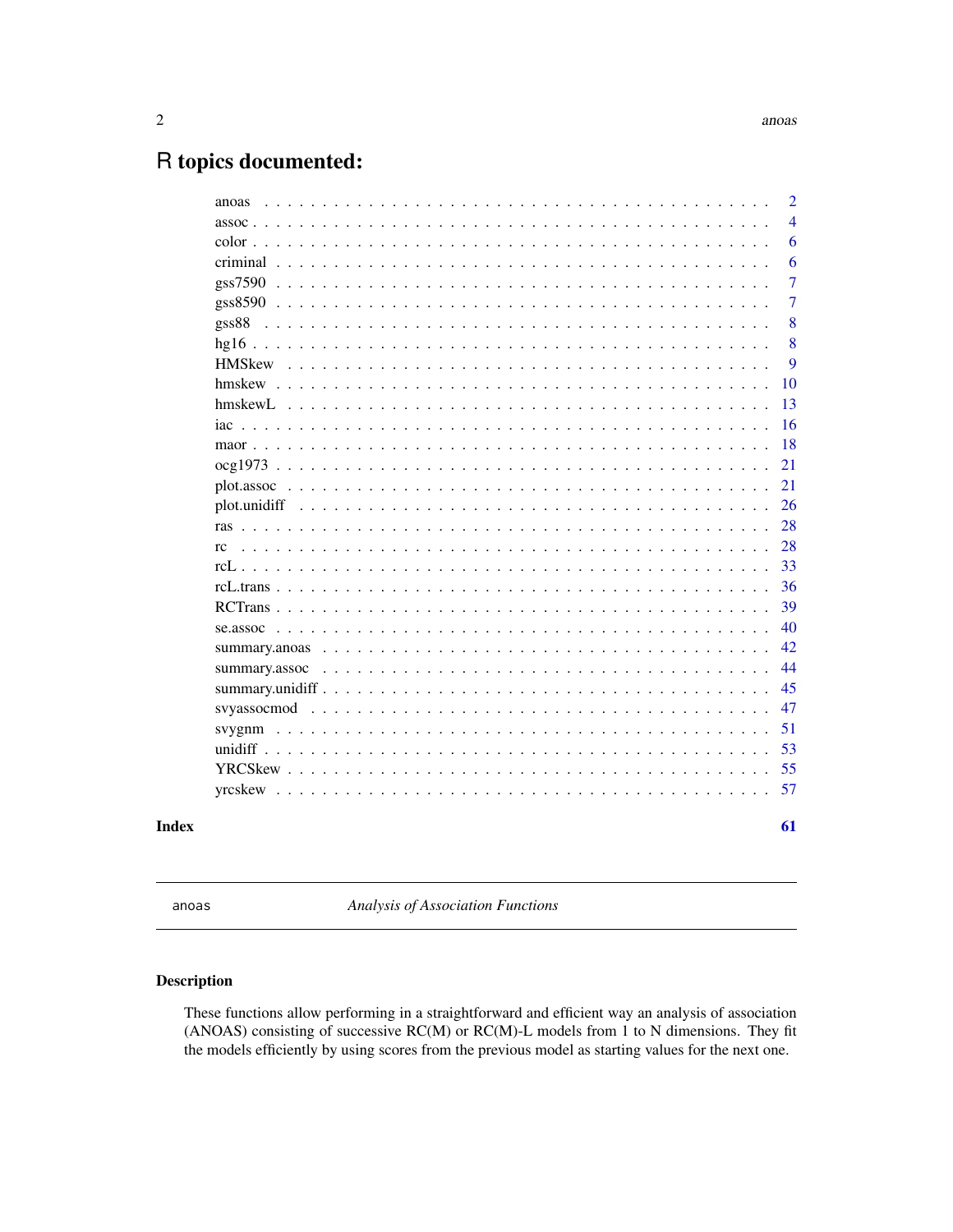<span id="page-2-0"></span>anoas 3

# Usage

```
anoas(tab, nd = 3, symmetric = FALSE, diagonal = FALSE, \ldots)
anoasL(tab, nd = 3,layer.effect = c("homogeneous.scores", "heterogeneous", "none"),
       symmetric = FALSE,
       diagonal = c("none", "heterogeneous", "homogeneous"), ...)
```
# Arguments

| tab          | a two-way table, or an object (such as a matrix) that can be coerced into a table;<br>if present, dimensions above two will be collapsed as appropriate.                                                                   |
|--------------|----------------------------------------------------------------------------------------------------------------------------------------------------------------------------------------------------------------------------|
| nd           | the number of dimensions to include in the most complex model. Cannot exceed<br>$min(nrow(tab) - 1, ncol(tab) - 1)$ if symmetric is FALSE (saturated<br>model), and twice this threshold otherwise (quasi-symmetry model). |
| symmetric    | See rc or rcL                                                                                                                                                                                                              |
| laver.effect | See rcL.                                                                                                                                                                                                                   |
| diagonal     | See rc or rcL.                                                                                                                                                                                                             |
| $\cdots$     | more arguments to be passed to rc or rcL.                                                                                                                                                                                  |

#### Details

Contrary to most analyses of association in the literature, this function currently does not fit uniform association model ("U"), nor separate models with only row and column association ("R" and "C" models), nor log-linear row and column association models.

Currently, no significance test is performed on the models. Please note that it is not correct to test the one-dimension association model against the independence model.

# Value

A list of [gnm](#page-0-0) objects. The first element is the independence model, the remaining ones are [rc](#page-27-1) (for anoas) or [rcL](#page-32-1) (for anoasL) objects with dimensions from 1 to nd.

#### Author(s)

Milan Bouchet-Valat

# References

Wong, R.S-K. (2010). Association models. SAGE: Quantitative Applications in the Social Sciences.

# See Also

[rc](#page-27-1), [rcL](#page-32-1), [gnm](#page-0-0)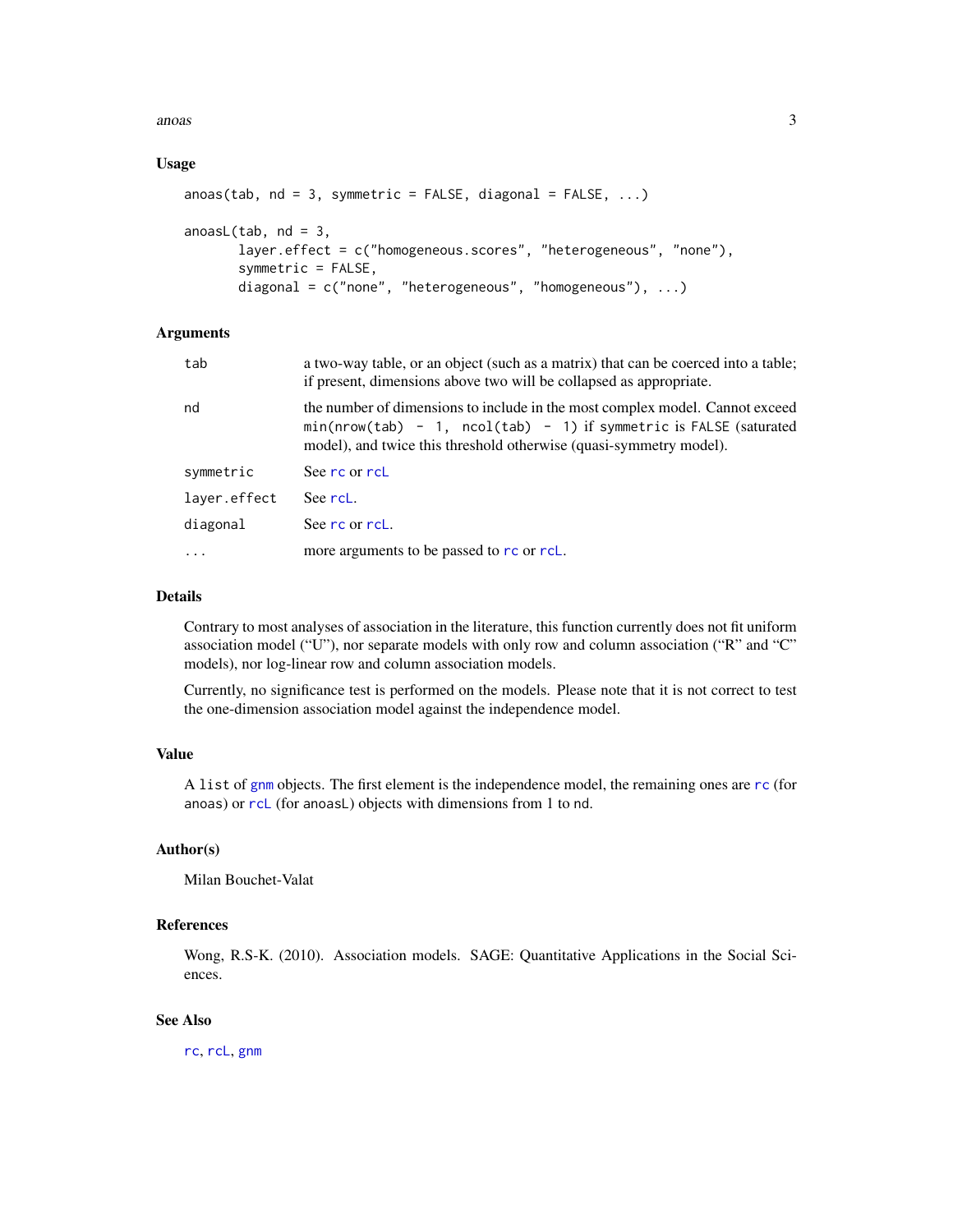#### Examples

```
## Wong (2010), Table 2.6
data(gss8590)
# The table used in Wong (2010) is not perfectly consistent
# with that of Wong (2001)
tab <- margin.table(gss8590[,,c(2,4)], 1:2)
tab[2, 4] < -49# Results correspond to lines 1, 6 and 11
results <- anoas(tab, nd=2)
results
```
<span id="page-3-2"></span>

#### assoc *Identifying Scores from Association Models*

#### <span id="page-3-1"></span>Description

Identify log-multiplicative association scores from over-parameterized gnm models.

#### Usage

```
## S3 method for class 'rc'
assoc(model, weighting = c("marginal", "uniform", "none"),
                   rowsup = NULL, colsup = NULL, ...## S3 method for class 'rc.symm'
assoc(model, weighting = c("marginal", "uniform", "none"),
                        rowsup = NULL, colsup = NULL, ...## S3 method for class 'hmskew'
assoc(model, weighting = c("marginal", "uniform", "none"),
                       rowsup = NULL, colsup = NULL, ...)## S3 method for class 'yrcskew'
assoc(mod 1, weighting = c("marginal", "uniform", "none"), ...)## S3 method for class 'rcL'
assoc(mod 1, weighting = c("marginal", "uniform", "none"), ...)## S3 method for class 'rcL.symm'
assoc(mod 1, weighting = c("marginal", "uniform", "none"), ...)## S3 method for class 'rcL.trans'
assoc(mod 1, weighting = c("marginal", "uniform", "none"), ...)
```
<span id="page-3-0"></span>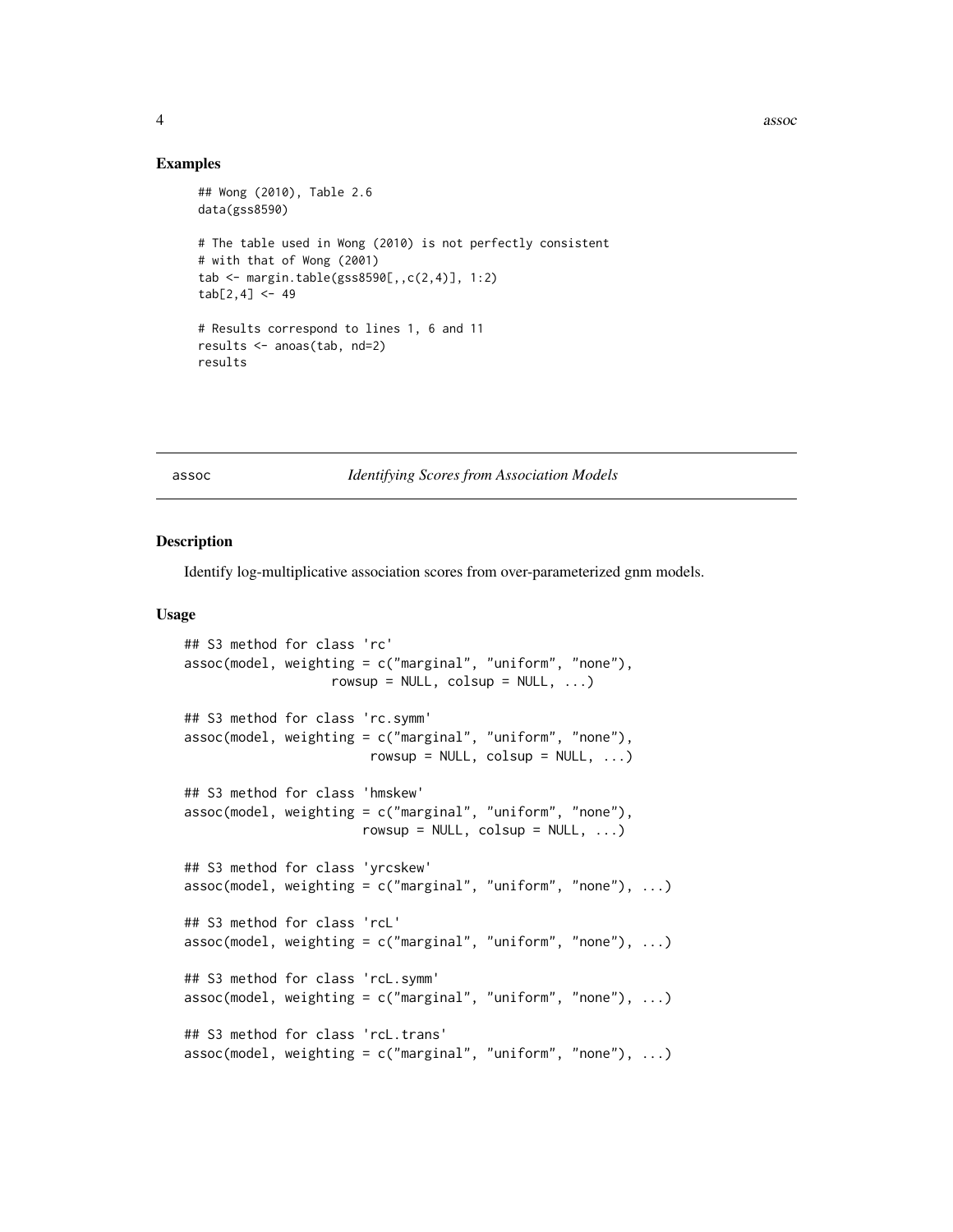<span id="page-4-0"></span> $\frac{1}{5}$  assoc  $\frac{5}{5}$ 

```
## S3 method for class 'hmskewL'
assoc(mod 1, weighting = c("marginal", "uniform", "none"), ...)## S3 method for class 'rcL.trans.symm'
assoc(mod 1, weighting = c("marginal", "uniform", "none"), ...)
```
# Arguments

| model     | a gnm object, usually obtained using rc, hmskew, yrcskew, rcL, or rcL. trans,<br>but not necessarily.               |
|-----------|---------------------------------------------------------------------------------------------------------------------|
| weighting | the weights to be used when normalizing scores (see 'Details').                                                     |
| rowsup    | a matrix with the same columns as the model data giving supplementary (pas-<br>sive) rows to include in the result. |
| colsup    | a matrix with the same rows as the model data giving supplementary (passive)<br>columns to include in the result.   |
| $\ddots$  | currently unused.                                                                                                   |
|           |                                                                                                                     |

### Details

These functions extract parameters from [gnm](#page-0-0) log-multiplicative models and make them identifiable by imposing the required constraints on them. The general pattern is that row and column scores are separately centered around 0 and scaled so that they sum to 1, and so that their cross-dimensional correlation is null. From this operation result two series of scores (rows and columns) plus an intrinsic association coefficient (phi) for each dimension.

Most users do not need to call these directly, but they are still made public since they may be useful for advanced uses, notably when combining log-multiplicative association components with other model specifications. assoc can be used to identify the scores, the rest of the coefficients being extracted manually by the caller.

#### Value

An assoc object with the following components:

| phi         | The intrisic association parameters, one per dimension.                                                                                                           |
|-------------|-------------------------------------------------------------------------------------------------------------------------------------------------------------------|
| row         | Row scores, normalized so that their (weighted) sum is 0, their (weighted) sum<br>of squares is 1, and their (weighted) cross-dimensional correlation is null.    |
| col         | Column scores, normalized so that their (weighted) sum is 0, their (weighted)<br>sum of squares is 1, and their (weighted) cross-dimensional correlation is null. |
| weighting   | The name of the weighting method used, reflected by row. weights and col. weights.                                                                                |
| row.weights | The row weights used for the identification of scores, as specified by the weighting<br>argument.                                                                 |
| col.weights | The column weights used for the identification of scores, as specified by the<br>weighting argument.                                                              |

#### See Also

[rc](#page-27-1), [hmskew](#page-9-1), [yrcskew](#page-56-1), [rcL](#page-32-1), [rcL.trans](#page-35-1)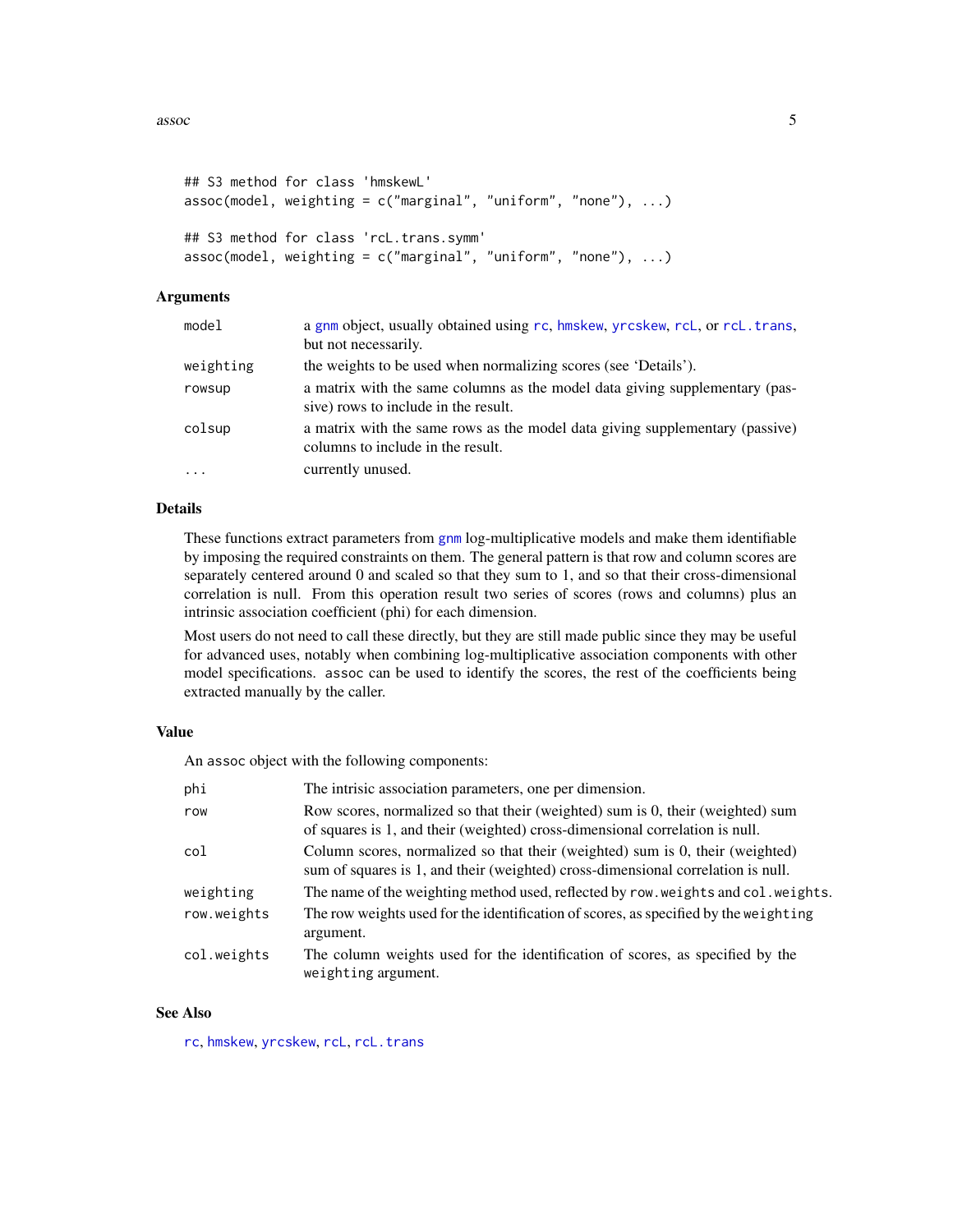<span id="page-5-0"></span>

#### Description

Three-way table crossing eye color and hair color in two places, Caithness and Aberdeen. This table is used by Becker and Clogg (1989) to illustrate several log-multiplicative row-column association models, with and without layer effect.

#### Usage

data(color)

# References

Becker, M.P., and Clogg, C.C. (1989). Analysis of Sets of Two-Way Contingency Tables Using Association Models. *J. of the Am. Stat. Association* 84(405), 142-151.

# Examples

## see ?rc

criminal *Dropped Criminal Charges, Denmark, 1955-1958*

#### Description

Number of men aged 15-19 charged with a criminal case for whom charges were dropped: Denmark, 1955-1958. This two-way table is used by Goodman (1991) to illustrate a log-multiplicative row-column model with one dimension. It was used before by Rasch (1966), Christiansen and Stene (1969), and Andersen (1986, 1990).

# Usage

data(criminal)

#### References

Goodman, L.A. (1991). Measures, Models, and Graphical Displays in the Analysis of Cross-Classified Data. *J. of the Am. Stat. Association* 86(416), 1086, Table 1.

### Examples

## see ?rc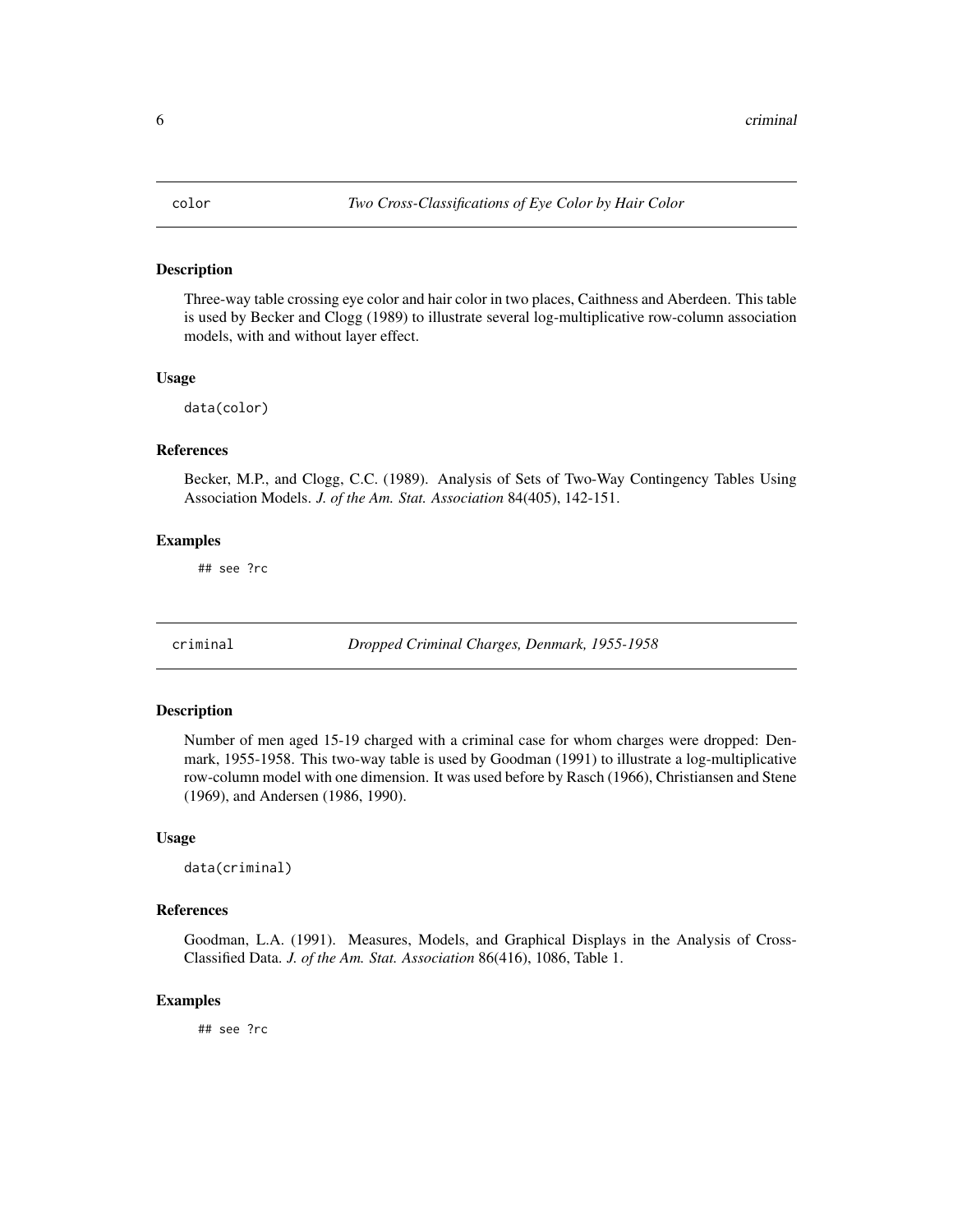<span id="page-6-0"></span>gss7590 *Education and Occupational Attainment Among White Men and Women in the United States, 1975-1990*

#### Description

Three-way table crossing education and occupational attainment by sex and period among white men and women from the General Social Survey: United States, 1975-1980 and 1985-1990. This table is used by Wong (2010) to illustrate log-multiplicative row-column models with three dimensions.

#### Usage

data(gss7590)

#### References

Wong, R.S-K. (2010). Association models. SAGE. 32, Table 4.3.

#### Examples

## see ?rcL and ?plot.rcL

| gss8590 | Education and Occupational Attainment Among Women in the United |
|---------|-----------------------------------------------------------------|
|         | <i>States, 1985-1990</i>                                        |

#### Description

Two-way table crossing education and occupational attainment among women from the General Social Survey: United States, 1985-1990. This table is used by Wong (2001, 2010) to illustrate a log-multiplicative row-column model with two dimensions.

#### Usage

data(gss8590)

# References

Wong, R.S-K. (2001). Multidimensional Association Models : A Multilinear Approach. *Sociol. Methods & Research* 30, 197-240, Table 2.

Wong, R.S-K. (2010). *Association models*. SAGE. 32, Table 2.3 B.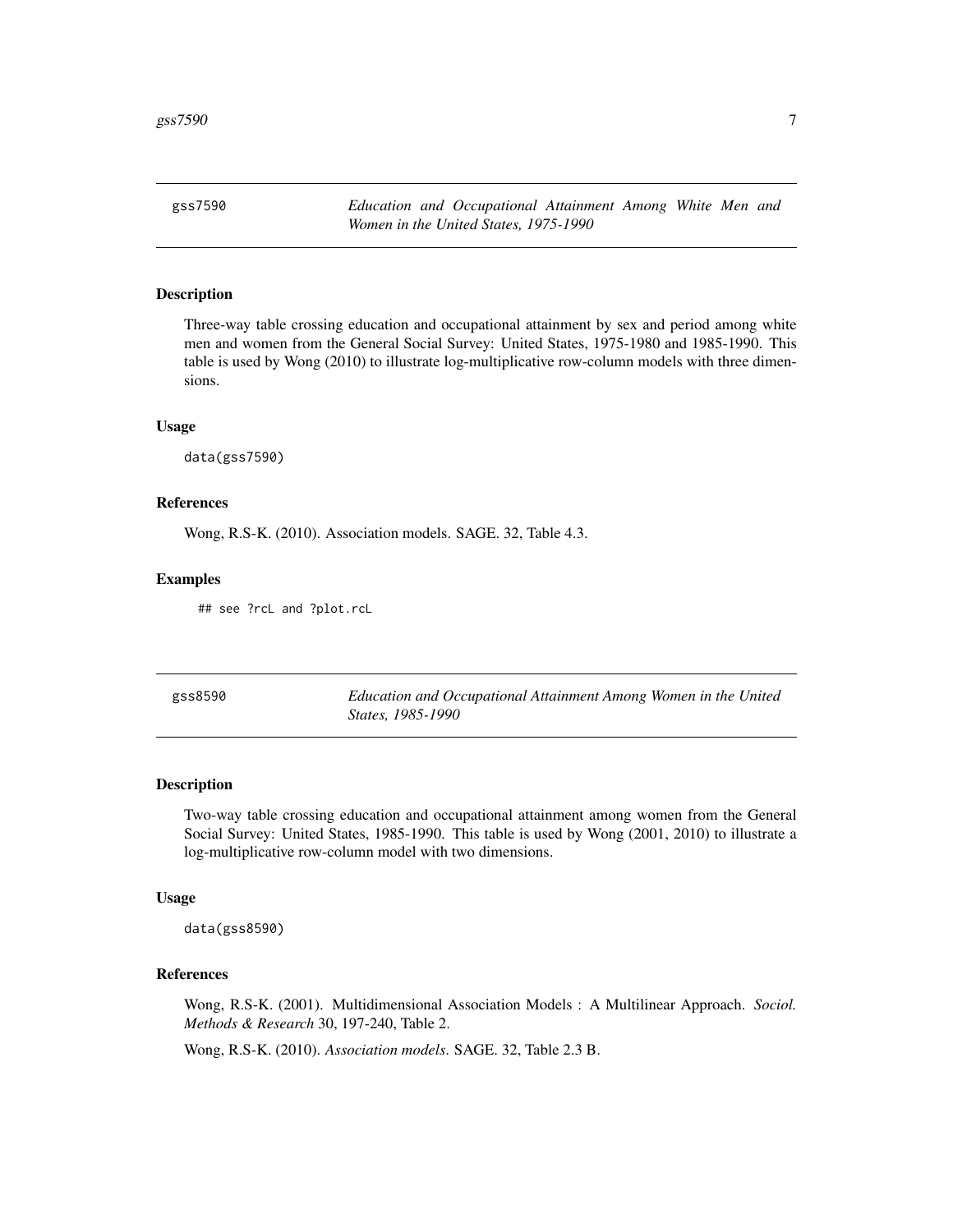#### Examples

```
## see ?rc and ?plot.rc
# The table reported in Wong (2010) has a cell inconsistent with
# what was reported in Wong (2001). To fix this:
data(gss8590)
tab <- margin.table(gss8590[,,c(2,4)], 1:2)
tab[2, 4] < -49
```
gss88 *Major Occupation by Years of Schooling in the United States, 1988*

# **Description**

Two-way table crossing occupational attainment and years of education among persons aged 20 through 64 from the General Social Survey: United States, 1988. This table is used by Clogg and Shihadeh (1994) to illustrate a log-multiplicative row-column model with one dimension.

#### Usage

data(gss88)

# References

Clogg, C.C., and Shihadeh, E.S. (1994). Statistical Models for Ordinal Variables. Sage: Advanced Quantitative Techniques in the Social Sciences (4), Table 3.1, p. 40.

#### Examples

## see ?rc

hg16 *Son's occupation by father's occupation for 16 countries in the 1960s and 1970s*

# Description

Three-way mobility table assembled by Hazelrigg and Garnier (1976), and used by Zhou (2015) to illustrate the shrinkage estimation of the log-odds ratios and of the Altham index.

#### Usage

data(hg16)

<span id="page-7-0"></span>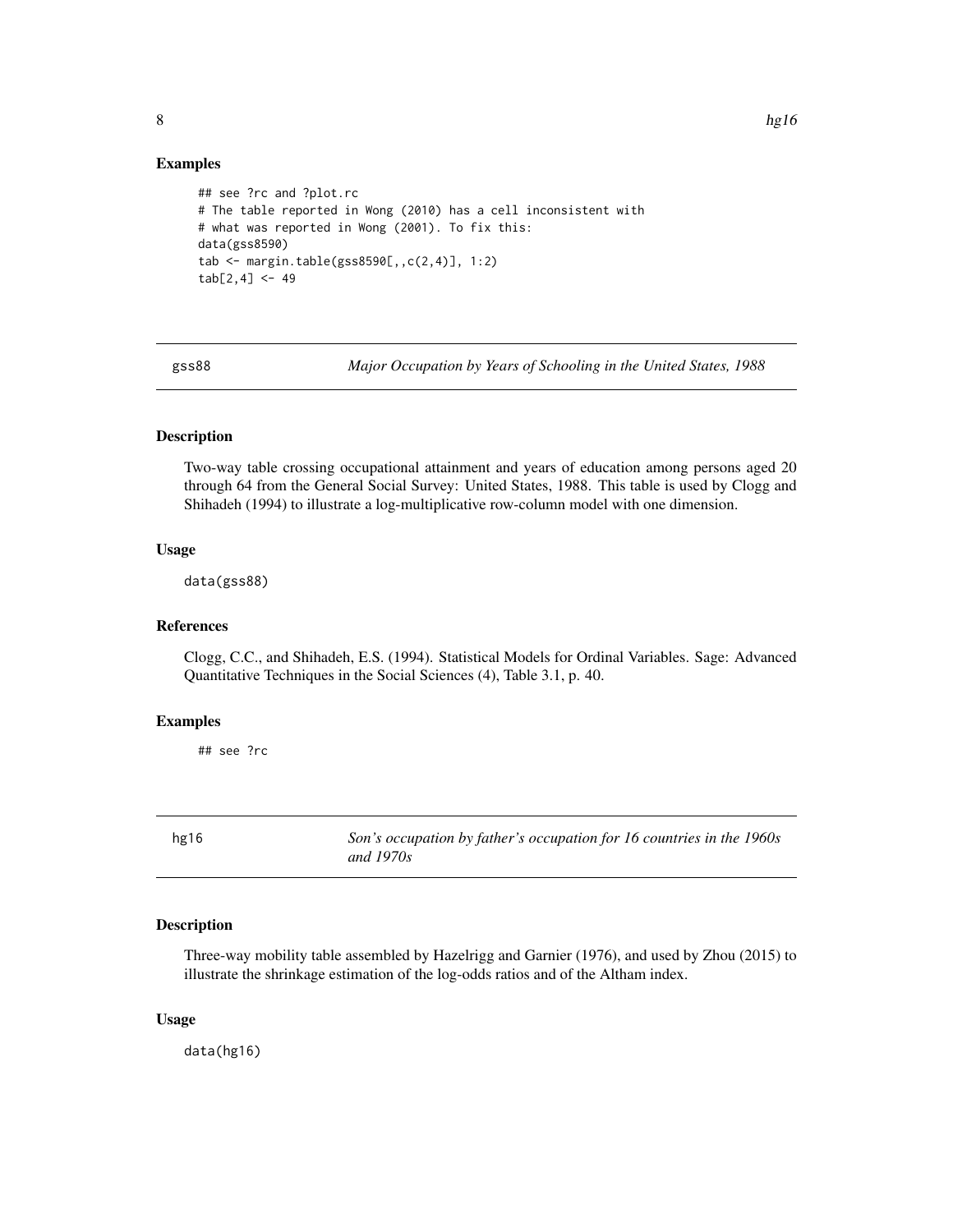#### <span id="page-8-0"></span>HMSkew 9

### References

Hazelrigg, L.E., Garnier, M.A (1976). Occupational Mobility in Industrial Societies: A Comparative Analysis of Differential Access to Occupational Ranks in Seventeen Countries. *American Sociological Review* 41: 498-511.

Zhou, X. (2015). Shrinkage Estimation of Log-Odds Ratios for Comparing Mobility Tables. *Sociological Methodology* 45(1):33-63.

#### Examples

## see ?iac

HMSkew *Specify a Skew-Symmetric Association in a gnm Model Formula*

#### Description

A function of class "nonlin" to specify a van der Heijden & Mooijaart (1995) skew-symmetric association in the formula argument to [gnm](#page-0-0).

# Usage

HMSkew(row, col, inst = NULL)

#### Arguments

| row  | the levels of the row variable                                |
|------|---------------------------------------------------------------|
| col  | the levels of the column variable                             |
| inst | a positive integer specifying the instance number of the term |

#### Details

This function is used by [hmskew](#page-9-1) to fit skew-symmetric models proposed by van der Heijden & Mooijaart (1995) and their variants. It can be used directly to fit custom variants of the model not supported by hmskew.

This function combines its arguments in the following way:

 $HMSkew(i, j) = \nu_i \mu_j - \mu_i \nu_j$ 

where  $HMSkew(i, j)$  is the skew association for the cell at the intersection of row i and column j of the table. See reference for mathematical details.

# Value

A list with the required components of a "nonlin" function:

| predictors | the expressions passed to Mult                                                                           |
|------------|----------------------------------------------------------------------------------------------------------|
| term       | a function to create a deparsed mathematical expression of the term, given labels<br>for the predictors. |
| call       | the call to use as a prefix for parameter labels.                                                        |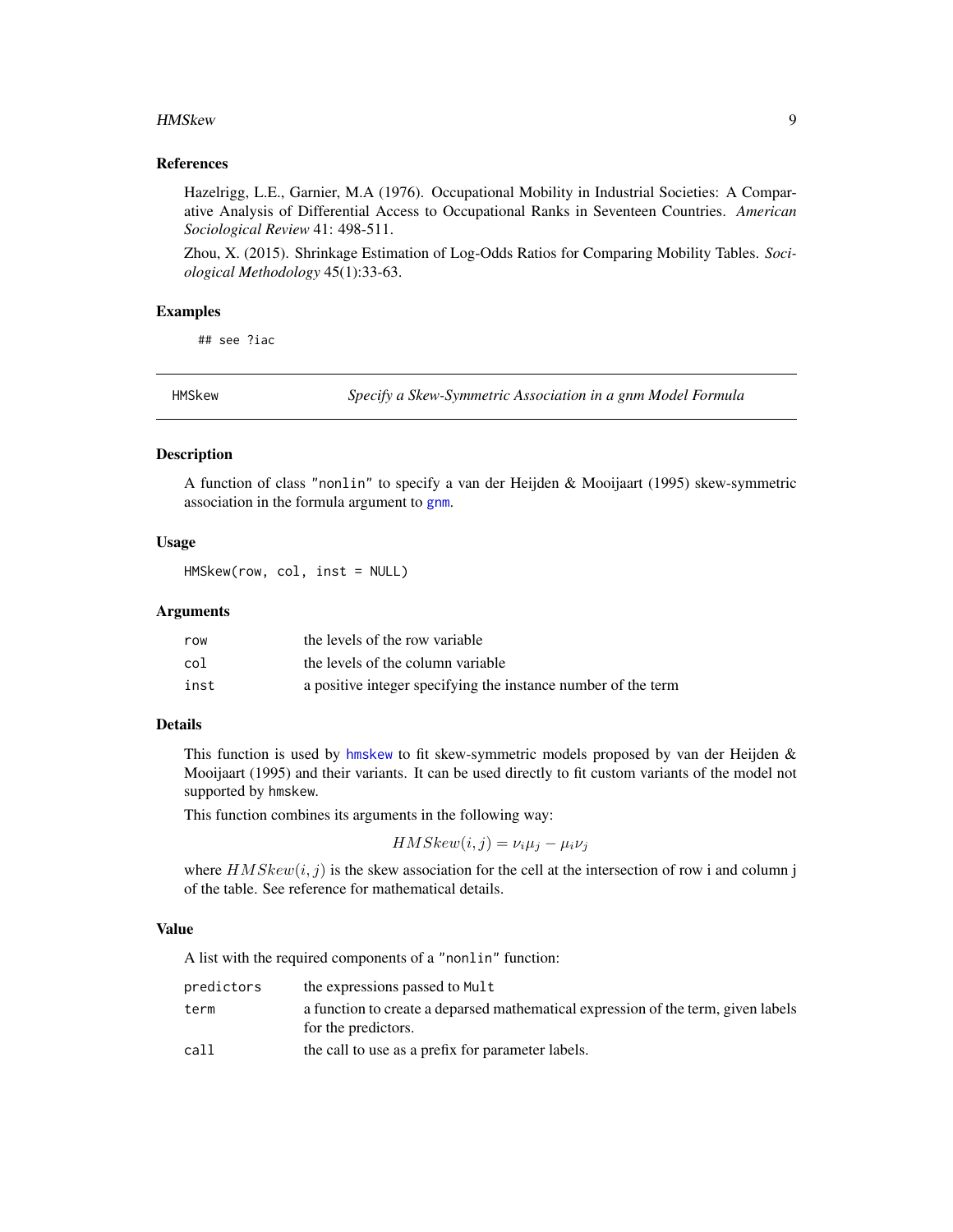#### <span id="page-9-0"></span>Author(s)

Milan Bouchet-Valat

#### References

van der Heijden, P.G.M., and Mooijaart, A. (1995). Some new log bilinear models for the analysis of asymmetry in a square contingency table. *Sociol. Methods and Research* 24, 7-29.

#### See Also

[hmskew](#page-9-1)

# Examples

# See ?hmskew.

<span id="page-9-1"></span>

| hmskew |  |
|--------|--|
|--------|--|

Fitting van der Heijden & Mooijaart Skew-Symmetric Association *Model*

# Description

Fits a skew-symmetric association model proposed in van der Heijden & Mooijaart (1995) to describe asymmetry of square tables. Skew-symmetric association can be combined with quasisymmetry (the default), quasi-independence, or symmetric (homogeneous) RC(M) associations.

#### Usage

```
hmskew(tab, nd.symm = NA, diagonal = FALSE,
       weighting = c("marginal", "uniform", "none"),
       rowsup = NULL, colsup = NULL,
       se = c("none", "jackknife", "bootstrap"),
       nreplicates = 100, ncpus = getOption("boot.ncpus"),
       family = poisson, weights = NULL,start = NULL, etastart = NULL, tolerance = 1e-8,
       iterMax = 5000, trace = FALSE, verbose = TRUE, ...)
```
#### Arguments

| tab      | a square two-way table, or an object (such as a matrix) that can be coerced into<br>a table; if present, dimensions above two will be collapsed.                                                                                                                                                                   |
|----------|--------------------------------------------------------------------------------------------------------------------------------------------------------------------------------------------------------------------------------------------------------------------------------------------------------------------|
| nd.symm  | the number of dimensions to include in the <i>symmetric</i> RC(M) association. Can-<br>not exceed $2 \times min(nrow(tab) - 1, ncol(tab) - 1)$ (quasi-symmetry<br>model). If NA (the default), a full quasi-symmetric association is used instead of<br>a $RC(M)$ model; if $\theta$ , quasi-independence is used. |
| diagonal | should the model include parameters specific to each diagonal cell? This amounts<br>to taking quasi-independence, rather than independence, as the baseline model.                                                                                                                                                 |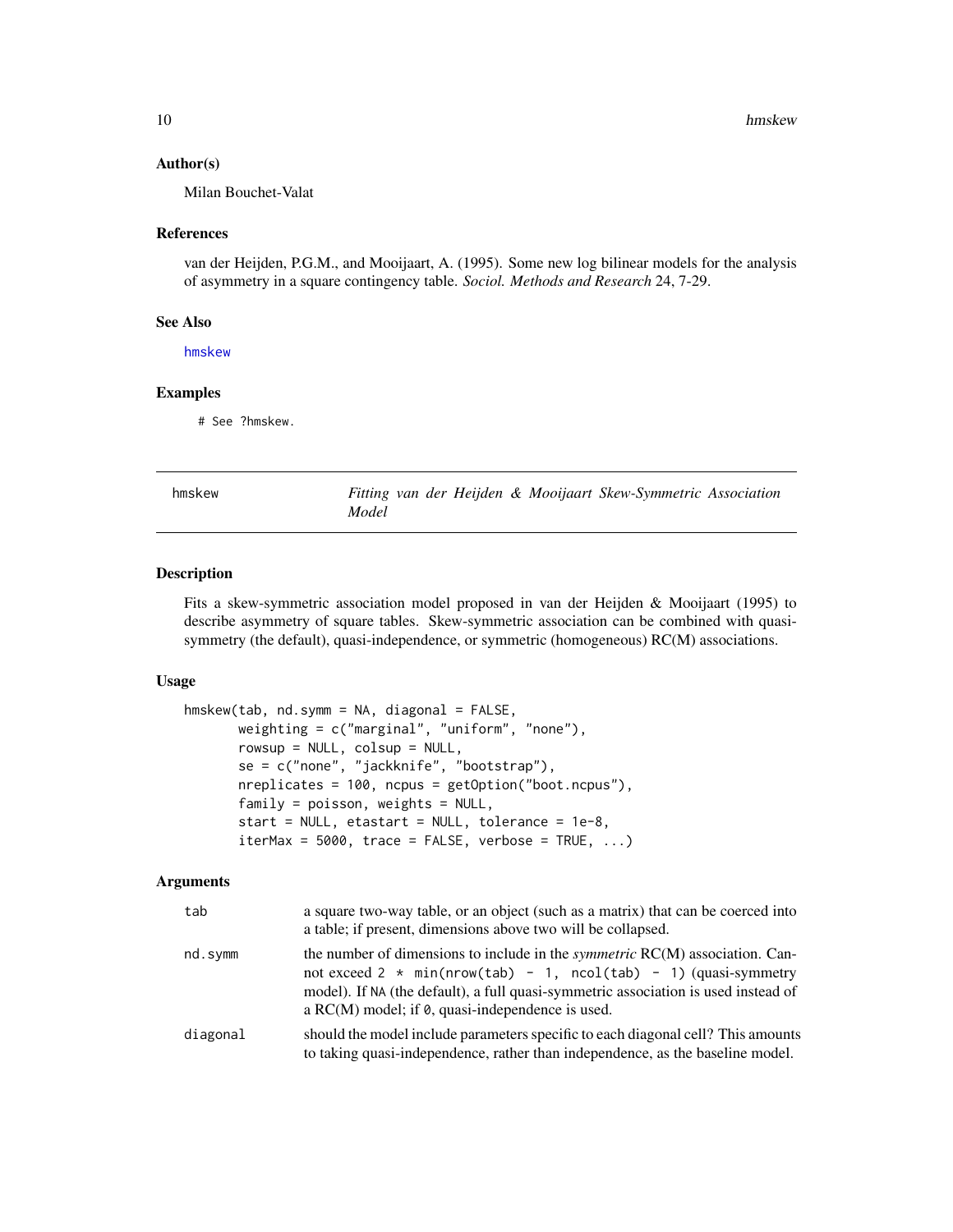#### <span id="page-10-0"></span>hmskew 11

| weighting   | what weights should be used when normalizing the scores.                                                                                                                                                                                                     |
|-------------|--------------------------------------------------------------------------------------------------------------------------------------------------------------------------------------------------------------------------------------------------------------|
| rowsup      | if present, a matrix with the same columns as tab and rows corresponding to the<br>columns of colsup, giving supplementary (passive) rows.                                                                                                                   |
| colsup      | if present, a matrix with the same rows as tab and columns corresponding to the<br>rows of colsup, giving supplementary (passive) columns.                                                                                                                   |
| se          | which method to use to compute standard errors for parameters.                                                                                                                                                                                               |
| nreplicates | the number of bootstrap replicates, if enabled.                                                                                                                                                                                                              |
| ncpus       | the number of processes to use for jackknife or bootstrap parallel computing.<br>Defaults to the number of cores (see detectCores), with a maximum of 5, but<br>falls back to 1 (no parallelization) if package parallel is not available.                   |
| family      | a specification of the error distribution and link function to be used in the model.<br>This can be a character string naming a family function; a family function, or<br>the result of a call to a family function. See family details of family functions. |
| weights     | an optional vector of weights to be used in the fitting process.                                                                                                                                                                                             |
| start       | either NA to use optimal starting values, NULL to use random starting values, or a<br>vector of starting values for the parameters in the model.                                                                                                             |
| etastart    | starting values for the linear predictor; set to NULL to use either default starting<br>values (if start $=$ NA), or random starting values (in all other cases).                                                                                            |
| tolerance   | a positive numeric value specifying the tolerance level for convergence; higher<br>values will speed up the fitting process, but beware of numerical instability of<br>estimated scores!                                                                     |
| iterMax     | a positive integer specifying the maximum number of main iterations to perform;<br>consider raising this value if your model does not converge.                                                                                                              |
| trace       | a logical value indicating whether the deviance should be printed after each it-<br>eration.                                                                                                                                                                 |
| verbose     | a logical value indicating whether progress indicators should be printed, includ-<br>ing a diagnostic error message if the algorithm restarts.                                                                                                               |
|             | more arguments to be passed to gnm                                                                                                                                                                                                                           |

# Details

The original model presented by van der Heijden & Mooijaart (1995), called "quasi-symmetry plus skew-symmetry", combines a skew-symmetric association with a quasi-symmetry baseline; it is the variant fitted by default by this function. If nd.symm is set to a positive integer value, though, variants using a RC(M) model to describe the *symmetric association* are used, with our without diagonal-specific parameters (depending on the value of the diagonal argument).

These models follow the equation:

$$
logF_{ij} = q_{ij} + \phi(\nu_i \mu_j - \mu_i \nu_j)
$$

where  $F_{ij}$  is the expected frequency for the cell at the intersection of row i and column j of tab, and  $q_{ij}$  a quasi-symmetric specification, with either full interaction parameters, or a RC(M) association. See reference for detailed information about the degrees of freedom and the identification constraints applied to the scores.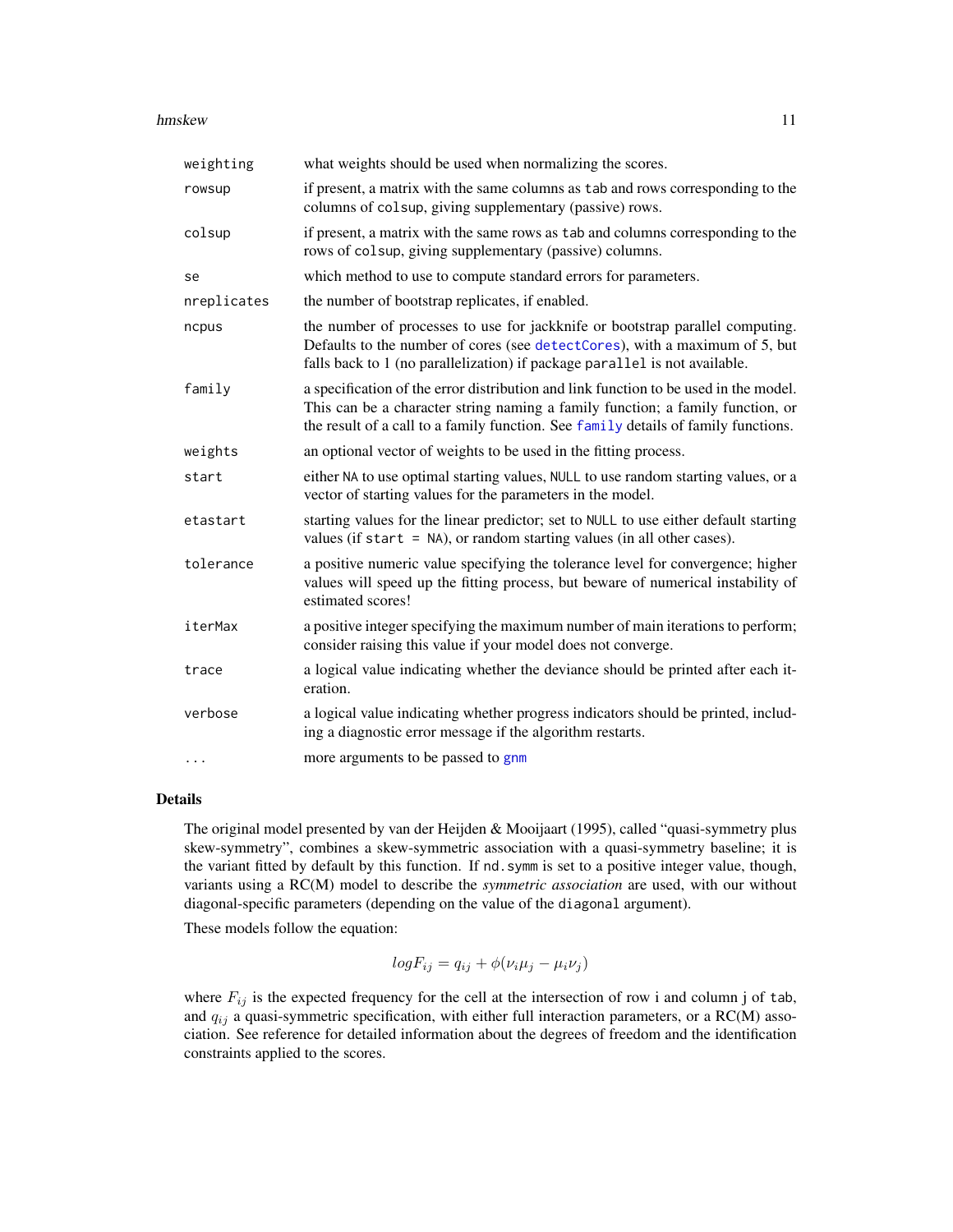<span id="page-11-0"></span>Another model presented in the paper, the "symmetry plus skew-symmetry model" is not currently supported out of the box, but should be relatively straightforward to implement using the underlying [assoc.hmskew](#page-3-1) function combined with a symmetric association model.

Actual model fitting is performed using [gnm](#page-0-0), which implements the Newton-Raphson algorithm. This function simply ensures correct start values are used, in addition to allowing for identification of scores even with several dimensions, computation of their jackknife or bootstrap standard errors, and plotting. The default starting values for skew association parameters are computed using an eigen value decomposition from the results of the model without skew association component ("base model"); if nd.symm is not NA and strictly positive, random starting values are used. In some complex cases, using start = NULL to start with random values can be more efficient, but it is also less stable and can converge to non-optimal solutions.

#### Value

A hmskew object, which is a subclass of an rc.symm object (see [rc](#page-27-1)) if nd.symm is strictly positive. In addition to this class, it contains a assoc.hmskew component holding information about the *skew-symmetric* association:

| phi         | The intrisic association parameters, one per dimension.                                                                                                                                  |
|-------------|------------------------------------------------------------------------------------------------------------------------------------------------------------------------------------------|
| row         | Row scores, normalized so that their (weighted) sum is 0, their (weighted) sum<br>of squares is 1, and their (weighted) cross-dimensional correlation is null.                           |
| col         | Column scores, normalized so that their (weighted) sum is 0, their (weighted)<br>sum of squares is 1, and their (weighted) cross-dimensional correlation is null.                        |
| row.weights | The row weights used for the identification of scores, as specified by the weighting<br>argument.                                                                                        |
| col.weights | The column weights used for the identification of scores, as specified by the<br>weighting argument.                                                                                     |
| covmat      | The variance-covariance matrix for phi coefficients and normalized row and col-<br>umn scores. Only present if se was not "none".                                                        |
| adj.covmats | An array stacking on its third dimension one variance-covariance matrix for the<br>adjusted scores of each layer in the model (used for plotting). Only present if se<br>was not "none". |
| covtype     | The method used to compute the variance-covariance matrix (corresponding to<br>the se argument.                                                                                          |

# Author(s)

Milan Bouchet-Valat

# References

van der Heijden, P.G.M., and Mooijaart, A. (1995). Some new log bilinear models for the analysis of asymmetry in a square contingency table. *Sociol. Methods and Research* 24, 7-29.

#### See Also

[plot.hmskew](#page-20-1), [gnm](#page-0-0)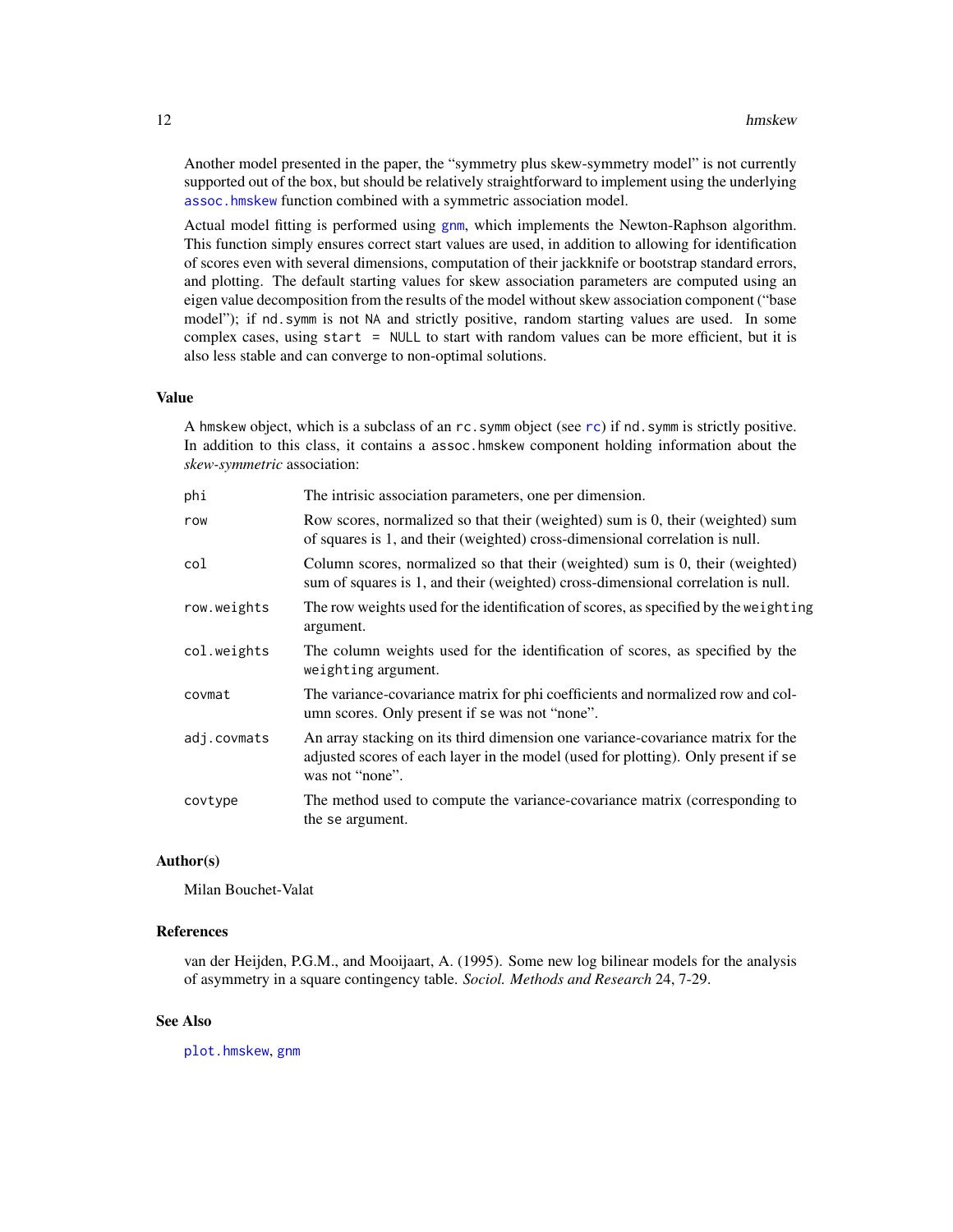#### <span id="page-12-0"></span>hmskewL 13

#### Examples

```
## van der Heijden & Mooijaart (1995), Table 2c, p. 23
data(ocg1973)
# 5:1 is here to take "Farmers" as reference category (angle 0)
model <- hmskew(ocg1973[5:1, 5:1], weighting="uniform")
model
ass <- model$assoc.hmskew
# First column of the table
round(ass$row[,,1] \star sqrt(ass$phi[1,1]), d=2)[5:1,]
# Right part of the table
round(ass$phi[1] \star (ass$row[,2,1] %o% ass$row[,1,1] -
                    ass$row[,1,1] %o% ass$row[,2,1]), d=3)[5:1, 5:1]
# Plot
plot(model, coords="cartesian")
```
<span id="page-12-1"></span>hmskewL *Fitting van der Heijen & Mooijaart Skew-Symmetric Association Model With Layer Effect*

#### Description

Fits an extension of the skew-symmetric association model proposed in van der Heijden & Mooijaart (1995) to describe asymmetry of square tables. This model introduces a layer effect by which the strength of skew-symmetric association, and optionnally scores, can vary over the levels of the third dimension of the table. Skew-symmetric association can be combined with quasi-symmetry (the default), quasi-independence, or symmetric (homogeneous) RC(M) associations, with or without layer effect.

#### Usage

```
hmskewL(tab, nd.symm = NA,
        layer.effect.skew = c("homogeneous.scores", "heterogeneous",
                              "none"),
       layer.effect.symm = c("heterogeneous", "uniform",
                              "regression.type",
                              "homogeneous.scores", "none"),
       diagonal = c("none", "heterogeneous", "homogeneous"),
       weighting = c("marginal", "uniform", "none"),
        se = c("none", "jackknife", "bootstrap"),
       nreplicates = 100, ncpus = getOption("boot.ncpus"),
       family = poisson, weights = NULL,start = NULL, etastart = NULL, tolerance = 1e-8,
        iterMax = 5000, trace = FALSE, verbose = TRUE, ...)
```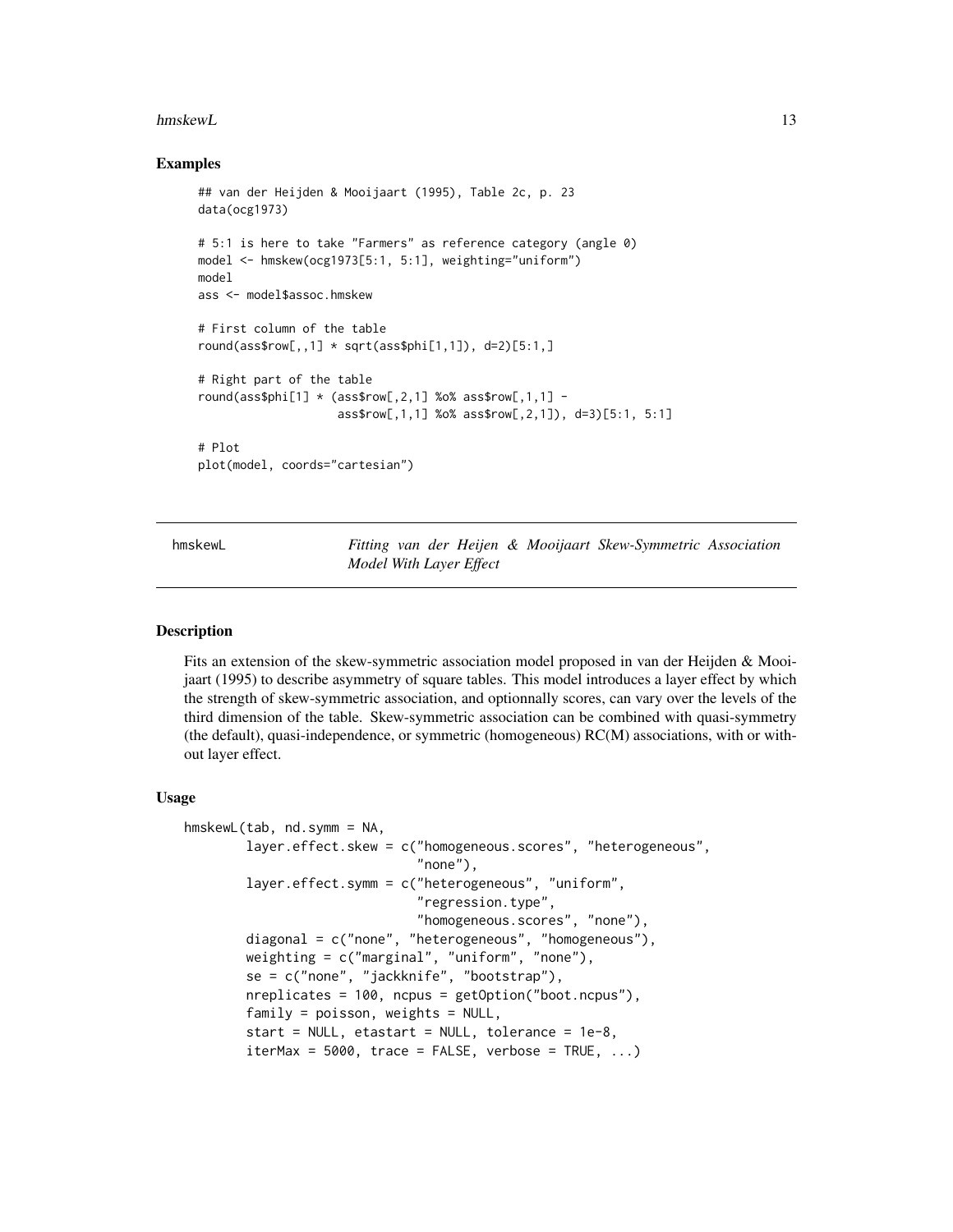# <span id="page-13-0"></span>Arguments

| tab               | a three-way table, or an object (such as a matrix) that can be coerced into a table;<br>if present, dimensions above three will be collapsed. First two dimensions must<br>be symmetric (i.e. of the same length).                                                                                            |
|-------------------|---------------------------------------------------------------------------------------------------------------------------------------------------------------------------------------------------------------------------------------------------------------------------------------------------------------|
| nd.symm           | the number of dimensions to include in the <i>symmetric</i> RC(M) association. Can-<br>not exceed $2 * min(nrow(tab) - 1, ncol(tab) - 1)$ (quasi-symmetry<br>model). If NA (the default), a full quasi-symmetric association is used instead of<br>a $RC(M)$ model; if $\theta$ , quasi-independence is used. |
| layer.effect.skew |                                                                                                                                                                                                                                                                                                               |
|                   | determines the form of the interaction between skew-symmetric association and<br>layers. See "Details" below.                                                                                                                                                                                                 |
| layer.effect.symm |                                                                                                                                                                                                                                                                                                               |
|                   | determines the form of the interaction between symmetric row-column asso-<br>ciation, or quasi-symmetric association (if nd. symm = NA) and layers. See<br>"Details" below.                                                                                                                                   |
| diagonal          | what type of diagonal-specific parameters to include in the model, if any. Only<br>makes sense when nd. symm is not NA (else, diagonal parameters are already<br>included).                                                                                                                                   |
| weighting         | what weights should be used when normalizing the scores.                                                                                                                                                                                                                                                      |
| se                | which method to use to compute standard errors for parameters.                                                                                                                                                                                                                                                |
| nreplicates       | the number of bootstrap replicates, if enabled.                                                                                                                                                                                                                                                               |
| ncpus             | the number of processes to use for jackknife or bootstrap parallel computing.<br>Defaults to the number of cores (see detectCores), with a maximum of 5, but<br>falls back to 1 (no parallelization) if package parallel is not available.                                                                    |
| family            | a specification of the error distribution and link function to be used in the model.<br>This can be a character string naming a family function; a family function, or<br>the result of a call to a family function. See family details of family functions.                                                  |
| weights           | an optional vector of weights to be used in the fitting process.                                                                                                                                                                                                                                              |
| start             | either NA to use optimal starting values, NULL to use random starting values, or a<br>vector of starting values for the parameters in the model.                                                                                                                                                              |
| etastart          | starting values for the linear predictor; set to NULL to use either default starting<br>values (if start $=$ NA), or random starting values (in all other cases).                                                                                                                                             |
| tolerance         | a positive numeric value specifying the tolerance level for convergence; higher<br>values will speed up the fitting process, but beware of numerical instability of<br>estimated scores!                                                                                                                      |
| iterMax           | a positive integer specifying the maximum number of main iterations to perform;<br>consider raising this value if your model does not converge.                                                                                                                                                               |
| trace             | a logical value indicating whether the deviance should be printed after each it-<br>eration.                                                                                                                                                                                                                  |
| verbose           | a logical value indicating whether progress indicators should be printed, includ-<br>ing a diagnostic error message if the algorithm restarts.                                                                                                                                                                |
| .                 | more arguments to be passed to gnm                                                                                                                                                                                                                                                                            |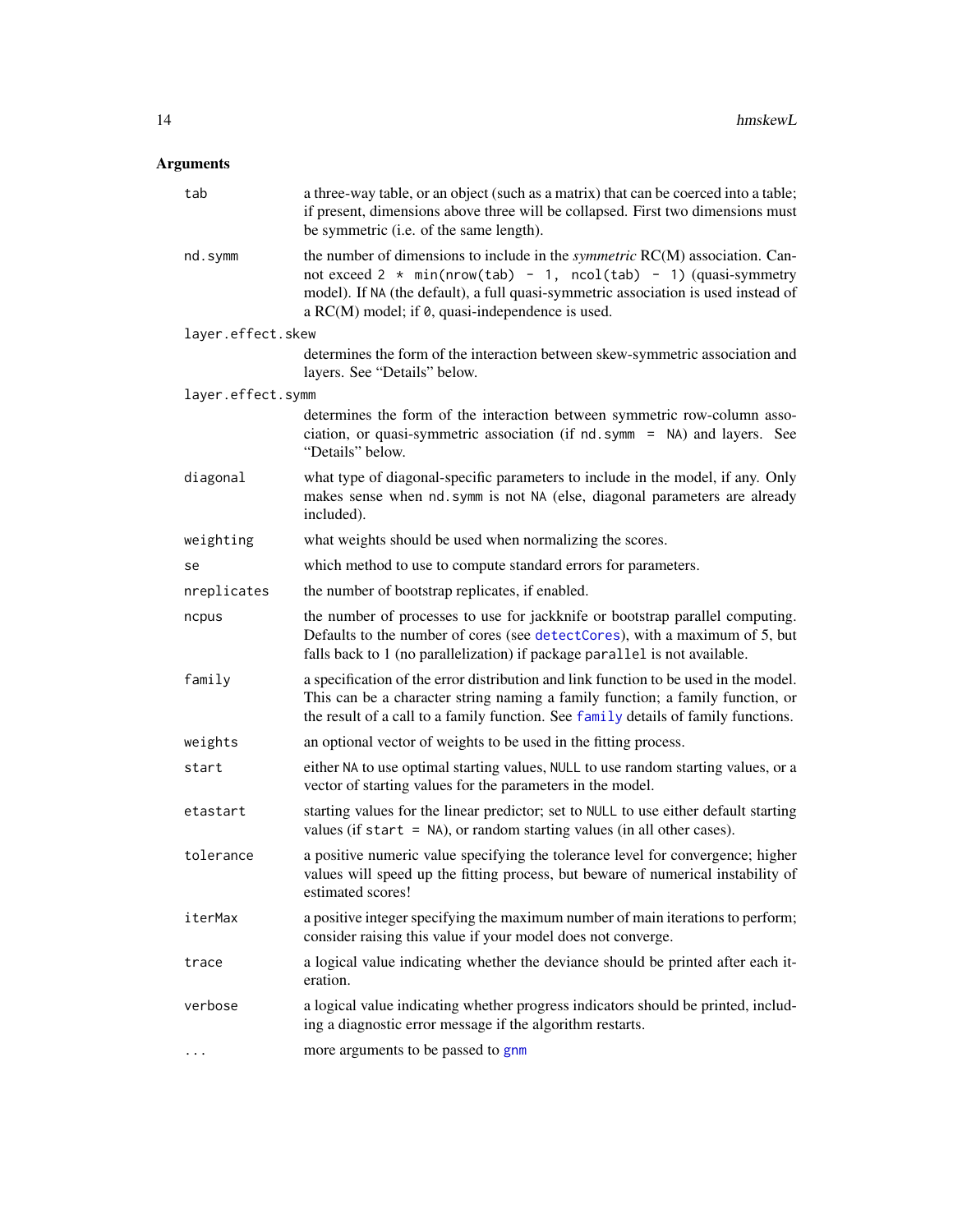#### <span id="page-14-0"></span>hmskewL the contract of the contract of the contract of the contract of the contract of the contract of the contract of the contract of the contract of the contract of the contract of the contract of the contract of the co

#### Details

This model follows an equation inspired from that presented by van der Heijden & Mooijaart (1995) for two-way tables (see [hmskew](#page-9-1)):

$$
logF_{ijk} = q_{ijk} + \phi_k(\nu_{ik}\mu_{jk} - \mu_{ik}\nu_{jk})
$$

where  $F_{ijk}$  is the expected frequency for the cell at the intersection of row i, column j and layer k of tab, and  $q_{ij}$  a quasi-symmetric specification, with either full interaction parameters, or a RC(M) association. See reference for detailed information about the degrees of freedom and the identification constraints applied to the scores.

If layer.effect.skew is set to 'heterogeneous', different scores will be computed for each level, which is equivalent to fitting separate models using [hmskew](#page-9-1) on the k two-way tables. If it is set to 'homogeneous.scores', then  $\mu_{ik} = \mu_i$  and  $\nu_{ik} = \nu_i$  for all layers k: only the  $\phi_k$  are allowed to vary across layers. If it is set to 'none', then in addition to the previous conditions all  $\phi_{mk}$  are forced to be equal for all layers k, which amounts to a stability of the association across layers.

When nd. symm is different from NA, the symmetric association works exactly like a call to rcL, with parameters nd.symm and layer.effect.symm translated respectively to nd and layer.effect. When nd. symm == NA, symmetric association parameters are either stable across layers, are multiplied by a layer coefficient (UNIDIFF model, see [unidiff](#page-52-1)), follow a regression-type (Goodman-Hout) specification, or are different for each layer, when layer.effect.symm is respectively none, uniform, regression.type and heterogeneous.

Actual model fitting is performed using [gnm](#page-0-0), which implements the Newton-Raphson algorithm. This function simply ensures correct start values are used, in addition to allowing for identification of scores even with several dimensions, computation of their jackknife or bootstrap standard errors, and plotting. The default starting values for skew association parameters are computed using an eigen value decomposition from the results of the model without skew association component ("base model"); if nd.symm is not NA and strictly positive, random starting values are used. In some complex cases, using start = NULL to start with random values can be more efficient, but it is also less stable and can converge to non-optimal solutions.

## Value

A hmskewL object, which is a subclass of an rcL.symm object (see [rcL](#page-32-1)) if nd.symm is strictly positive. In addition to this class, it contains a assoc.hmskew component holding information about the *skew-symmetric* association:

| phi         | The intrisic association parameters, one per dimension and per layer.                                                                                             |
|-------------|-------------------------------------------------------------------------------------------------------------------------------------------------------------------|
| row         | Row scores, normalized so that their (weighted) sum is 0, their (weighted) sum<br>of squares is 1, and their (weighted) cross-dimensional correlation is null.    |
| col         | Column scores, normalized so that their (weighted) sum is 0, their (weighted)<br>sum of squares is 1, and their (weighted) cross-dimensional correlation is null. |
| weighting   | The name of the weighting method used, reflected by row. weights and col. weights.                                                                                |
| row.weights | The row weights used for the identification of scores, as specified by the weighting<br>argument.                                                                 |
| col.weights | The column weights used for the identification of scores, as specified by the<br>weighting argument.                                                              |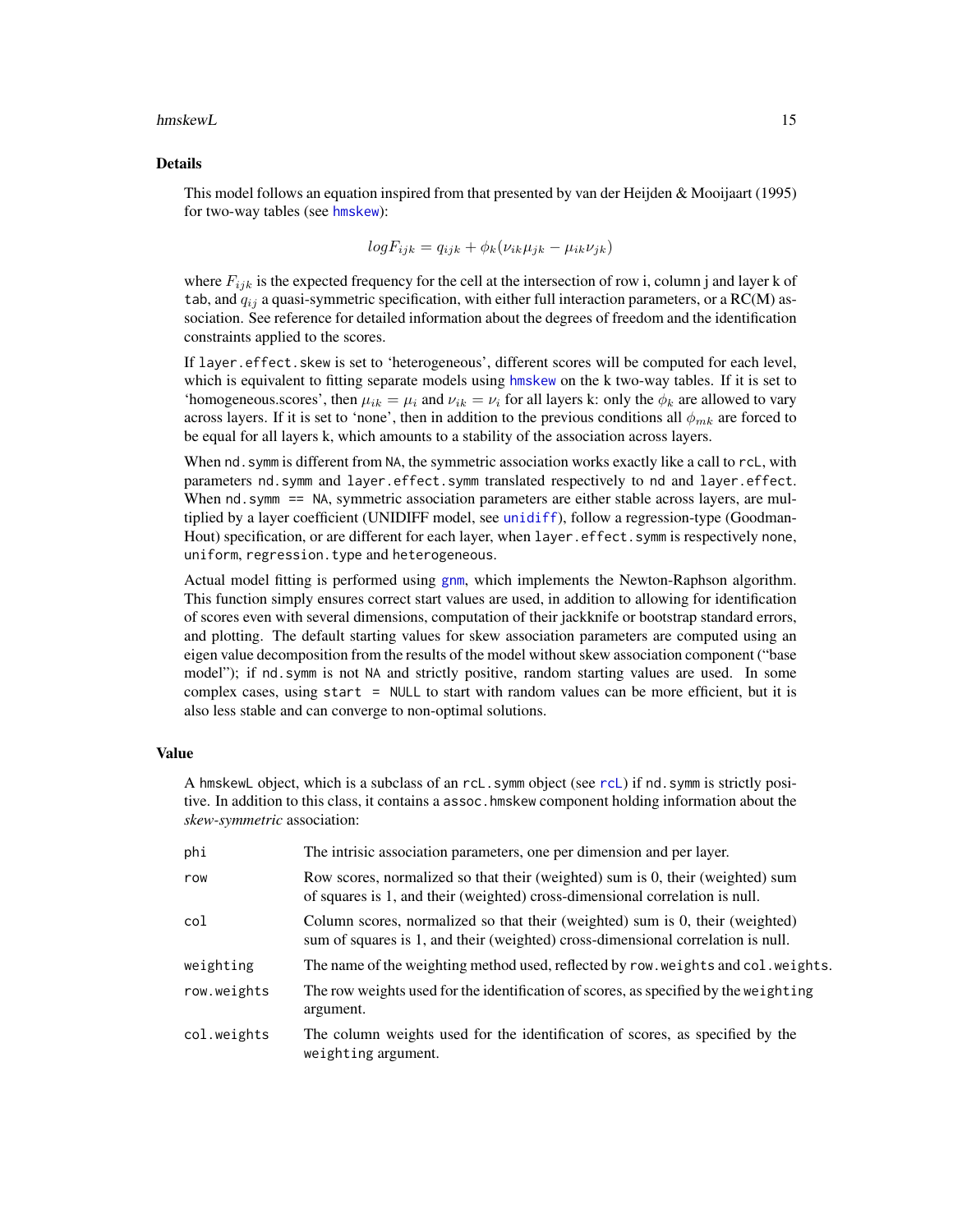<span id="page-15-0"></span>

| covmat      | The variance-covariance matrix for phi coefficients and normalized row and col-<br>umn scores. Only present if se was not "none".                                                        |
|-------------|------------------------------------------------------------------------------------------------------------------------------------------------------------------------------------------|
| adj.covmats | An array stacking on its third dimension one variance-covariance matrix for the<br>adjusted scores of each layer in the model (used for plotting). Only present if se<br>was not "none". |
| covtype     | The method used to compute the variance-covariance matrix (corresponding to<br>the se argument.                                                                                          |

#### Author(s)

Milan Bouchet-Valat

#### References

van der Heijden, P.G.M., and Mooijaart, A. (1995). Some new log bilinear models for the analysis of asymmetry in a square contingency table. *Sociol. Methods and Research* 24, 7-29.

# See Also

[plot.hmskewL](#page-20-1), [hmskew](#page-9-1), [gnm](#page-0-0)

<span id="page-15-1"></span>

iac *Intrinsic Association Coefficient*

# Description

Compute the intrisic association coefficient of a table. This coefficient was first devised by Goodman (1996) as the "generalized contingency" when a logarithm link is used, and it is equal to the standard deviation of the log-linear two-way interaction parameters  $\lambda_{ij}$ . To obtain the Altham index, multiply the result by sqrt(nrow(tab) \* ncol(tab)) \* 2 (see "Examples" below).

#### Usage

```
iac(tab, cell = FALSE,
   weighting = c("marginal", "uniform", "none"),
   component = c("total", "symmetric", "antisymmetric"),
   shrink = FALSE,
   row.weights = NULL, col.weights = NULL)
```
#### Arguments

| tab       | a two- or three-way table without zero cells; for three-way tables, average marginal<br>weighting is used when "weighting = "marginal"", and the MAOR is computed<br>for each layer (third dimension). |
|-----------|--------------------------------------------------------------------------------------------------------------------------------------------------------------------------------------------------------|
| cell      | if "TRUE", return the per-cell contributions (affected by the value of phi, see<br>"Details" below).                                                                                                   |
| weighting | what weights should be used when normalizing the scores.                                                                                                                                               |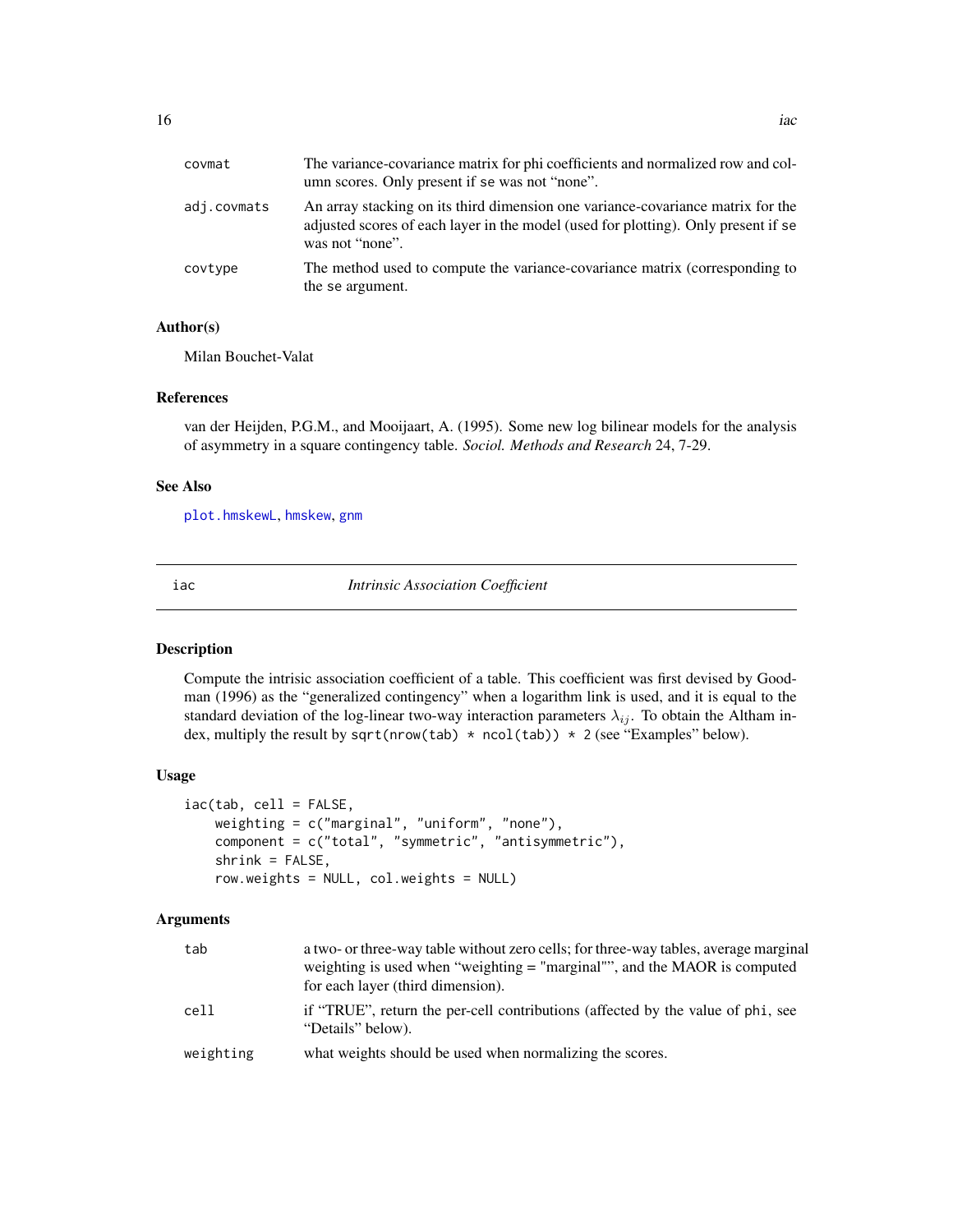| component   | whether to compute the total association, or from symmetric or antisymmetric<br>interaction coefficients only.                                                                             |
|-------------|--------------------------------------------------------------------------------------------------------------------------------------------------------------------------------------------|
| shrink      | whether to use the empirical Bayes shrinkage estimator proposed by Zhou (2015)<br>rather than the direct estimator.                                                                        |
| row.weights | optional custom weights to be used for rows, e.g. to compute the phi coeffi-<br>cient for several tables using their overall marginal distribution. If specified,<br>weighting is ignored. |
| col.weights | see row.weights.                                                                                                                                                                           |

#### Details

See Goodman (1996), Equation 52 for the (marginal or other) weighted version of the intrinsic association coefficient  $(\phi)$ ; the unweighted version can be computed with unit weights. The coefficient is called  $\tilde{\lambda}^2$  in the original article, but to avoid the confusion with Goodman and Kruskal's lambda coefficient, it is here denoted as  $\phi$ , as usual in row-column association models. The uniform-weighted version is defined as:

$$
\phi = \sqrt{\frac{1}{IJ} \sum_{i=1}^{I} \sum_{j=1}^{J} \lambda_{ij}^2}
$$

The (marginal or other) weighted version is defined as:

$$
\tilde{\phi} = \sqrt{\sum_{i=1}^{I} \sum_{j=1}^{J} \tilde{\lambda}_{ij}^2 P_{i+} P_{+j}}
$$

with  $\sum_{i=1}^{I} \lambda_{ij} = \sum_{j=1}^{J} \lambda_{ij} = 0$  and  $\sum_{i=1}^{I} P_{i+} \tilde{\lambda}_{ij} = \sum_{j=1}^{J} P_{+j} \tilde{\lambda}_{ij} = 0$ .

Per-cell contributions  $c_{ij}$  are defined so that:  $\tilde{\phi} = \sqrt{\sum_{i=1}^{I} \sum_{j=1}^{J} c_{ij}}$ . For the unweighted case,  $c_{ij} = \lambda_{ij}^2 / IJ$ ; for the weighted case,  $\tilde{c}_{ij} = \tilde{\lambda}_{ij}^2 P_{i+} P_{+j}$ .

This index cannot be computed in the presence of zero cells since it is based on the logarithm of proportions. In these cases, 0.5 is added to all cells of the table (Agresti 2002, sec. 9.8.7, p. 397; Berkson 1955), and a warning is printed. Make sure this correction does not affect too much the results (especially with small samples) by manually adding different values before calling this function.

#### Value

The numeric value of the intrinsic association coefficient (if cell  $=$  FALSE), or the corresponding per-cell contributions (if cell = TRUE).

#### Author(s)

Milan Bouchet-Valat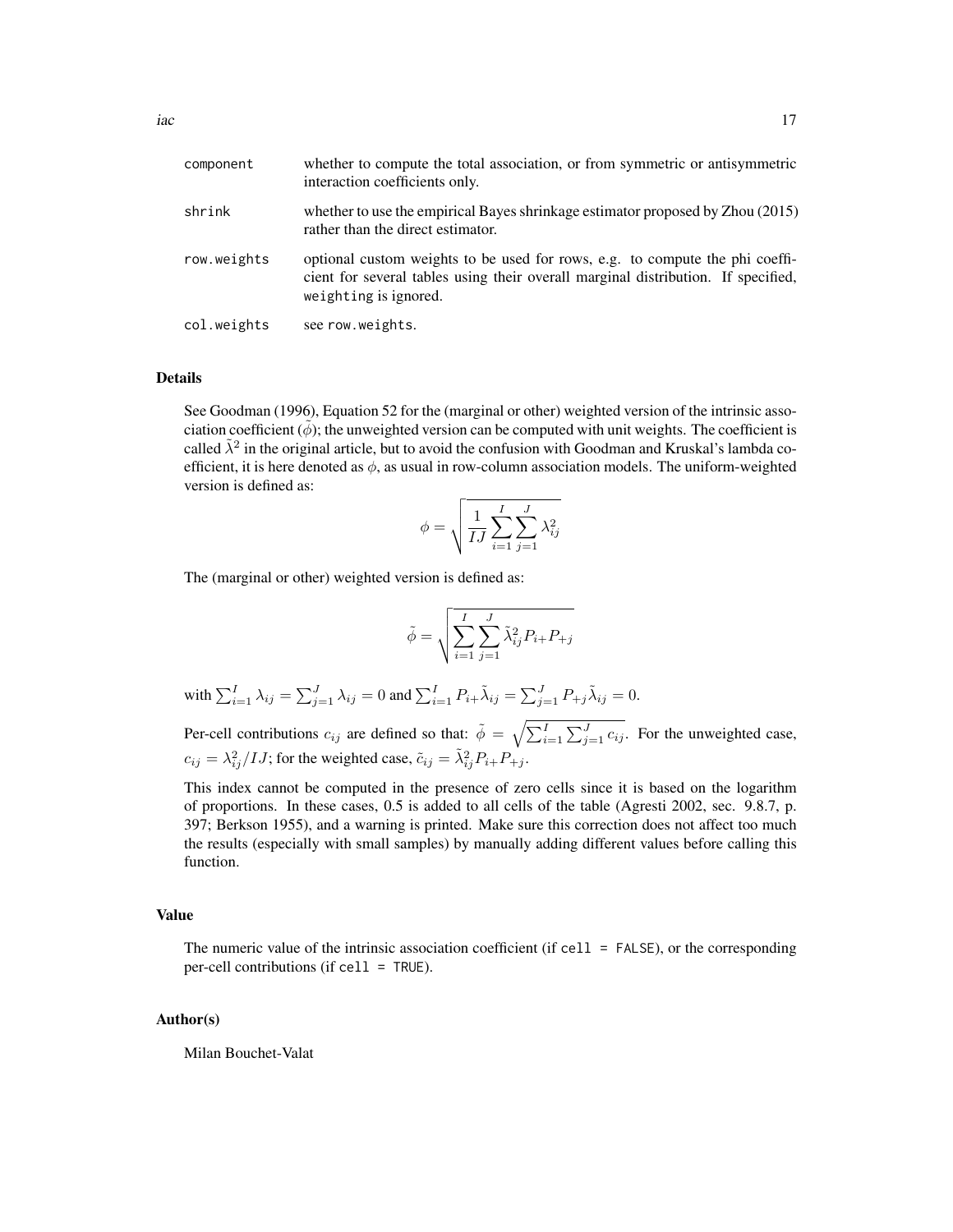#### <span id="page-17-0"></span>References

Agresti, A. 2002. Categorical Data Analysis. New York: Wiley.

Altham, P. M. E., Ferrie J. P., 2007. Comparing Contingency Tables Tools for Analyzing Data from Two Groups Cross-Classified by Two Characteristics. *Historical Methods* 40(1):3-16.

Goodman, L. A. (1996). A Single General Method for the Analysis of Cross-Classified Data: Reconciliation and Synthesis of Some Methods of Pearson, Yule, and Fisher, and Also Some Methods of Correspondence Analysis and Association Analysis. *J. of the Am. Stat. Ass.* 91(433):408-428.

Berkson, J. (1955). Maximum Likelihood and Minimum chi2 Estimates of the Logistic Function. *J. of the Am. Stat. Ass.* 50(269):130-162.

Zhou, X. (2015). Shrinkage Estimation of Log-Odds Ratios for Comparing Mobility Tables. *Sociological Methodology* 45(1):33-63.

#### See Also

[unidiff](#page-52-1), [rc](#page-27-1), [maor](#page-17-1)

#### Examples

```
# Altham index (Altham and Ferrie, 2007, Table 1, p. 3 and commentary p. 8)
tab1 <- matrix(c(260, 195, 158, 70,
                 715, 3245, 874, 664,
                 424, 454, 751, 246,
                 142, 247, 327, 228), 4, 4)
iac(tab1, weighting="n") * sqrt(nrow(tab1) * ncol(tab1)) * 2# Zhou (2015)
data(hg16)
# Add 0.5 due to the presence of zero cells
hg16 \le hg16 + 0.5
# Figure 3, p. 343: left column then right column
# (reported values are actually twice the Altham index)
iac(hg16, weighting="n") * sqrt(nrow(hg16) * ncol(hg16)) * 2 * 2iac(hg16, weighting="n", shrink=TRUE) * sqrt(nrow(hg16) * ncol(hg16)) * 2 * 2
# Table 4, p. 347: values are not exactly the same
u <- unidiff(hg16)
# First row
cor(u$unidiff$layer$qvframe$estimate, iac(hg16, weighting="n"))
cor(u$unidiff$layer$qvframe$estimate, iac(hg16, weighting="n"), method="spearman")
# Second row
cor(u$unidiff$layer$qvframe$estimate, iac(hg16, shrink=TRUE, weighting="n"))
cor(u$unidiff$layer$qvframe$estimate, iac(hg16, shrink=TRUE, weighting="n"), method="spearman")
```
<span id="page-17-1"></span>maor *Mean Absolute Odds Ratio or Intrinsic Association Coefficient*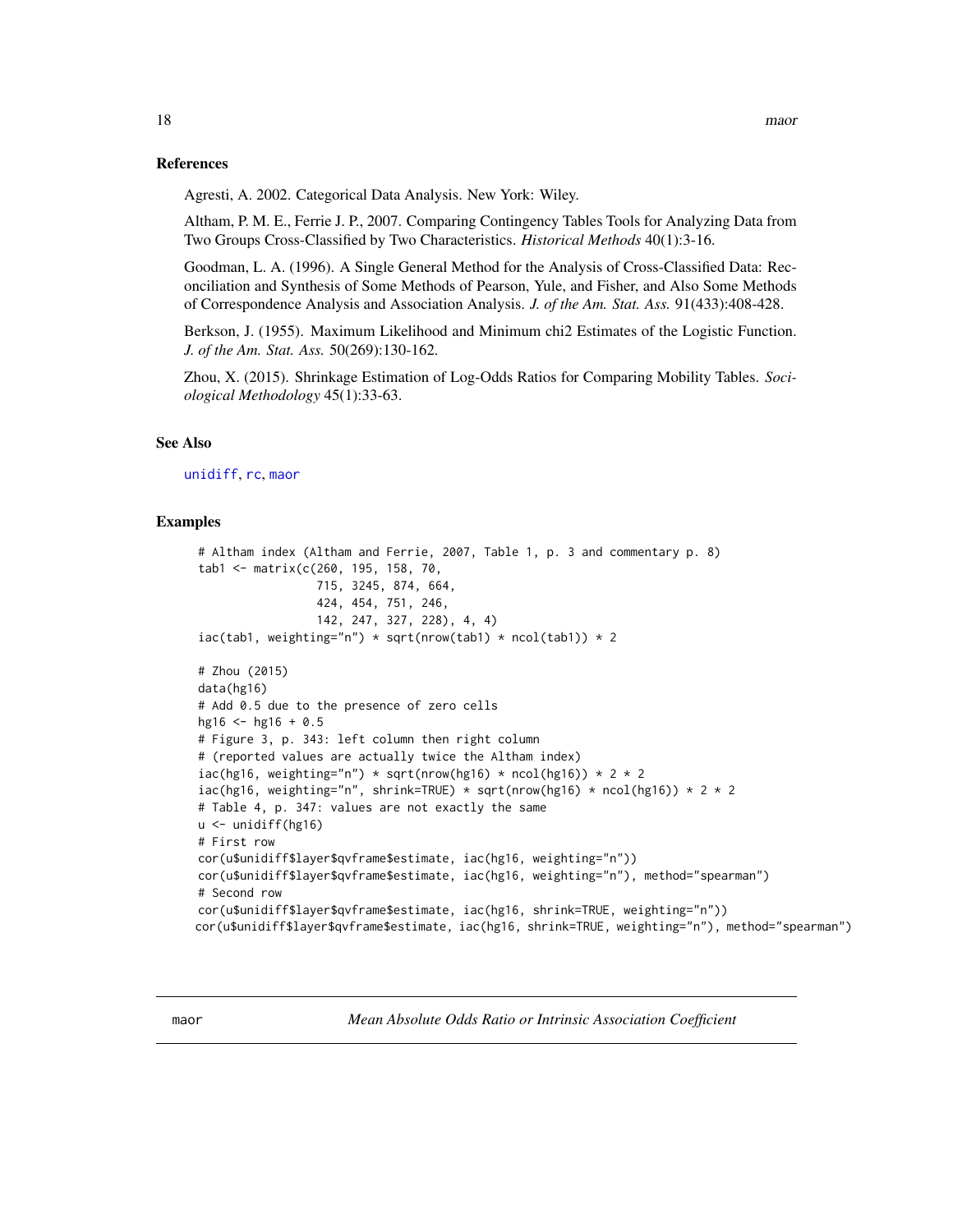#### maor and the contract of the contract of the contract of the contract of the contract of the contract of the contract of the contract of the contract of the contract of the contract of the contract of the contract of the c

#### **Description**

Compute the mean absolute odds ratio of a table, i.e. the (possibly weighted) geometric mean of the odds ratios or of their inverse when they are above one, which is also closely related to the the intrinsic association coefficient. The latter coefficient was first devised by Goodman (1996) as the "generalized contingency" when a logarithm link is used, and it is equal to the mean of the absolute value of log-linear two-way interaction parameters  $\lambda_{ij}$  (in its original version it consists in the square root of the sum of squared parameters).

#### Usage

```
maor(tab, phi = FALSE, cell = FALSE,
     weighting = c("marginal", "uniform", "none"),
     norm = 2, component=c("total", "symmetric", "antisymmetric"),
     row.weights = NULL, col.weights = NULL)
```
# Arguments

| tab         | a two- or three-way table without zero cells; for three-way tables, average marginal<br>weighting is used when "weighting $=$ "marginal"", and the MAOR is computed<br>for each layer (third dimension). |
|-------------|----------------------------------------------------------------------------------------------------------------------------------------------------------------------------------------------------------|
| phi         | if "TRUE", return the intrinsic association coefficient rather than the Mean ab-<br>solute odds ratio.                                                                                                   |
| cell        | if "TRUE", return the per-cell contributions (affected by the value of phi, see<br>"Details" below).                                                                                                     |
| weighting   | what weights should be used when normalizing the scores.                                                                                                                                                 |
| norm        | the norm to use to compute the mean of $\lambda_{ij}$ parameters, 1 for the mean of abso-<br>lute values, or 2 for the square root of the sum of squared parameters (as in the<br>original version).     |
| component   | whether to compute the total association, or from symmetric or antisymmetric<br>interaction coefficients only.                                                                                           |
| row.weights | optional custom weights to be used for rows, e.g. to compute the phi coeffi-<br>cient for several tables using their overall marginal distribution. If specified,<br>weighting is ignored.               |
| col.weights | see row.weights.                                                                                                                                                                                         |

#### Details

See Goodman (1996), Equation 52 for the (marginal or other) weighted version of the intrinsic association coefficient  $(\phi)$ ; the unweighted version can be computed with unit weights. The coefficient is called  $\tilde{\lambda}^2$  in the original article, but to avoid the confusion with Goodman and Kruskal's lambda coefficient, it is here denoted as  $\phi$ , as usual in row-column association models. The uniform-weighted version is defined as:

$$
\phi = \sqrt{\frac{1}{IJ} \sum_{i=1}^{I} \sum_{j=1}^{J} \lambda_{ij}^2}
$$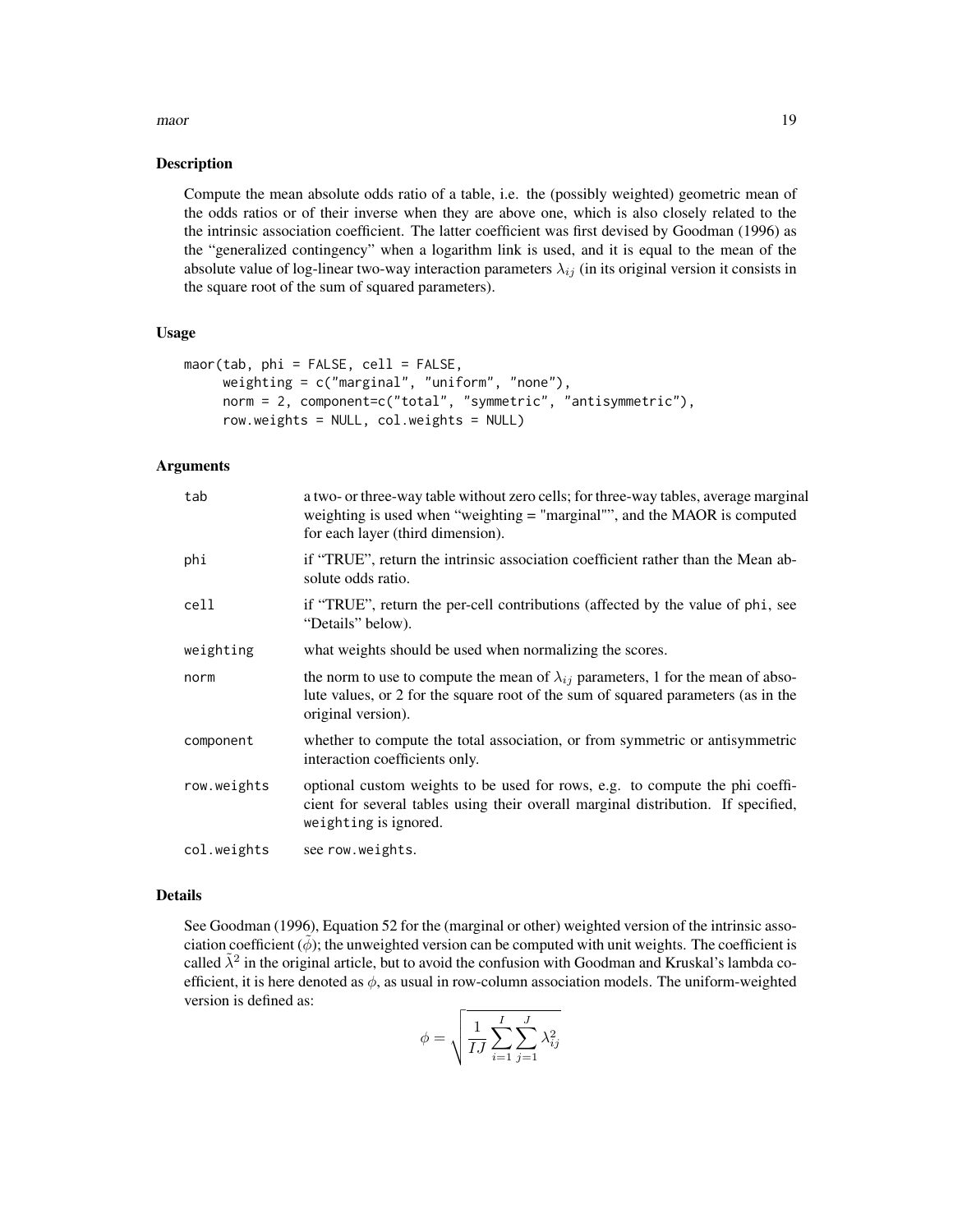<span id="page-19-0"></span>The (marginal or other) weighted version is defined as:

$$
\tilde{\phi} = \sqrt{\sum_{i=1}^{I} \sum_{j=1}^{J} \tilde{\lambda}_{ij}^2 P_{i+} P_{+j}}
$$

with  $\sum_{i=1}^{I} \lambda_{ij} = \sum_{j=1}^{J} \lambda_{ij} = 0$  and  $\sum_{i=1}^{I} P_{i+} \tilde{\lambda}_{ij} = \sum_{j=1}^{J} P_{+j} \tilde{\lambda}_{ij} = 0$ . The uniform-weighted version of the mean absolute odds ratio (MAOR) is defined as:

$$
MAOR = \exp\left[\sqrt{\frac{4}{IJ(I-1)(J-1)}}\phi\right]
$$

The (marginal or other) weighted version is defined as:

$$
MAOR = \exp\left[\sqrt{\frac{4}{\sum_{i=1}^{I} \sum_{j=1}^{J} P_{i+}(1 - P_{i+})P_{+j}(1 - P_{+j})}}\tilde{\phi}\right]
$$

Per-cell contributions  $c_{ij}$  are defined so that  $\tilde{\phi} = \sqrt{\sum_{i=1}^{I} \sum_{j=1}^{J} c_{ij}}$ and  $MAOR = exp\left[\sqrt{\sum_{i=1}^{I} \sum_{j=1}^{J} c_{ij}}\right]$ .

This index cannot be computed in the presence of zero cells since it is based on the logarithm of proportions. In these cases, 0.5 is added to all cells of the table (Agresti 2002, sec. 9.8.7, p. 397; Berkson 1955), and a warning is printed. Make sure this correction does not affect too much the results (especially with small samples) by manually adding different values before calling this function.

# Value

The numeric value of the mean absolute odds ratio, or of the intrinsic association coefficient (if  $phi = TRUE$ ), or the corresponding per-cell contributions (if cell = TRUE).

#### Author(s)

Milan Bouchet-Valat

#### References

Agresti, A. 2002. Categorical Data Analysis. New York: Wiley.

Goodman, L. A. (1996). A Single General Method for the Analysis of Cross-Classified Data: Reconciliation and Synthesis of Some Methods of Pearson, Yule, and Fisher, and Also Some Methods of Correspondence Analysis and Association Analysis. *J. of the Am. Stat. Ass.* 91(433):408-428.

Berkson, J. (1955). Maximum Likelihood and Minimum chi2 Estimates of the Logistic Function. *J. of the Am. Stat. Ass.* 50(269):130-162.

#### See Also

[iac](#page-15-1), [unidiff](#page-52-1), [rc](#page-27-1)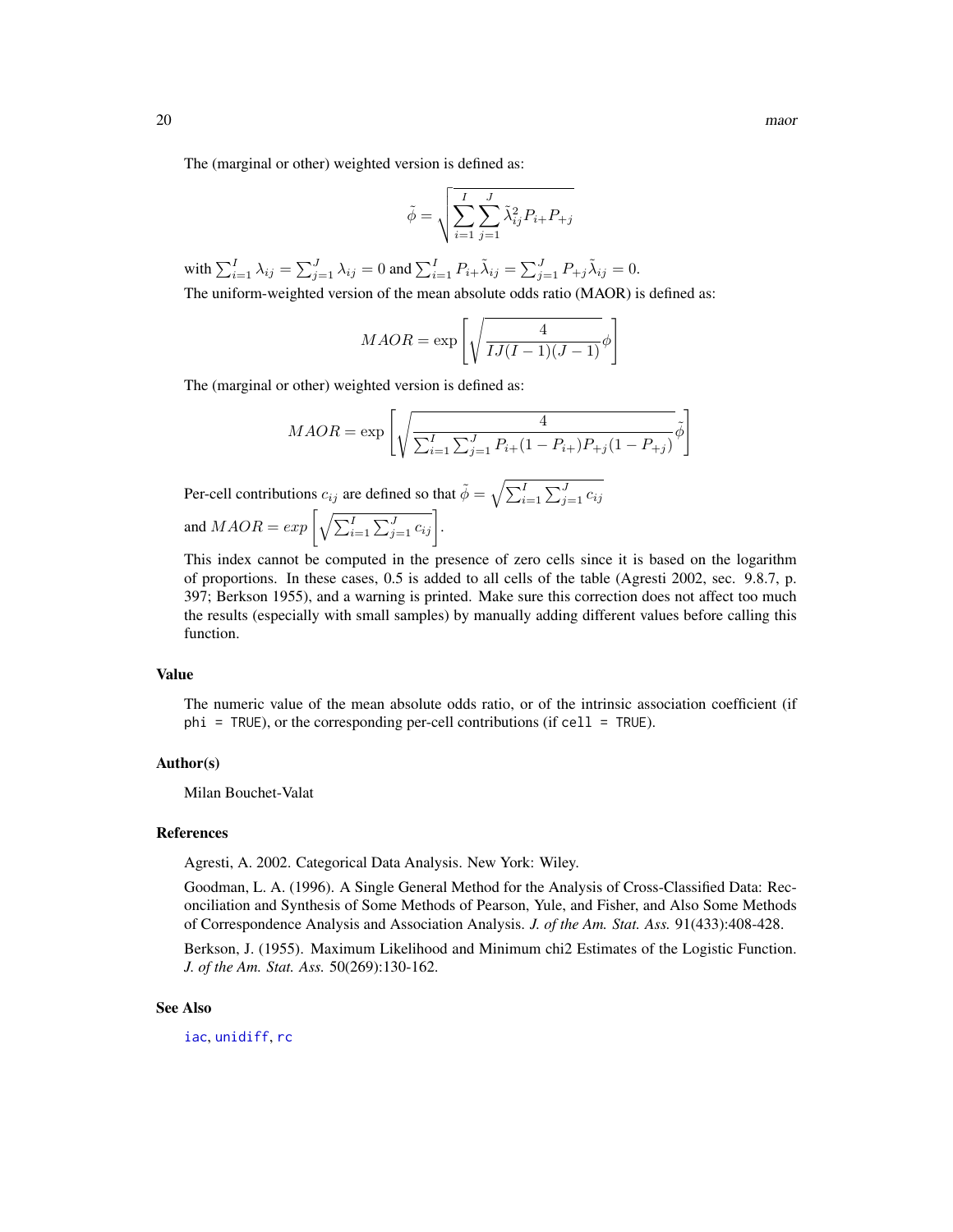<span id="page-20-0"></span>

#### Description

Mobility table for the United States from the 1973 Occupational Changes in a Generation (OCG-II) survey. This table has been used by Yamaguchi (1987, 1990), Xie (1992) and van der Heijden & Mooijaart (1995).

#### Usage

data(ocg1973)

#### References

Yamaguchi, K. (1990). Some Models for the Analysis of Asymmetric Association in Square Contingency Tables with Ordered Categories. *Sociological Methodology* 20, 181-212.

van der Heijden, P.G.M., and Mooijaart, A. (1995). Some new log bilinear models for the analysis of asymmetry in a square contingency table. *Sociol. Methods and Research* 24, 7-29.

#### Examples

## see ?yrcskew, ?hmskew and ?plot.hmskew

<span id="page-20-2"></span>

|  | plot.assoc |  |
|--|------------|--|
|--|------------|--|

Plotting Scores from Association Models

#### <span id="page-20-1"></span>**Description**

Graphical display of category scores from association models.

#### Usage

```
## S3 method for class 'rc'
plot(x, dim = c(1, 2),what = c("both", "rows", "columns"), which = NULL,mass = TRUE, luminosity = length(x$assoc$diagonal > 0),
     conf.int = NA, replicates = FALSE,
     coords = c("cartesian", "polar"), rev.axes = c(FALSE, FALSE),
    cex = par("cex"), col = c("blue", "red"), col.config in t = col, groups = NULL,add = FALSE, type, xlim, ylim, asp, xlab, ylab, main, pch, font, ...)
## S3 method for class 'rc.symm'
plot(x, dim = c(1, 2), which = NULL,mass = TRUE, luminosity = length(x$assoc$diagonal > 0),
```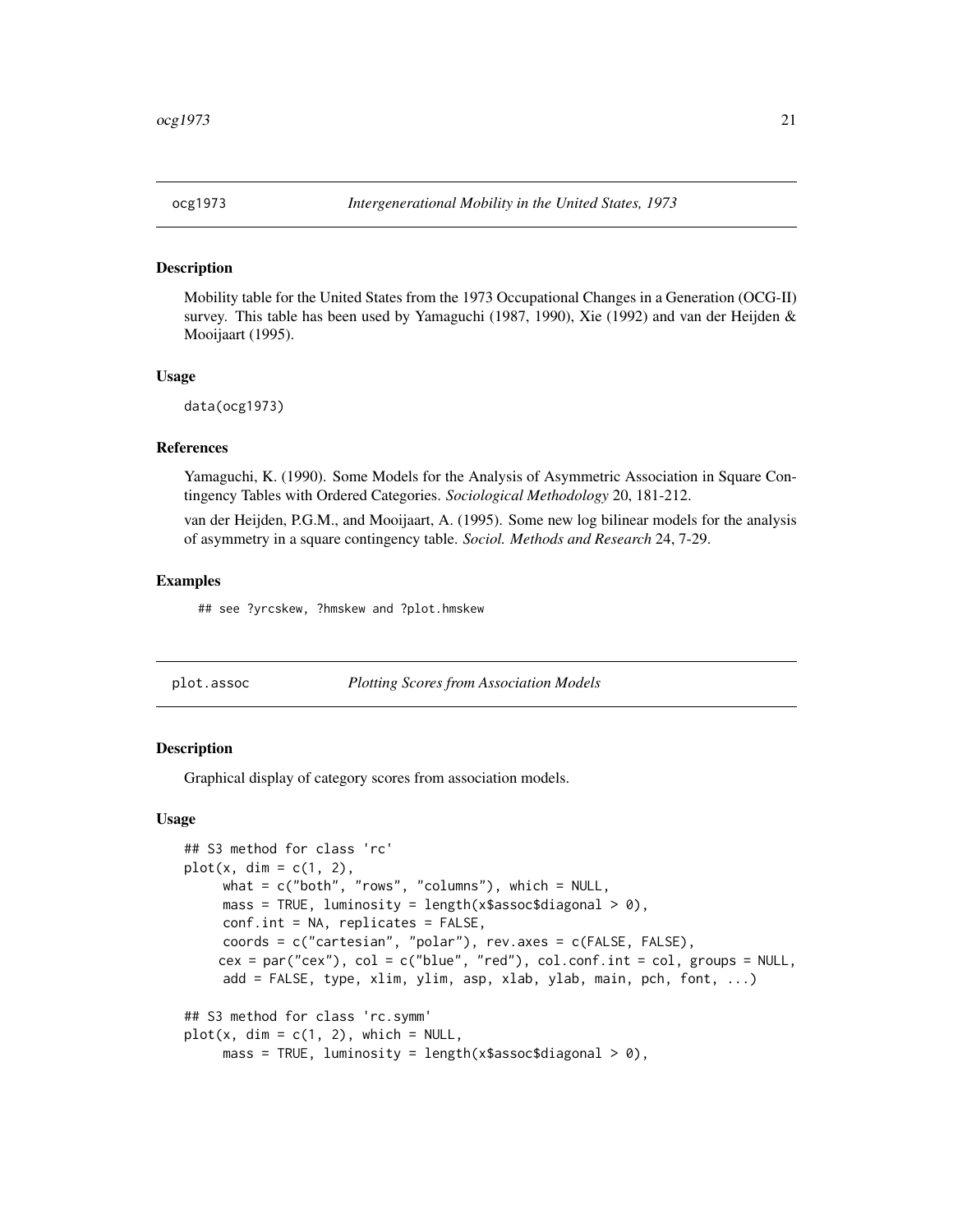```
conf.int = NA, replicates = FALSE,
     coords = c("cartesian", "polar"), rev.axes = c(FALSE, FALSE),
     cex = par("cex"), col = "blue", col.config not = col, groups = NULLadd = FALSE, type, xlim, ylim, asp, xlab, ylab, main, pch, font, ...)
## S3 method for class 'hmskew'
plot(x, dim = c(1, 2),what = c("skew-symmetric", "symmetric"), which = NULL,
     mass = TRUE, luminosity = length(x$assoc.hmskew$diagonal > 0),
     arrow = 45, conf.int = NA, replicates = FALSE,
     coords = c("polar", "cartesian"), rev.axes = c(FALSE, FALSE),
     cex = par("cex"), col = "blue", col.config.int = col, groups = NULL,add = FALSE, type, xlim, ylim, asp, xlab, ylab, main, pch, font, ...)
## S3 method for class 'yrcskew'
plot(x, dim = c(1, 2),what = c("skew-symmetric", "symmetric"), which = NULL,
     mass = TRUE, luminosity = length(x$assoc.yrcskew$diagonal > 0),
     arrow = 45, conf.int = NA, replicates = FALSE,
     coords = c("polar", "cartesian"), rev.axes = c(FALSE, FALSE),
     cex = par("cex"), col = "blue", col.config.int = col, groups = NULL,add = FALSE, type, xlim, ylim, asp, xlab, ylab, main, pch, font, ...)
## S3 method for class 'rcL'
plot(x, dim = c(1, 2), layer = "average",what = c("both", "rows", "columns"), which = NULL,mass = TRUE, luminosity = length(x$assoc$diagonal > 0),
     conf.int = NA, replicates = FALSE,
     coords = c("cartesian", "polar"), rev.axes = c(FALSE, FALSE),
    cex = par("cex"), col = c("blue", "red"), col.config int = col, groups = NULL,add = FALSE, type, xlim, ylim, asp, xlab, ylab, main, pch, font, ...)
## S3 method for class 'rcL.symm'
plot(x, dim = c(1, 2), layer = "average",which = NULL,
     mass = TRUE, luminosity = length(x$assoc$diagonal > 0),
     conf.int = NA, replicates = FALSE,
     coords = c("cartesian", "polar"), rev.axes = c(FALSE, FALSE),
     cex = par("cex"), col = "blue", col.config.int = col, groups = NULL,add = FALSE, type, xlim, ylim, asp, xlab, ylab, main, pch, font, ...)
## S3 method for class 'hmskewL'
plot(x, dim = c(1, 2), layer = "average",what = c("skew-symmetric", "symmetric"), which = NULL,
     mass = TRUE, luminosity = length(x$assoc.hmskew$diagonal > 0),
     arrow=45, conf.int = NA, replicates = FALSE,
     coords = c("polar", "cartesian"), rev.axes = c(FALSE, FALSE),
     cex = par("cex"), col = "blue", col.config in t = col, groups = NULL,
```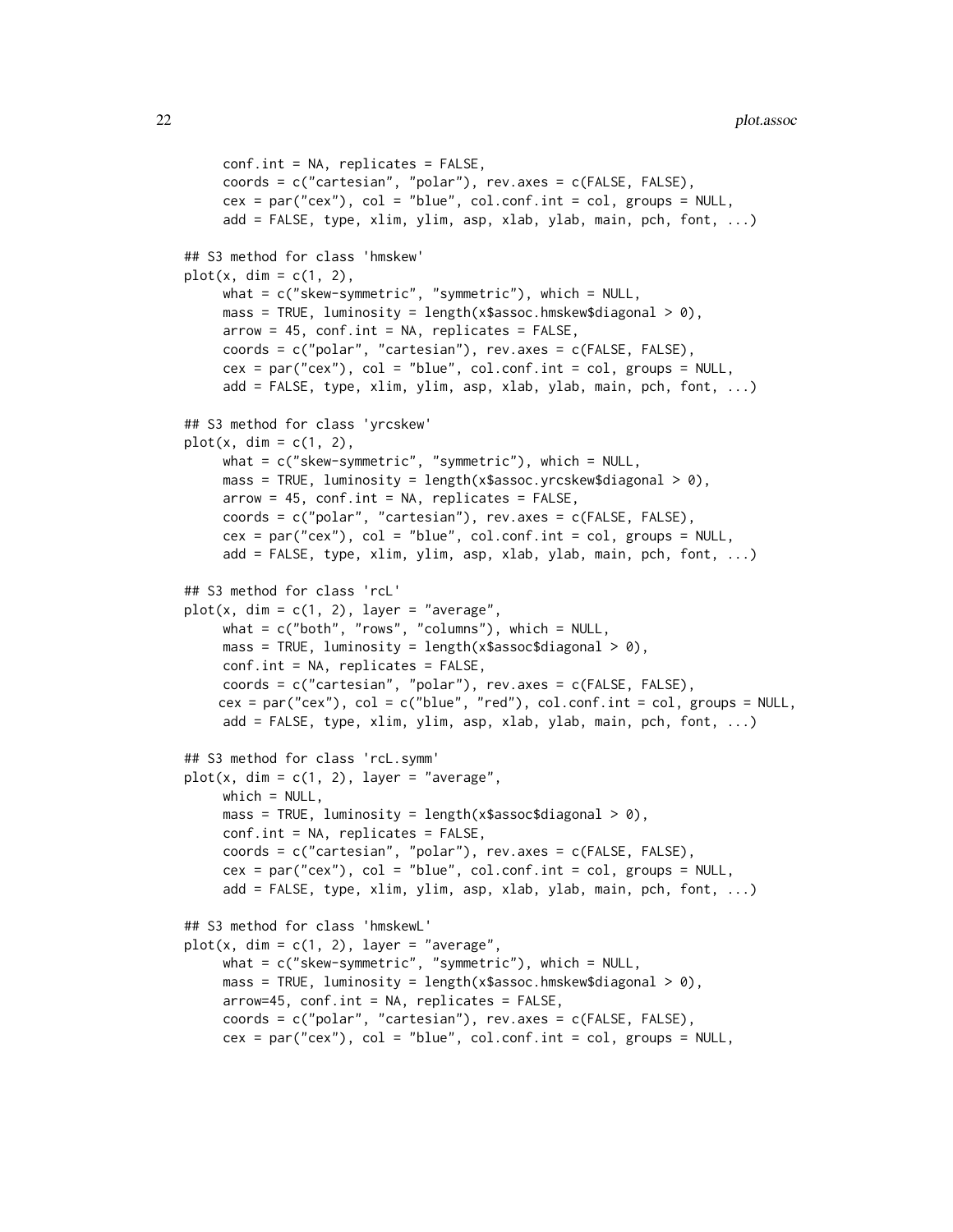#### plot.assoc 23

```
add = FALSE, type, xlim, ylim, asp, xlab, ylab, main, pch, font, ...)
## S3 method for class 'assoc'
plot(x, dim = c(1, 2), layer = 1,what = c("both", "rows", "columns"), which = NULL,
     mass = TRUE, luminosity = length(x$diagonal > 0),
     arrow = NULL, conf.int = NA, replicates = FALSE,
     coords = c("cartesian", "polar"), rev.axes = c(FALSE, FALSE),
    cex = par("cex"), col = c("blue", "red"), col.config.out = col, groups = NULL,add = FALSE, type, xlim, ylim, asp, xlab, ylab, main, pch, font, ...)
```
# Arguments

| x          | an association model, or an object inheriting from class assoc.                                                                                                                                                                                                                                                        |
|------------|------------------------------------------------------------------------------------------------------------------------------------------------------------------------------------------------------------------------------------------------------------------------------------------------------------------------|
| dim        | numerical vector of length 2 indicating the dimensions to plot on horizontal<br>and vertical axes respectively; default is first dimension horizontal and second<br>dimension vertical.                                                                                                                                |
| layer      | integer indicating which layer should be represented, or "average" or "aver-<br>age.rotate" when scores are homogeneous (see "Details" below).                                                                                                                                                                         |
| what       | for rc and assoc objects, whether points corresponding to rows, columns or<br>both should be plotted; for hmskew and yrcskew objects, what association should<br>be plotted.                                                                                                                                           |
| which      | an optional subset of points to be plotted, specified via a logical, integer or char-<br>acter vector indexing the row or column component of the association object; if<br>what $=$ both, a list of two such vectors, resp. for rows and columns.                                                                     |
| mass       | whether the size of the point symbols should reflect on the mass of the cate-<br>gories; this only makes sense when marginal weights were used when fitting<br>the model. The precise formula is that the pch of a symbol is equal to the pch<br>argument, times the weight of the category divided by average weight. |
| luminosity | whether the luminosity of the symbols should vary according to the diagonal-<br>specific parameters (if diagonal = TRUE was passed when fitting the model);<br>if TRUE, hue and saturation of col are taken as a base, and value varies from 0<br>to 0.8 as a linear function of the diagonal parameter values.        |
| arrow      | Numeric value indicating the angle at which the polar coordinates system arrow<br>should be plotted; use NULL for no arrow.                                                                                                                                                                                            |
| conf.int   | an integer between 0 and 1 giving the confidence level to use when drawing<br>error bars/ellipses around the points (see "Details" below); by default nothing<br>is plotted. Only possible if jackknife or bootstrap was enabled when fitting the<br>model.                                                            |
| replicates | whether to plot points representing the values of the scores obtained for all of<br>the jackknife of bootrap replicates, when applicable (see "Details" below).                                                                                                                                                        |
| coords     | whether to use a Cartesian or a polar coordinate system; the former makes sense<br>when axes offer an interpretation (like in RC(M) models), while the latter are<br>more appropriate when only the angle and distance to origin are of interest (like<br>in hmskew models).                                           |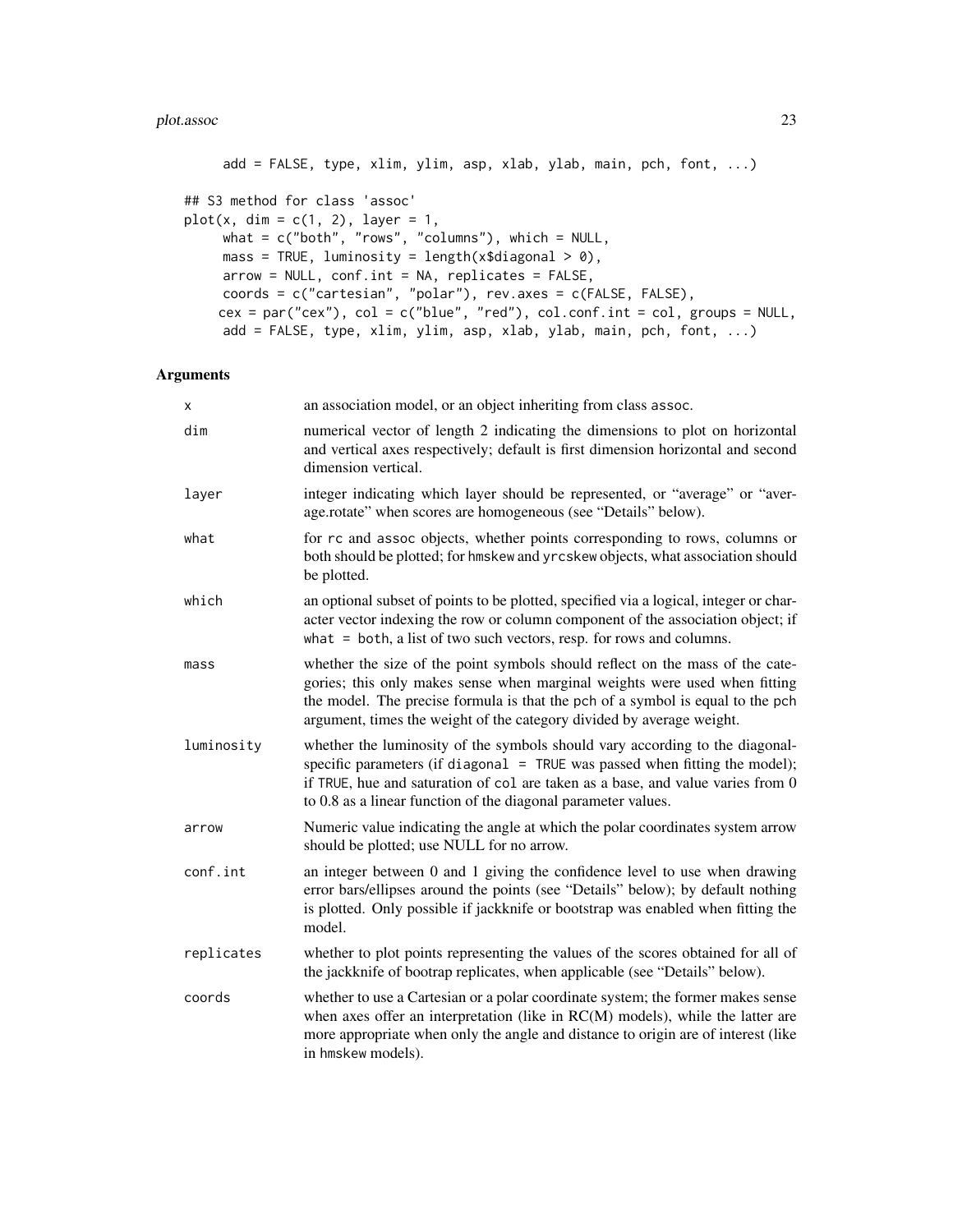<span id="page-23-0"></span>

| rev.axes     | a numeric of length 1 or 2 indicating whether the sign of scores on the axes<br>should be changed; as this sign is arbitrary in RC(M) models, changing it has<br>no incidence on the results and may be more intuitive or consistent with other<br>presentations. |
|--------------|-------------------------------------------------------------------------------------------------------------------------------------------------------------------------------------------------------------------------------------------------------------------|
| cex          | a numeric vector indicating the size of the point symbols, recycled as necessary;<br>the most common choice is probably to pass only one value and use mass to<br>make the size vary.                                                                             |
| col          | a vector indicating the color of the point symbols, recycled as necessary; as a<br>special case, a vector of length 2 can be passed, to indicate the color of row and<br>column points, respectively. See also luminosity.                                        |
| col.conf.int | a vector indicating the color of the confidence bars/ellipses, when these are plot-<br>ted; see col the format.                                                                                                                                                   |
| groups       | a vector indicating what symbol should be used for each point, recycled as nec-<br>essary; groups will use pch values 21, 24, 22, 23 and 25, in this order, cycling if<br>needed. If not an integer, the number of the factor level will be used.                 |
| add          | whether to draw over an existing plot instead of creating a new one.                                                                                                                                                                                              |
| type         | set to "n" to avoid actually plotting the points and labels; useful for customiza-<br>tion based on the returned coordinates, see "Value" below.                                                                                                                  |
| xlim         | numeric vector of length 2, giving the x coordinates range.                                                                                                                                                                                                       |
| ylim         | numeric vector of length 2, giving the y coordinates range.                                                                                                                                                                                                       |
| asp          | the y/x aspect ratio, see plot.window.                                                                                                                                                                                                                            |
| xlab         | a title for the x axis: see title. For RC(M) axes and Cartesian coordinates, the<br>default is "Dimension N (phi)"; it is empty in other cases where axes have no<br>meaning.                                                                                     |
| ylab         | a title for the y axis: see title. For RC(M) axes and Cartesian coordinates, the<br>default is "Dimension N (phi)"; it is empty in other cases where axes have no<br>meaning.                                                                                     |
| main         | an overall title for the plot: see title. If missing for RC(M)-L models, the<br>name of the plotted layer will be used.                                                                                                                                           |
| pch          | a vector of plotting 'character', i.e., symbol to use for each point, recycled as<br>necessary; see points.                                                                                                                                                       |
| font         | an integer vector indicating the font to use for each label, recycled as necessary;<br>see link{par}.                                                                                                                                                             |
| $\cdots$     | Further arguments passed to plot.                                                                                                                                                                                                                                 |

#### Details

The functions documented here represent in a one- or two-dimensional space the category scores obtained from a log-multiplicative association model. They produce *symmetric biplots* in which the coordinates of points on both axes are the product of normalized scores and of the square root of the intrinsic association coefficient corresponding to each dimension: thus, row and column points share the same "unit" on all axes (Goodman, 1991, Appendix 2; Wong, 2010, eq. 2.38; Clogg & Shihadeh, 1994, p. 91-92). As a special case, models with only one dimension are presented as a dotchart of the scores.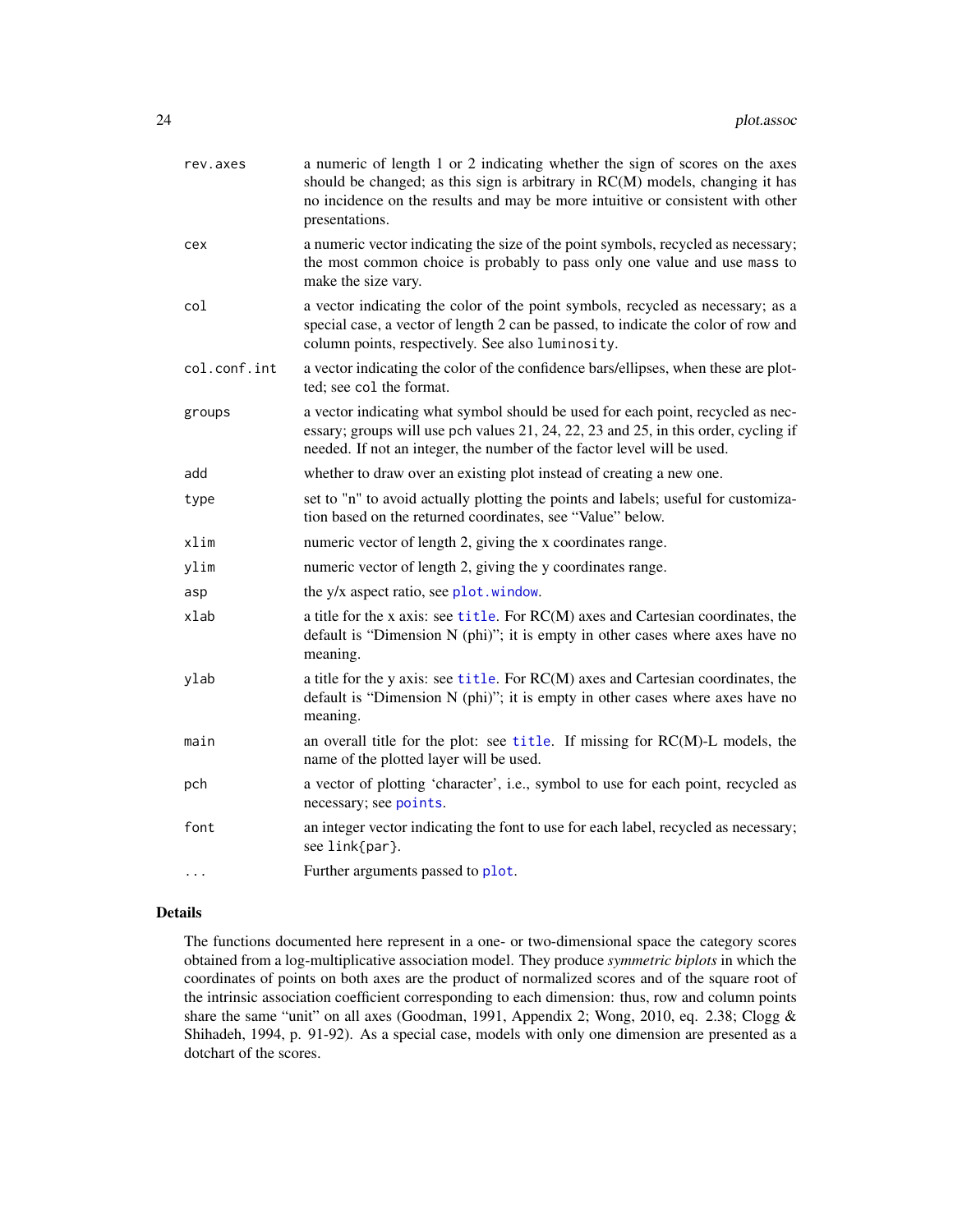#### <span id="page-24-0"></span>plot.assoc 25

Various convenience options are provided, with reasonable defaults for each model family. In particular, you may find it necessary to adapt the cex, mass, luminosity and groups arguments depending on the number of categories to be plotted and to their respective weights. When plotting a RC(2) model, a polar coordinate system can be of substantive interest, allowing to interpret at a glance the distance to origin as the general strength of the association for a category on both axes (a property that is lost for higher-dimensional models).

Confidence bars/ellipses are computed from the scores' variances and covariances, based on the assumption that they are follow a normal distribution, even if standard errors are computed using jackknife or bootstrap. When bootstrap (not jackknife) was used, this normality assumption can be assessed visually using the replicates argument to check whether points globally follow the shape of the ellipses. See [se.assoc](#page-39-1) for details about checking the validity of jackknife or bootstrap results.

When layer is set to "average" for models with layer effect and homogeneous scores, intrinsic association coefficients are weighted across all layers. In addition, if layer is set to "average.rotate", scores are rotated so that axes of the plot are those with the highest variance; oblique axes represent the original dimensions in the new space.

The plot.assoc function is called internally by all others, and may be leveraged for advanced use cases, like plotting custom models that do not correspond stricly to the supported types.

#### Value

An invisible list with components row and col, two matrices containing the coordinates of the plotted points (NULL when not plotted).

#### References

For RC(M) models:

Goodman, L.A. (1991). Measures, Models, and Graphical Displays in the Analysis of Cross-Classified Data. *J. of the Am. Stat. Association* 86(416), 1085-1111.

Clogg, C.C., and Shihadeh, E.S. (1994). Statistical Models for Ordinal Variables. Sage: Advanced Quantitative Techniques in the Social Sciences (4).

Wong, R.S-K. (2010). Association models. Sage: Quantitative Applications in the Social Sciences (164).

For van der Heijden & Mooijaart models:

van der Heijden, P.G.M., and Mooijaart, A. (1995). Some new log bilinear models for the analysis of asymmetry in a square contingency table. *Sociol. Methods and Research* 24, 7-29.

#### See Also

[rc](#page-27-1), [rcL](#page-32-1), [rcL.trans](#page-35-1), [hmskew](#page-9-1), [hmskewL](#page-12-1), [yrcskew](#page-56-1)

#### Examples

```
## Wong (2010), Figures 2.2 and 2.3 (p. 50-51)
data(gss8590)
```
## Not run: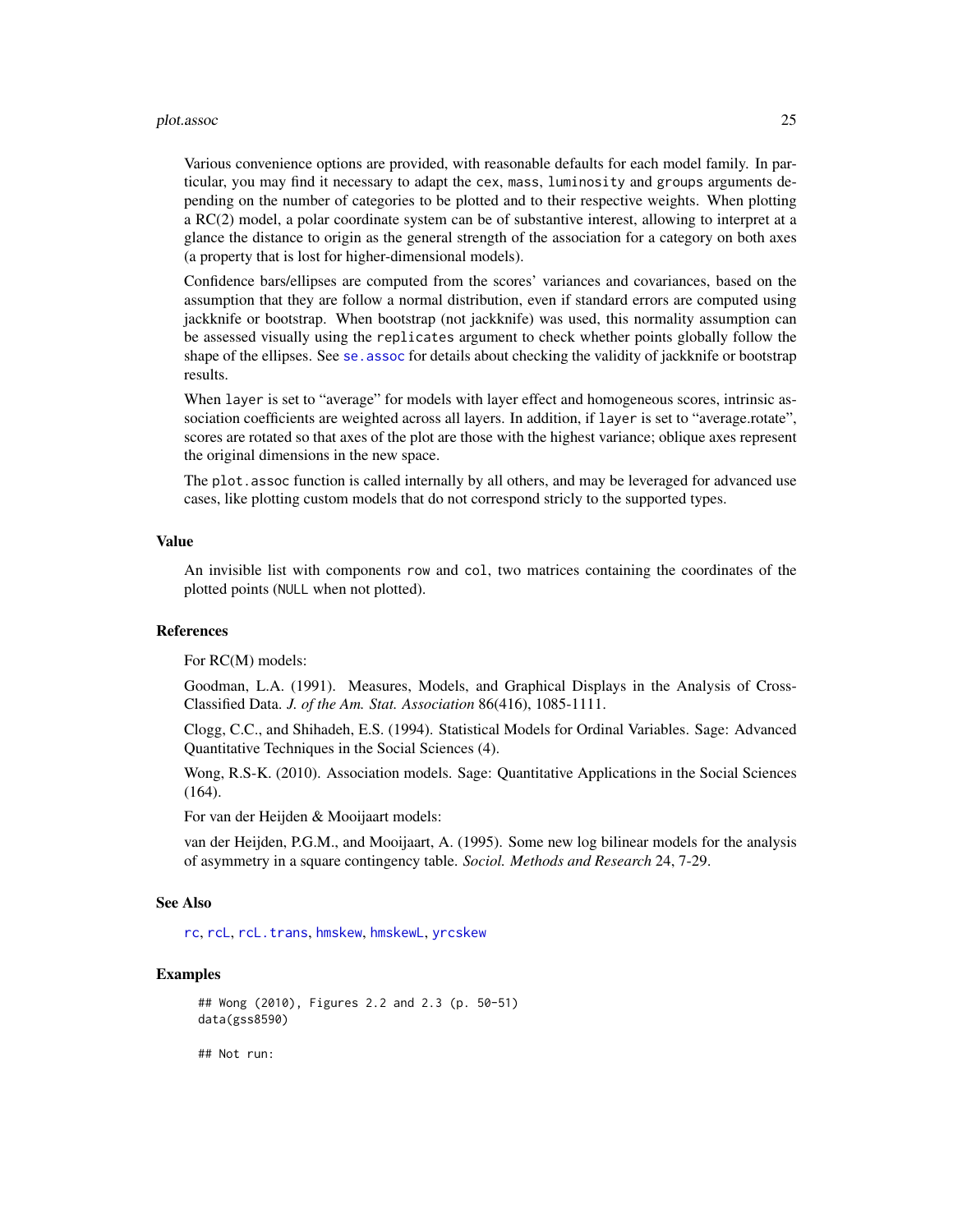```
model <- rc(margin.table(gss8590[,,c(2,4)], 1:2),
             nd=2, weighting="none", se="jackknife")
 plot(model, what="row", rev.axes=c(TRUE, FALSE), conf.int=0.95)
 plot(model, what="col", rev.axes=c(TRUE, FALSE), conf.int=0.95)
## End(Not run)
 ## Wong (2010), Figures 4.1 and 4.2 (p. 108-109)
 data(gss7590)
 model <- rcL(gss7590, nd=2, weighting="none")
 opar <- par(mfrow=c(2, 2))
 for(i in 1:4)
     plot(model, layer=i, what="rows", rev.axes=c(TRUE, FALSE),
          main=rownames(model$assoc$phi)[i],
          xlim=c(-1.2, 1.2), ylim=c(-1.2, 1.2))
 par(mfrow=c(2, 2))
 for(i in 1:4)
     plot(model, layer=i, what="col", rev.axes=c(TRUE, FALSE),
          main=rownames(model$assoc$phi)[i],
          xlim=c(-1.4, 1.4), ylim=c(-1.2, 1.2))
 par(opar)
 ## van der Heijden & Mooijaart (1995), Figure 1c (p. 23)
 data(ocg1973)
 # 5:1 is here to take "Farmers" as reference category (angle 0)
 model <- hmskew(ocg1973[5:1, 5:1], weighting="uniform")
 # Reproduce the plot from the original article
 plot(model, coords="cartesian")
 # Use a polar coordinates system, which makes more sense in this setting
 plot(model)
```
<span id="page-25-1"></span>plot.unidiff *Plot Layer Coefficients From a UNIDIFF Model*

#### **Description**

Plots the layer coefficient estimates from a UNIDIFF model, together with confidence bars based on quasi-standard errors or "traditional" standard errors.

#### Usage

```
## S3 method for class 'unidiff'
plot(x, what = c("layer.coef", "phi", "maor"),se.type = c("quasi.se", "se"),
    conf.int = 0.95, numeric.auto = TRUE, type = "p",
    xlab = names(dimnames(x$data))[3], ylab = NULL,add = FALSE, ylim, ...)
```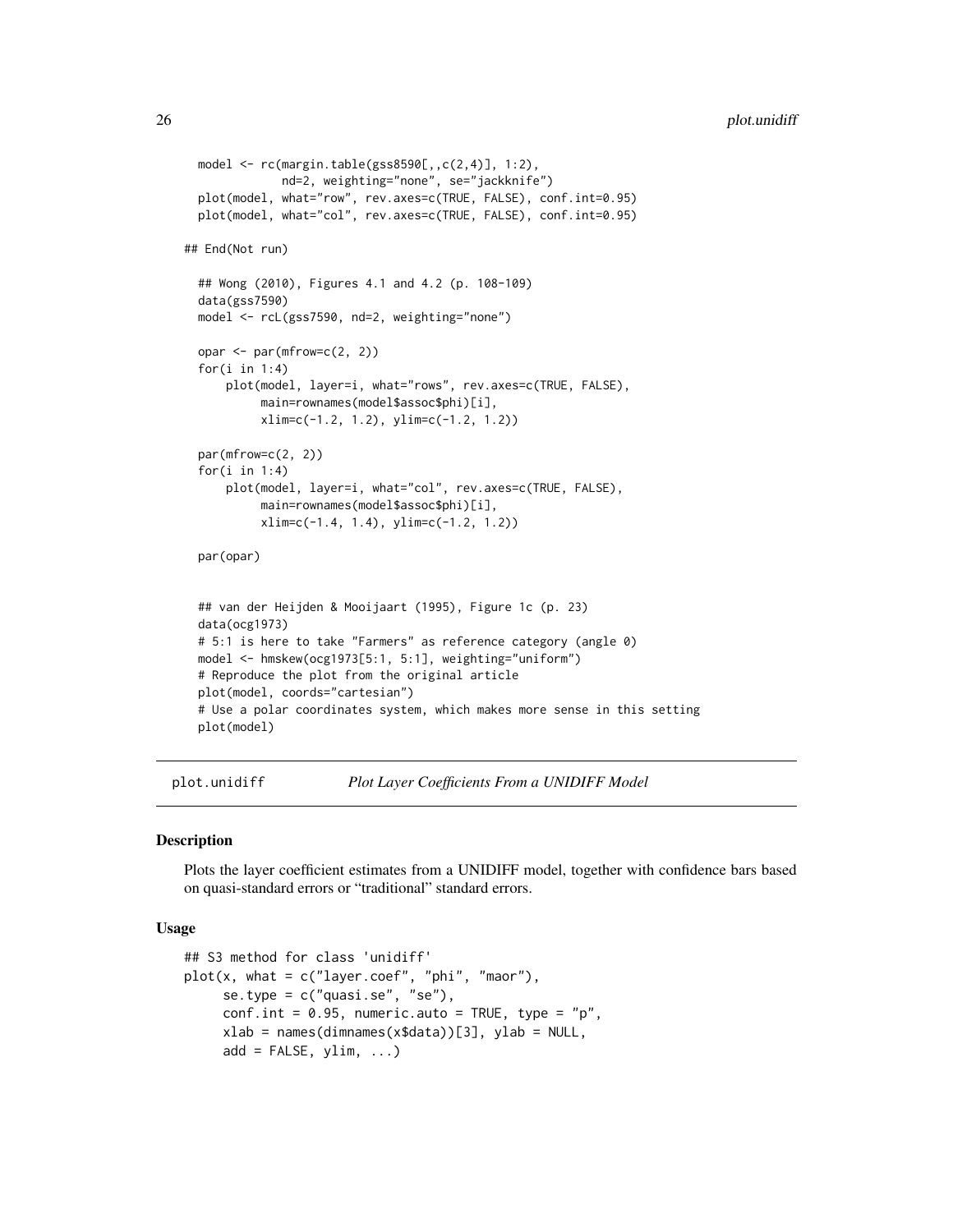# <span id="page-26-0"></span>plot.unidiff 27

# Arguments

| X            | an object resulting from a call to unidiff                                                                                                                                                                                                                                     |
|--------------|--------------------------------------------------------------------------------------------------------------------------------------------------------------------------------------------------------------------------------------------------------------------------------|
| what         | "layer.coefficient" to plot the layer coefficients in the log odds ratio scale, with a<br>reference of 1 for the first layer; "phi" to plot the intrinsic association coefficient<br>(on the log odds ratio scale); "maor" to plot the mean absolute odds ratio (see<br>maor). |
| se.type      | whether to use quasi-standard errors or "traditional" standard errors to compute<br>confidence intervals.                                                                                                                                                                      |
| conf.int     | the confidence level to retain for confidence bars.                                                                                                                                                                                                                            |
| numeric.auto | whether layer names should be converted to numeric values when possible (see<br>"Details" below).                                                                                                                                                                              |
| type         | what type of plot should be drawn: see plot. Set to "o" or "b" join points with<br>lines.                                                                                                                                                                                      |
| xlab         | a title for the x axis: see see title.                                                                                                                                                                                                                                         |
| ylab         | a title for the y axis: see see title; if NULL, an appropriate default is used.                                                                                                                                                                                                |
| add          | whether to create a new plot using plot, or draw over the existing plot by calling<br>points and segments directly.                                                                                                                                                            |
| ylim         | the y limits of the plot.                                                                                                                                                                                                                                                      |
| $\cdots$     | Further arguments passed to plot.                                                                                                                                                                                                                                              |

# Details

If numeric.auto = TRUE and layer names (issued from the [dimnames](#page-0-0) of the third dimension of the original table) can be converted to numeric (i.e. they consist of figures), the position of points on the x axis will be determined by the value of the name. This makes most sense when layers represent years, especially when they are not regularly spaced. If this behaviour is disabled, layers will be placed regularly on the x axis, disregarding their possible interpretation as numeric values.

# Author(s)

Milan Bouchet-Valat

# See Also

[unidiff](#page-52-1), [summary.unidiff](#page-44-1)

# Examples

# See ?unidiff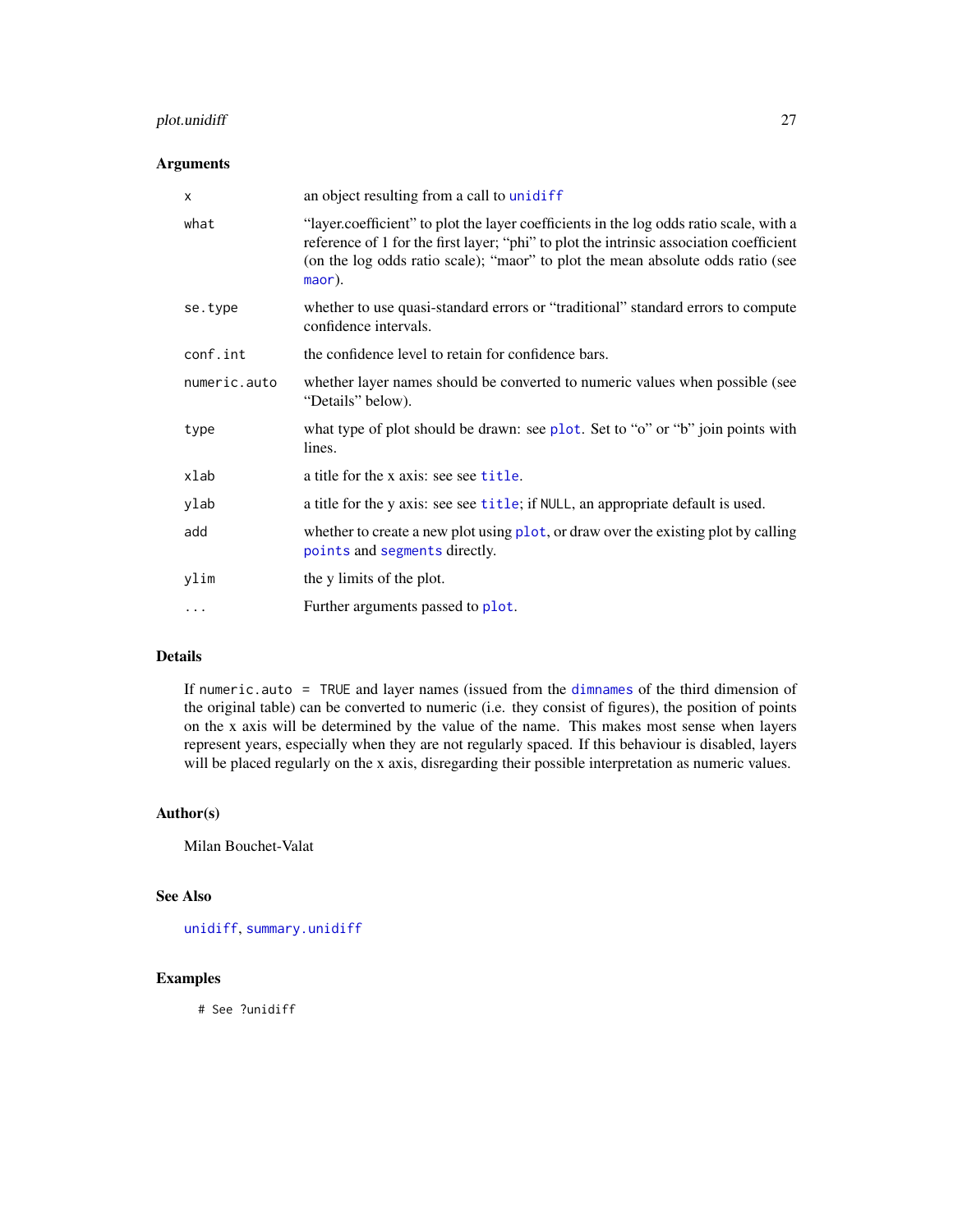# <span id="page-27-0"></span>Description

Adjust a table by multiplying rows and columns in order to reproduce the provided margins, preserving all the odds ratios. This procedure is know as the RAS or Deming-Stephan algorithm, as iterative proportional fitting (IPF) or as biproportional fitting.

#### Usage

ras(tab, row, col, tolerance = .Machine\$double.eps)

# Arguments

| tab       | a two-way table with only positive or zero entries                                     |
|-----------|----------------------------------------------------------------------------------------|
| row       | a vector of strictly positive elements containing the wanted row margins (sums).       |
| col       | a vector of strictly positive elements containing the wanted column margins<br>(sums). |
| tolerance | the convergence criterion to stop iterating.                                           |

#### Details

Note that sum(row) must be equal to sum(col) for the algorithm to make sense.

#### Value

The adjusted table with row sums equal to row and column sums equal to col.

#### Author(s)

Milan Bouchet-Valat

<span id="page-27-1"></span>rc *Fitting Row-Column Association Models*

# Description

Fit log-multiplicative row-column association models, also called RC(M) models or Goodman's (1979) Model II, with one or several dimensions. Supported variants (for square tables) include symmetric (homogeneous) row and column scores, possibly combined with separate diagonal parameters.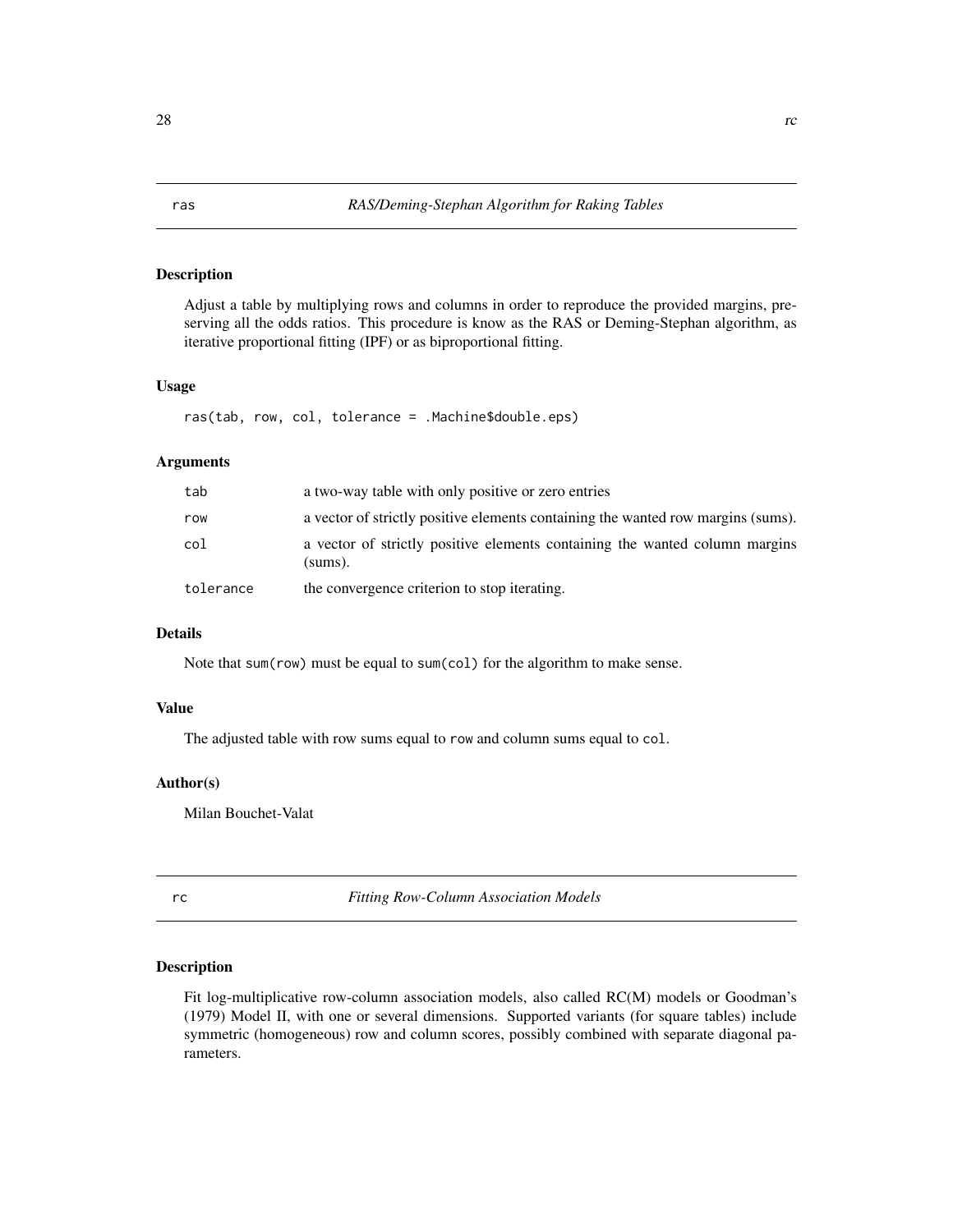# Usage

```
rc(tab, nd = 1, symmetric = FALSE, diagonal = FALSE,weighting = c("marginal", "uniform", "none"),
  rowsup = NULL, colsup = NULL,
   se = c("none", "jackknife", "bootstrap"),
   nreplicates = 100, ncpus = getOption("boot.ncpus"),
   family = poisson, weights = NULL,start = NULL, etastart = NULL, tolerance = 1e-8,
   iterMax = 5000, trace = FALSE, verbase = TRUE, ...)
```
# Arguments

| tab         | a two-way table, or an object (such as a matrix) that can be coerced into a table;<br>if present, dimensions above two will be collapsed.                                                                                                                    |
|-------------|--------------------------------------------------------------------------------------------------------------------------------------------------------------------------------------------------------------------------------------------------------------|
| nd          | the number of dimensions to include in the model. Cannot exceed $min(nrow(tab) - 1, ncol(tab) - 1)$<br>if symmetric is FALSE (saturated model), and twice this threshold otherwise<br>(quasi-symmetry model).                                                |
| symmetric   | should row and column scores be constrained to be equal? Valid only for square<br>tables.                                                                                                                                                                    |
| diagonal    | should the model include parameters specific to each diagonal cell? This amounts<br>to taking quasi-independence, rather than independence, as the baseline model.<br>Valid only for square tables.                                                          |
| weighting   | what weights should be used when normalizing the scores.                                                                                                                                                                                                     |
| rowsup      | if present, a matrix with the same columns as tab giving supplementary (pas-<br>sive) rows. If symmetric = TRUE, rowsup and colsup must be specified to-<br>gether and rows of rowsup must correspond to columns of colsup.                                  |
| colsup      | if present, a matrix with the same rows as tab giving supplementary (passive)<br>columns. See rowsup.                                                                                                                                                        |
| se          | which method to use to compute standard errors for parameters (see se. assoc).                                                                                                                                                                               |
| nreplicates | the number of bootstrap replicates, if enabled.                                                                                                                                                                                                              |
| ncpus       | the number of processes to use for jackknife or bootstrap parallel computing.<br>Defaults to the number of cores (see detectCores), with a maximum of 5, but<br>falls back to 1 (no parallelization) if package parallel is not available.                   |
| family      | a specification of the error distribution and link function to be used in the model.<br>This can be a character string naming a family function; a family function, or<br>the result of a call to a family function. See family details of family functions. |
| weights     | an optional vector of weights to be used in the fitting process.                                                                                                                                                                                             |
| start       | either NA to use optimal starting values, NULL to use random starting values, or a<br>vector of starting values for the parameters in the model.                                                                                                             |
| etastart    | starting values for the linear predictor; set to NULL to use either default starting<br>values (if start $=$ NA), or random starting values (in all other cases).                                                                                            |
| tolerance   | a positive numeric value specifying the tolerance level for convergence; higher<br>values will speed up the fitting process, but beware of numerical instability of<br>estimated scores!                                                                     |

<span id="page-28-0"></span>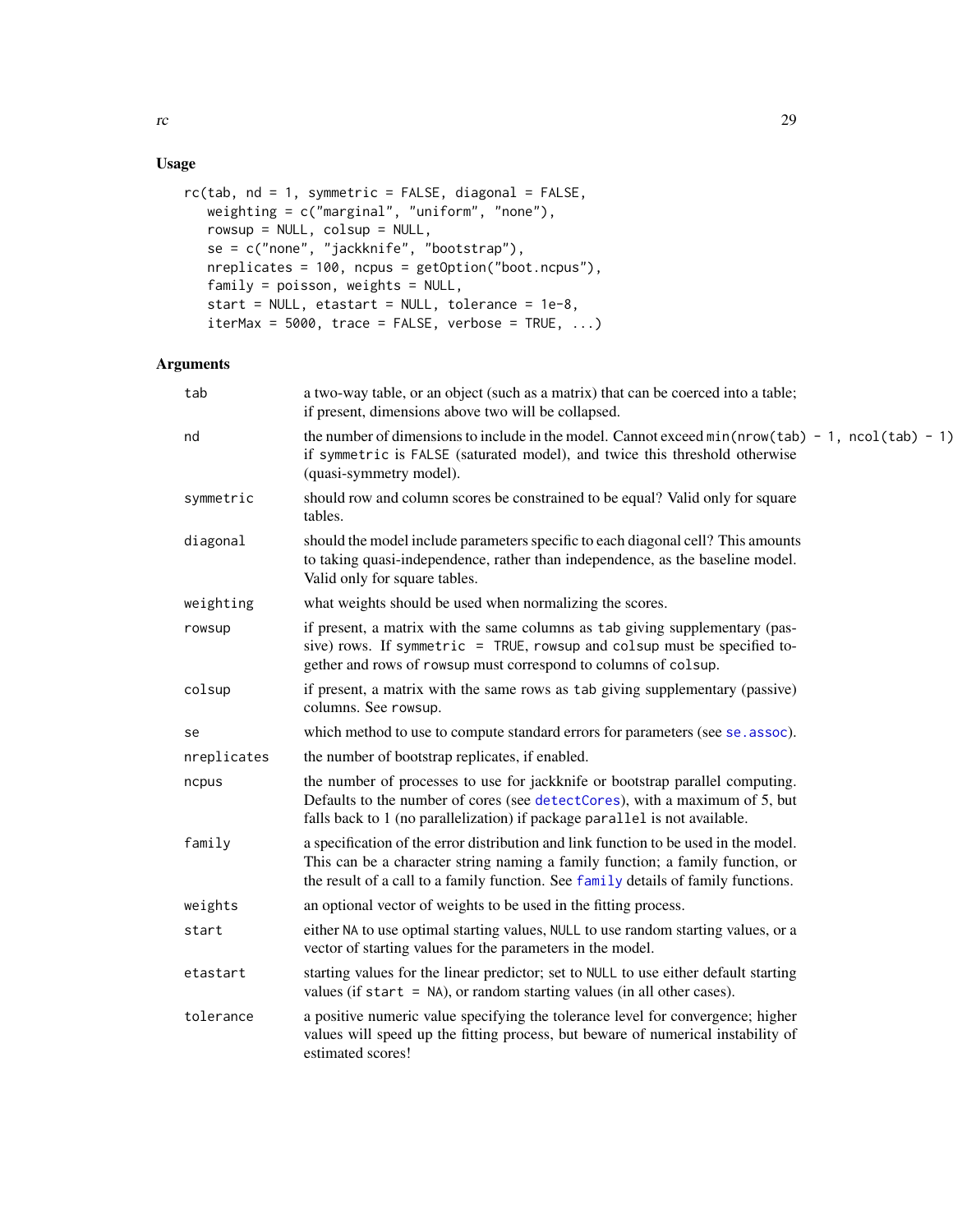<span id="page-29-0"></span>

| iterMax  | a positive integer specifying the maximum number of main iterations to perform;<br>consider raising this value if your model does not converge. |
|----------|-------------------------------------------------------------------------------------------------------------------------------------------------|
| trace    | a logical value indicating whether the deviance should be printed after each it-<br>eration.                                                    |
| verbose  | a logical value indicating whether progress indicators should be printed, includ-<br>ing a diagnostic error message if the algorithm restarts.  |
| $\cdots$ | more arguments to be passed to gnm                                                                                                              |

#### Details

This function fits log-multiplicative row-column association models, usually called (after Goodman) RC(M) models, typically following the equation:

$$
logF_{ij} = \lambda + \lambda_i^I + \lambda_j^J + \sum_{m=1}^{M} \phi_m \mu_{im} \nu_{jm}
$$

where  $F_{ij}$  is the expected frequency for the cell at the intersection of row i and column j of tab, and M the number of dimensions. See references for detailed information about the variants of the model, the degrees of freedom and the identification constraints applied to the scores.

Actual model fitting is performed using [gnm](#page-0-0), which implements the Newton-Raphson algorithm. This function simply ensures correct start values are used, in addition to allowing for identification of scores even with several dimensions, computation of their jackknife or bootstrap standard errors, and plotting. The default starting values for association parameters are computed using a singular/eigen value decomposition from the results of the model without association component ("base model"). In some complex cases, using start = NULL to start with random values can be more efficient, but it is also less stable and can converge to non-optimal solutions.

#### Value

A rc object, with all the components of a [gnm](#page-0-0) object, plus an assoc.rc component holding the most relevant association information:

| phi         | The intrisic association parameters, one per dimension.                                                                                                                                  |
|-------------|------------------------------------------------------------------------------------------------------------------------------------------------------------------------------------------|
| row         | Row scores, normalized so that their (weighted) sum is 0, their (weighted) sum<br>of squares is 1, and their (weighted) cross-dimensional correlation is null.                           |
| col         | Column scores, normalized so that their (weighted) sum is 0, their (weighted)<br>sum of squares is 1, and their (weighted) cross-dimensional correlation is null.                        |
| weighting   | The name of the weighting method used, reflected by row. weights and col. weights.                                                                                                       |
| row.weights | The row weights used for the identification of scores, as specified by the weighting<br>argument.                                                                                        |
| col.weights | The column weights used for the identification of scores, as specified by the<br>weighting argument.                                                                                     |
| covmat      | The variance-covariance matrix for phi coefficients and normalized row and col-<br>umn scores. Only present if se was not "none".                                                        |
| adj.covmats | An array stacking on its third dimension one variance-covariance matrix for the<br>adjusted scores of each layer in the model (used for plotting). Only present if se<br>was not "none". |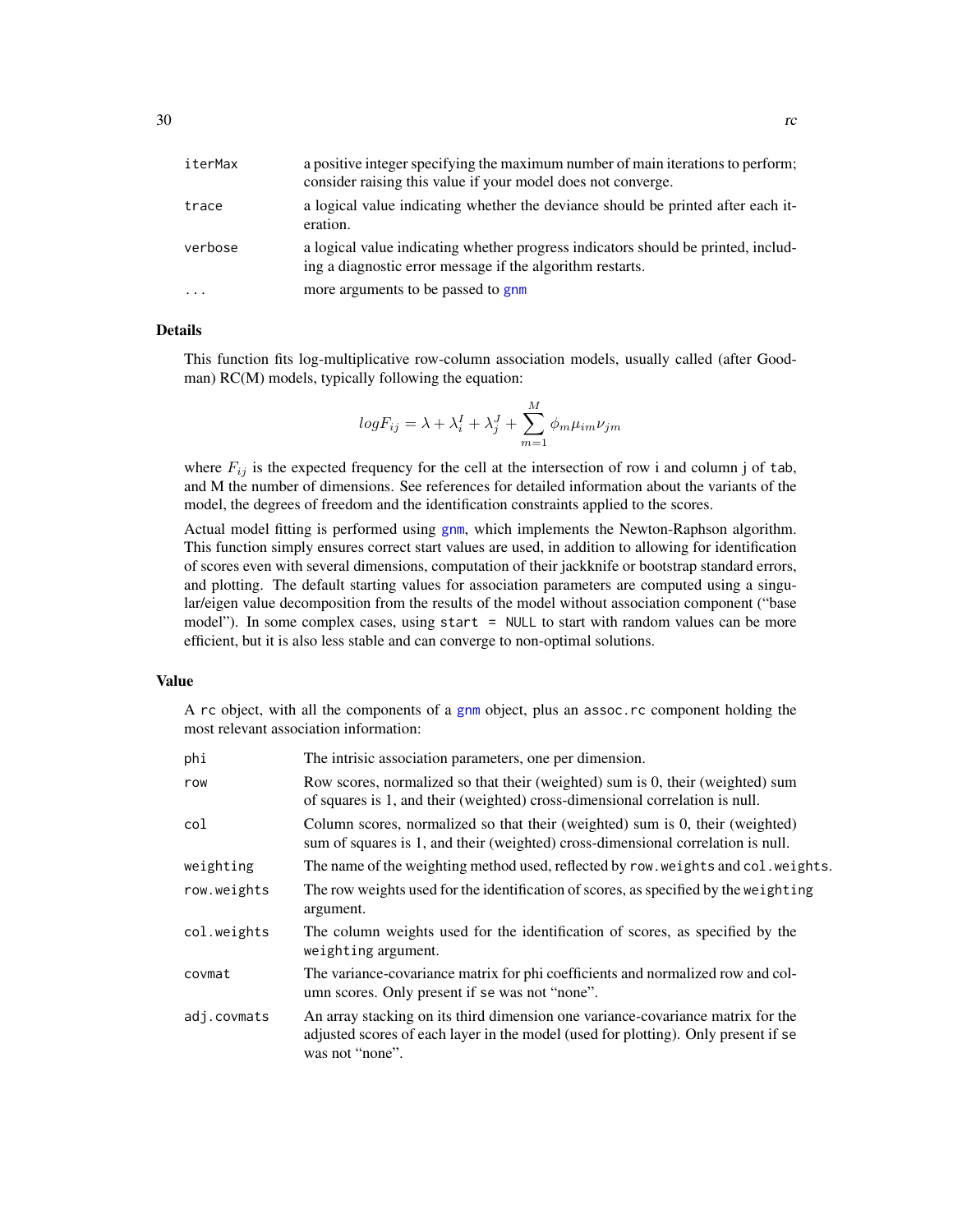<span id="page-30-0"></span>covtype The method used to compute the variance-covariance matrix (corresponding to the se argument.

#### Author(s)

Milan Bouchet-Valat

#### References

Goodman, L.A. (1979). Simple Models for the Analysis of Association in Cross-Classifications having Ordered Categories. *J. of the Am. Stat. Association* 74(367), 537-552.

Becker, M.P., and Clogg, C.C. (1989). Analysis of Sets of Two-Way Contingency Tables Using Association Models. *Journal of the American Statistical Association* 84(405), 142-151.

Goodman, L.A. (1985). The Analysis of Cross-Classified Data Having Ordered and/or Unordered Categories: Association Models, Correlation Models, and Asymmetry Models for Contingency Tables With or Without Missing Entries. *The Annals of Statistics* 13(1), 10-69.

Goodman, L.A. (1991). Measures, Models, and Graphical Displays in the Analysis of Cross-Classified Data. *J. of the Am. Stat. Association* 86(416), 1085-1111.

Clogg, C.C., and Shihadeh, E.S. (1994). Statistical Models for Ordinal Variables. Sage: Advanced Quantitative Techniques in the Social Sciences (4).

Wong, R.S-K. (2010). Association models. SAGE: Quantitative Applications in the Social Sciences.

#### See Also

[plot.rc](#page-20-1), [gnm](#page-0-0)

#### Examples

```
## Goodman (1991), Table 17.1 (p. 1097)
data(criminal)
model <- rc(criminal)
model$assoc # These are the phi (.07), mu and nu
model$assoc$row[,1,1] * model$assoc$phi[1,1] # These are the mu'
model$assoc$col[,1,1] * model$assoc$phi[1,1] # These are the nu'
## Becker & Clogg (1989), Table 5 (p. 145)
# See also ?rcL to run all models in one call
## Not run:
data(color)
# "Uniform weights" in the authors' terms mean "no weighting" for us
# See ?rcL for average marginals
caithness.unweighted <- rc(color[,,1], nd=2, weighting="none",
                           se="jackknife")
caithness.marginal <- rc(color[,,1], nd=2, weighting="marginal",
                         se="jackknife")
aberdeen.unweighted <- rc(color[,,2], nd=2, weighting="none",
```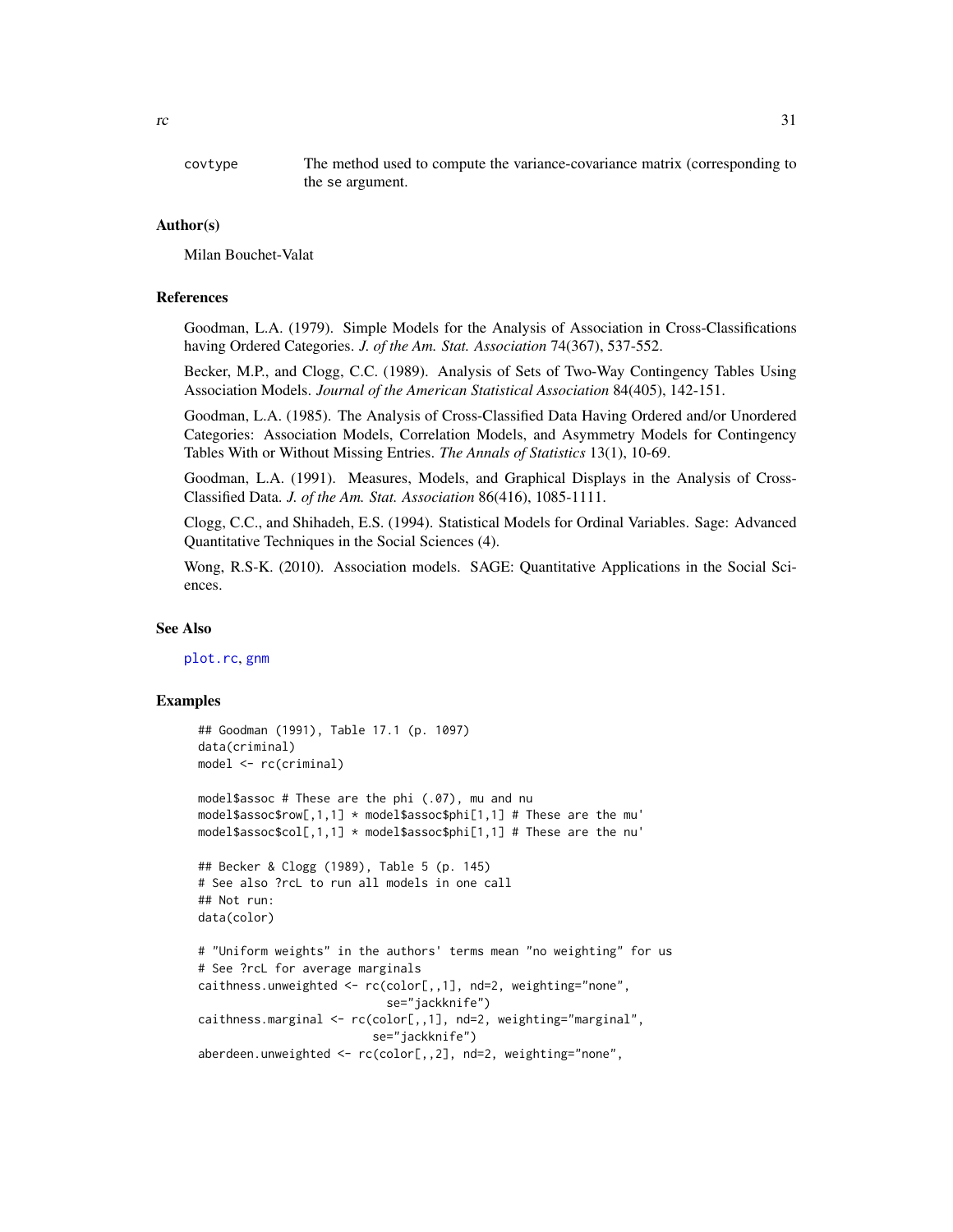```
se="jackknife")
 aberdeen.marginal <- rc(color[,,2], nd=2, weighting="marginal",
                          se="jackknife")
 caithness.unweighted
 caithness.marginal
 aberdeen.unweighted
 aberdeen.marginal
 # To see standard errors, either:
 se(caithness.unweighted)
 # and so on...
 # (ours are much smaller for the marginal-weighted case)
 # Or:
 summary(caithness.unweighted)
## End(Not run)
 ## Clogg & Shihadeh (1994), Tables 3.5a and b (p. 55-61)
 data(gss88)
 model <- rc(gss88)
 # Unweighted scores
 summary(model, weighting="none")
 # Marginally weighted scores
 summary(model, weighting="marginal")
 # Uniformly weighted scores
 summary(model, weighting="uniform")
 ## Wong (2010), Table 2.7 (p. 48-49)
 ## Not run:
 data(gss8590)
 # The table used in Wong (2001) is not perfectly consistent
 # with that of Wong (2010)
 tab <- margin.table(gss8590[,,c(2,4)], 1:2)
 tab[2, 4] < -49model <- rc(tab, nd=2, weighting="none", se="jackknife")
 model
 summary(model) # Jackknife standard errors are slightly different
                 # from their asymptotic counterparts
 # Compare with bootstrap standard errors
 model2 <- rc(tab, nd=2, weighting="none", se="bootstrap")
 plot(model, conf.int=0.95)
 summary(model2)
## End(Not run)
```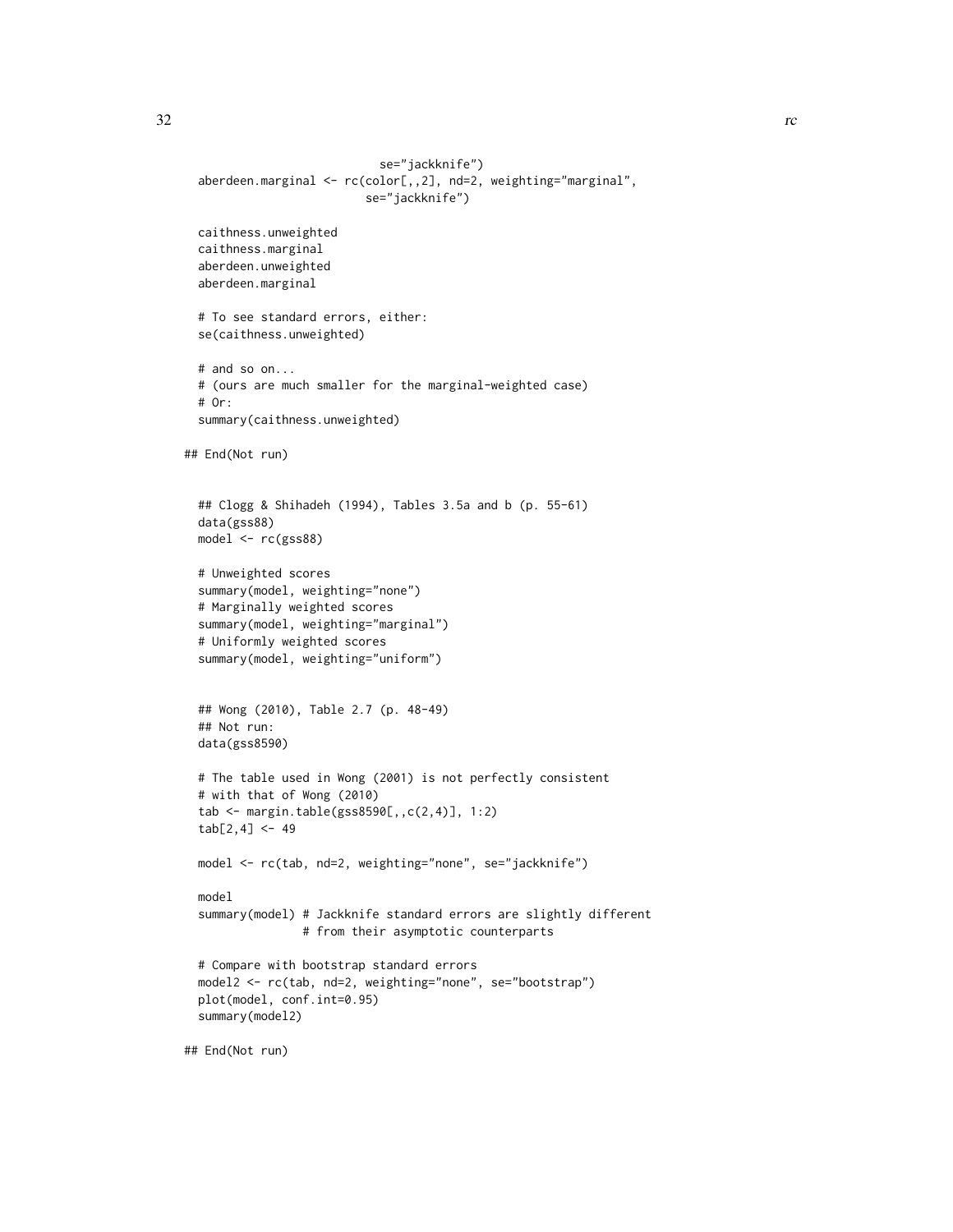#### <span id="page-32-1"></span><span id="page-32-0"></span>Description

Fit log-multiplicative row-column association models with layer effect, also called RC(M)-L models, with one or several dimensions. Supported variants include homogeneous or heterogeneous scores over the layer variable, and (for square tables) symmetric (homogeneous) row and column scores, possibly combined with separate diagonal parameters.

#### Usage

```
rcl(tab, nd = 1,layer.effect = c("homogeneous.scores", "heterogeneous", "none"),
    symmetric = FALSE,
   diagonal = c("none", "heterogeneous", "homogeneous"),
   weighting = c("marginal", "uniform", "none"),
   se = c("none", "jackknife", "bootstrap"),
   nreplicates = 100, ncpus = getOption("boot.ncpus"),
    family = poisson, weights = NULL,start = NULL, etastart = NULL, tolerance = 1e-8,
   iterMax = 5000, eliminate=NULL,
    trace = FALSE, verbose = TRUE, ...)
```
### Arguments

| tab          | a three-way table, or an object (such as a matrix) that can be coerced into a table;<br>if present, dimensions above three will be collapsed.                                                                                              |
|--------------|--------------------------------------------------------------------------------------------------------------------------------------------------------------------------------------------------------------------------------------------|
| nd           | the number of dimensions to include in the model. Cannot exceed $min(nrow(tab) - 1, ncol(tab) - 1)$<br>if symmetric is FALSE (saturated model), and twice this threshold otherwise<br>(quasi-symmetry model).                              |
| layer.effect | determines the form of the interaction between row-column association and lay-<br>ers. See "Details" below.                                                                                                                                |
| symmetric    | should row and column scores be constrained to be equal? Valid only for square<br>tables.                                                                                                                                                  |
| diagonal     | what type of diagonal-specific parameters to include in the model, if any. This<br>amounts to taking quasi-conditional independence, rather than conditional inde-<br>pendence, as the baseline model. Valid only for square tables.       |
| weighting    | what weights should be used when normalizing the scores.                                                                                                                                                                                   |
| se           | which method to use to compute standard errors for parameters.                                                                                                                                                                             |
| nreplicates  | the number of bootstrap replicates, if enabled.                                                                                                                                                                                            |
| ncpus        | the number of processes to use for jackknife or bootstrap parallel computing.<br>Defaults to the number of cores (see detectCores), with a maximum of 5, but<br>falls back to 1 (no parallelization) if package parallel is not available. |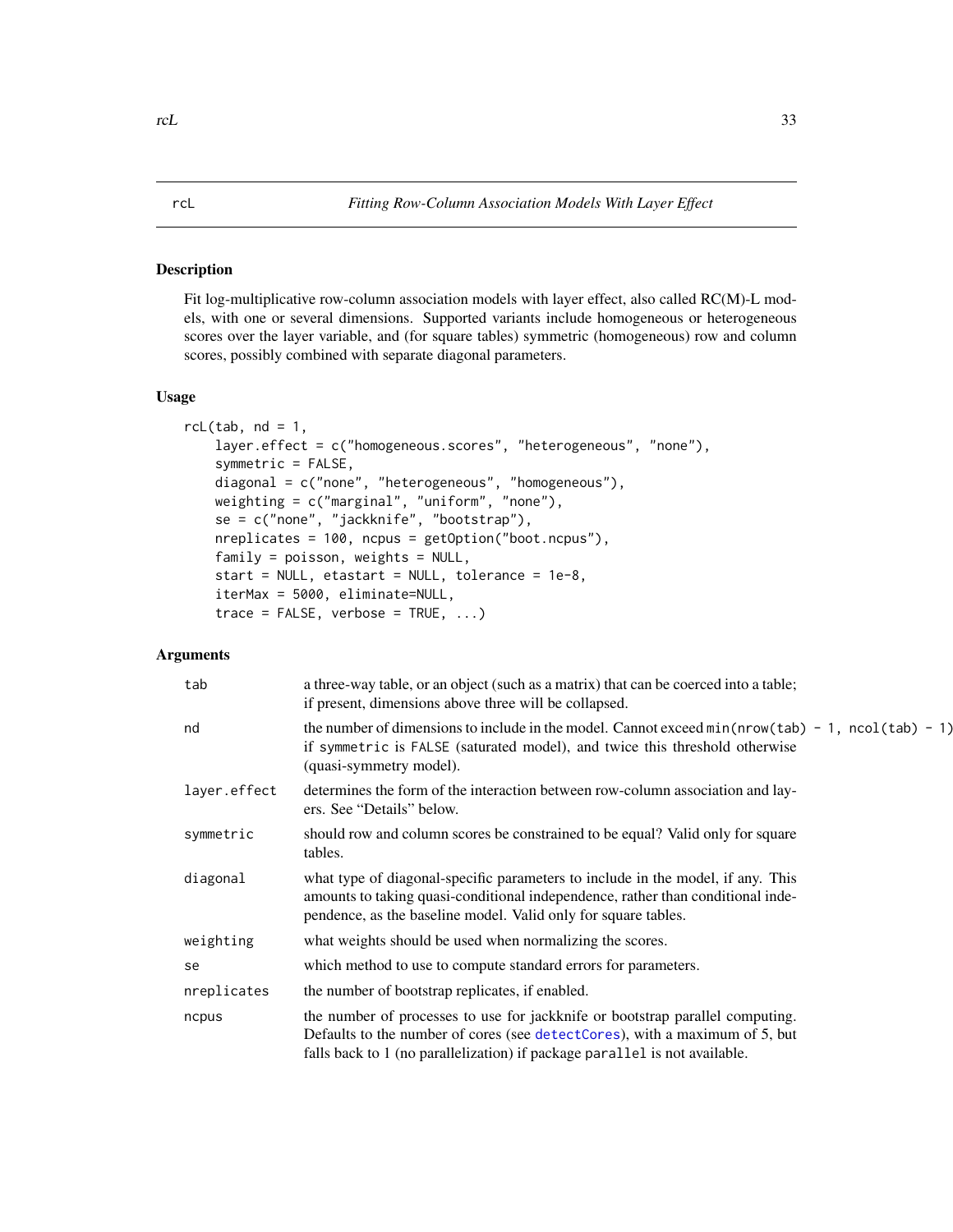<span id="page-33-0"></span>

| family    | a specification of the error distribution and link function to be used in the model.<br>This can be a character string naming a family function; a family function, or<br>the result of a call to a family function. See family details of family functions. |
|-----------|--------------------------------------------------------------------------------------------------------------------------------------------------------------------------------------------------------------------------------------------------------------|
| weights   | an optional vector of weights to be used in the fitting process.                                                                                                                                                                                             |
| start     | either NA to use optimal starting values, NULL to use random starting values, or a<br>vector of starting values for the parameters in the model.                                                                                                             |
| etastart  | starting values for the linear predictor; set to NULL to use either default starting<br>values (if start $=$ NA), or random starting values (in all other cases).                                                                                            |
| tolerance | a positive numeric value specifying the tolerance level for convergence; higher<br>values will speed up the fitting process, but beware of numerical instability of<br>estimated scores!                                                                     |
| iterMax   | a positive integer specifying the maximum number of main iterations to perform;<br>consider raising this value if your model does not converge.                                                                                                              |
| eliminate | either NULL (the default) to estimate all parameters, NA to skip the estimation of<br>some parameters for increased efficiency, or the name of a factor to be passed as<br>gnm's corresponding argument.                                                     |
| trace     | a logical value indicating whether the deviance should be printed after each it-<br>eration.                                                                                                                                                                 |
| verbose   | a logical value indicating whether progress indicators should be printed, includ-<br>ing a diagnostic error message if the algorithm restarts.                                                                                                               |
| .         | more arguments to be passed to gnm                                                                                                                                                                                                                           |

#### Details

This function fits log-multiplicative row-column association models with layer effect, usually called (after Wong) RC(M)-L models, typically following the equation:

$$
logF_{ijk} = \lambda + \lambda_i^I + \lambda_j^J + \lambda_k^K + \lambda_{ik}^{IK} + \lambda_{jk}^{JK} + \sum_{m=1}^{M} \phi_{mk} \mu_{imk} \nu_{jmk}
$$

where  $F_{ijk}$  is the expected frequency for the cell at the intersection of row i, column j and layer k of tab, and M the number of dimensions. If layer.effect is set to 'heterogeneous', different scores will be computed for each level, which is equivalent to fitting separate RC(M) models on the k two-way tables. If it is set to 'homogeneous.scores', then  $\mu_{imk} = \mu_{mk}$  and  $\nu_{imk} = \nu_{im}$  for all layers k: only the  $\phi_{mk}$  are allowed to vary across layers. If it is set to 'none', then in addition to the previous conditions all  $\phi_{mk}$  are forced to be equal for all layers k, which amounts to a stability of the association across layers. See references for detailed information about the variants of the model, the degrees of freedom and the identification constraints applied to the scores.

Actual model fitting is performed using [gnm](#page-0-0), which implements the Newton-Raphson algorithm. This function simply ensures correct start values are used, in addition to allowing for identification of scores even with several dimensions, computation of their jackknife or bootstrap standard errors, and plotting. The default starting values for association parameters are computed using a singular/eigen value decomposition from the results of the model without association component ("base model"). In some complex cases, using start = NULL to start with random values can be more efficient, but it is also less stable and can converge to non-optimal solutions.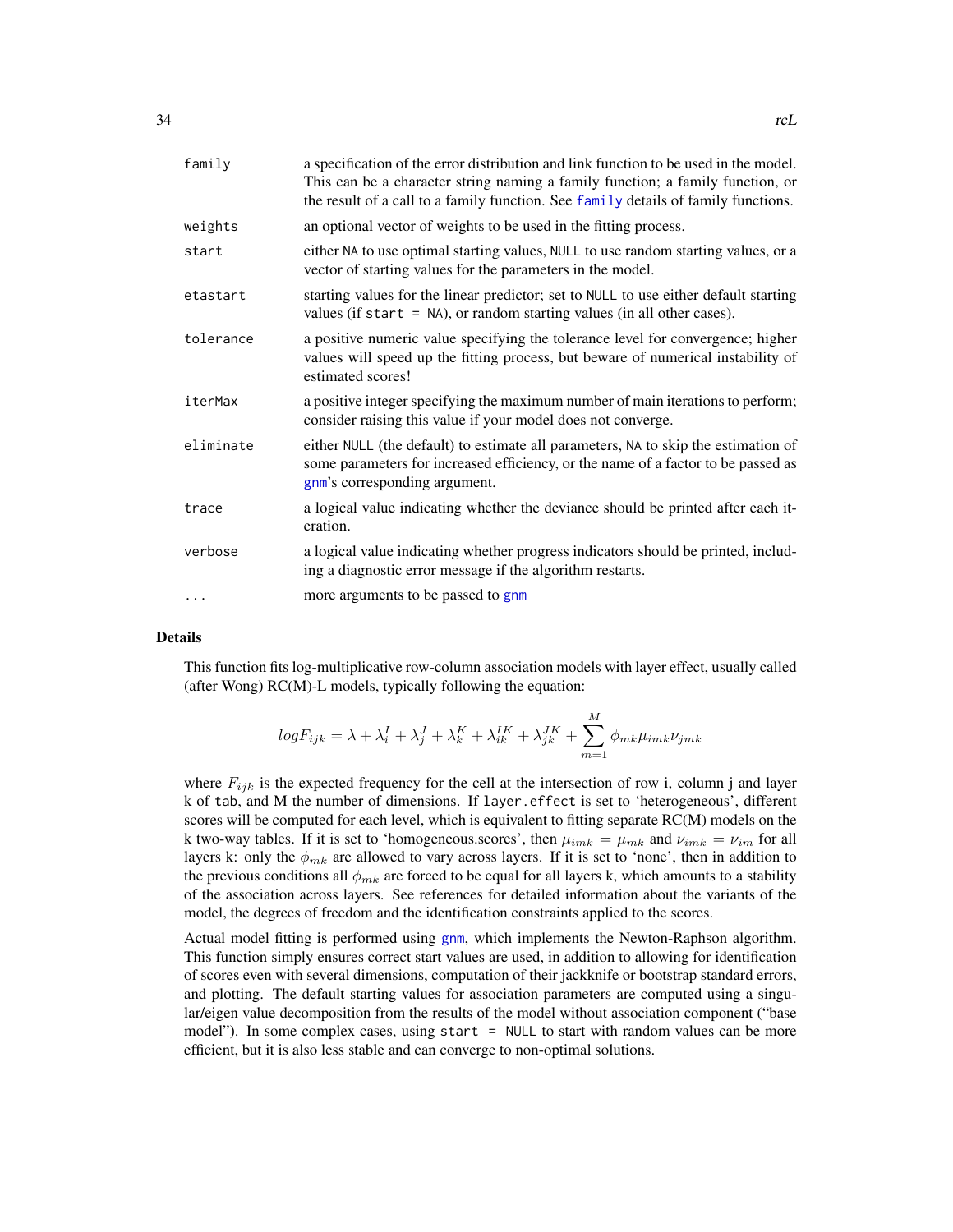# <span id="page-34-0"></span>Value

A rcL object, with all the components of a [gnm](#page-0-0) object, plus an assoc component holding the most relevant association information:

| phi         | The intrisic association parameters, one per dimension and per layer.                                                                                                                    |
|-------------|------------------------------------------------------------------------------------------------------------------------------------------------------------------------------------------|
| row         | Row scores, normalized so that their (weighted) sum is 0, their (weighted) sum<br>of squares is 1, and their (weighted) cross-dimensional correlation is null.                           |
| col         | Column scores, normalized so that their (weighted) sum is 0, their (weighted)<br>sum of squares is 1, and their (weighted) cross-dimensional correlation is null.                        |
| weighting   | The name of the weighting method used, reflected by row. weights and col. weights.                                                                                                       |
| row.weights | The row weights used for the identification of scores, as specified by the weighting<br>argument.                                                                                        |
| col.weights | The column weights used for the identification of scores, as specified by the<br>weighting argument.                                                                                     |
| covmat      | The variance-covariance matrix for phi coefficients and normalized row and col-<br>umn scores. Only present if se was not "none".                                                        |
| adj.covmats | An array stacking on its third dimension one variance-covariance matrix for the<br>adjusted scores of each layer in the model (used for plotting). Only present if se<br>was not "none". |
| covtype     | The method used to compute the variance-covariance matrix (corresponding to<br>the se argument.                                                                                          |

# Author(s)

Milan Bouchet-Valat

# References

Wong, R.S-K. (2010). Association models. SAGE: Quantitative Applications in the Social Sciences.

#### See Also

[plot.rcL](#page-20-1), [gnm](#page-0-0)

# Examples

```
## Becker & Clogg (1989), Table 5 (p. 145)
# See also ?rc for more details
## Not run:
data(color)
# "Uniform weights" in the authors' terms mean "no weighting" for us,
# and "average marginals" means "marginal" with rcL
```

```
# See ?rc for "marginals"
unweighted <- rcL(color, nd=2, weighting="none",
                 layer.effect="heterogeneous", se="jackknife")
marginal <- rcL(color, nd=2, weighting="marginal",
```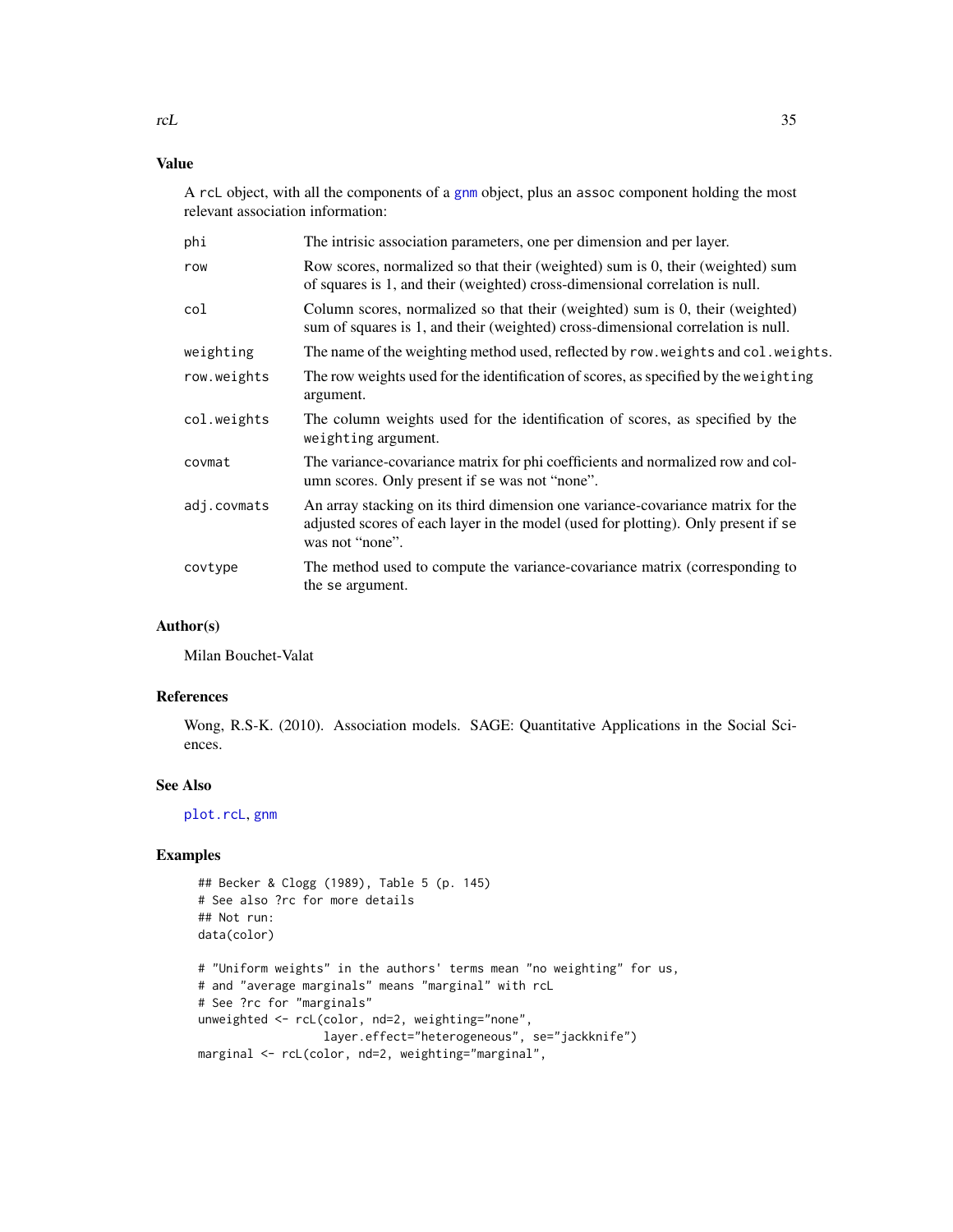```
layer.effect="heterogeneous", se="jackknife")
 unweighted
 marginal
 # (our standard errors are much smaller for the marginal-weighted case)
 summary(unweighted)
 summary(marginal)
 opar <- par(mfrow=c(1, 2))
 plot(marginal, layer="Caithness", conf.int=0.95)
 plot(marginal, layer="Aberdeen", conf.int=0.95)
 par(opar)
## End(Not run)
 ## Wong (2010), Table 4.6 (p. 103), model 9
 ## Not run:
 data(gss7590)
 model <- rcL(gss7590, nd=2, weighting="none", se="jackknife")
 model
 summary(model) # Jackknife standard errors are slightly different
                # from their asymptotic counterparts
 # See ?plot.rcL for plotting
## End(Not run)
```
<span id="page-35-1"></span>rcL.trans *Fitting Row-Column Association Models With Transitional Layer Effect*

#### Description

Fit log-multiplicative row-column association models with transitional layer effect, which are related to the RC(M)-L model, with one or several dimensions. Supported variants include (for square tables) symmetric (homogeneous) row and column scores, possibly combined with separate diagonal parameters.

# Usage

```
rcl.trans(tab, nd = 1,
          symmetric = FALSE,
          diagonal = c("none", "heterogeneous", "homogeneous"),
          weighting = c("marginal", "uniform", "none"),
          se = c("none", "jackknife", "bootstrap"),
          nreplicates = 100, ncpus = getOption("boot.ncpus"),
```
<span id="page-35-0"></span>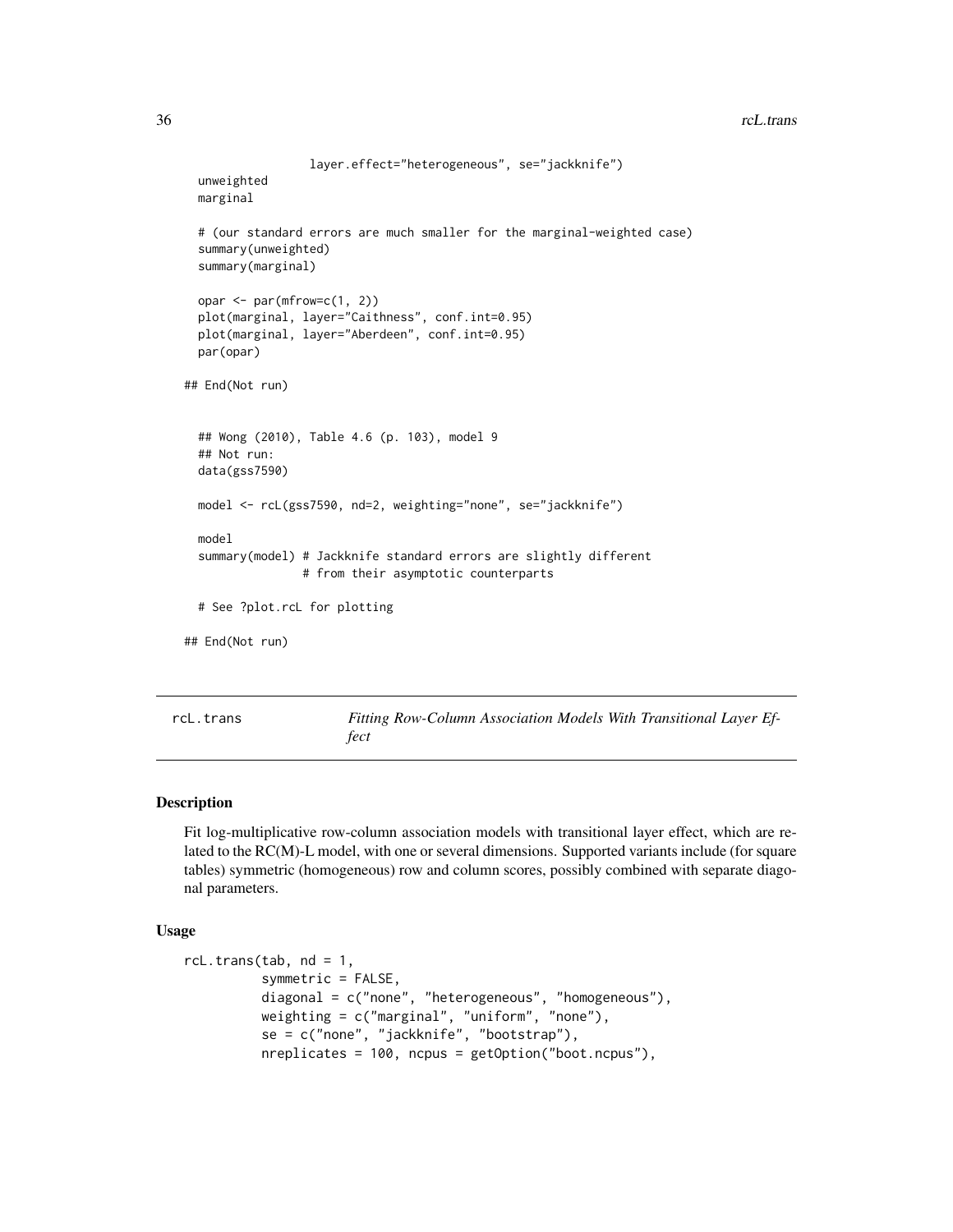```
family = poisson, weights = NULL,
start = NULL, etastart = NULL, tolerance = 1e-8,
iterMax = 5000, trace = FALSE, verbose = TRUE, ...)
```
# Arguments

| a three-way table, or an object (such as a matrix) that can be coerced into a table;<br>if present, dimensions above three will be collapsed.                                                                                                                |
|--------------------------------------------------------------------------------------------------------------------------------------------------------------------------------------------------------------------------------------------------------------|
| the number of dimensions to include in the model. Cannot exceed $min(nrow(tab) - 1, ncol(tab) - 1)$<br>if symmetric is FALSE (saturated model), and twice this threshold otherwise<br>(quasi-symmetry model).                                                |
| should row and column scores be constrained to be equal? Valid only for square<br>tables.                                                                                                                                                                    |
| what type of diagonal-specific parameters to include in the model, if any. This<br>amounts to taking quasi-conditional independence, rather than conditional inde-<br>pendence, as the baseline model. Valid only for square tables.                         |
| what weights should be used when normalizing the scores.                                                                                                                                                                                                     |
| which method to use to compute standard errors for parameters.                                                                                                                                                                                               |
| the number of bootstrap replicates, if enabled.                                                                                                                                                                                                              |
| the number of processes to use for jackknife or bootstrap parallel computing.<br>Defaults to the number of cores (see detectCores), with a maximum of 5, but<br>falls back to 1 (no parallelization) if package parallel is not available.                   |
| a specification of the error distribution and link function to be used in the model.<br>This can be a character string naming a family function; a family function, or<br>the result of a call to a family function. See family details of family functions. |
| an optional vector of weights to be used in the fitting process.                                                                                                                                                                                             |
| either NA to use optimal starting values, NULL to use random starting values, or a<br>vector of starting values for the parameters in the model.                                                                                                             |
| starting values for the linear predictor; set to NULL to use either default starting<br>values (if start $=$ NA), or random starting values (in all other cases).                                                                                            |
| a positive numeric value specifying the tolerance level for convergence; higher<br>values will speed up the fitting process, but beware of numerical instability of<br>estimated scores!                                                                     |
| a positive integer specifying the maximum number of main iterations to perform;<br>consider raising this value if your model does not converge.                                                                                                              |
| a logical value indicating whether the deviance should be printed after each it-<br>eration.                                                                                                                                                                 |
| a logical value indicating whether progress indicators should be printed, includ-<br>ing a diagnostic error message if the algorithm restarts.                                                                                                               |
| more arguments to be passed to gnm                                                                                                                                                                                                                           |
|                                                                                                                                                                                                                                                              |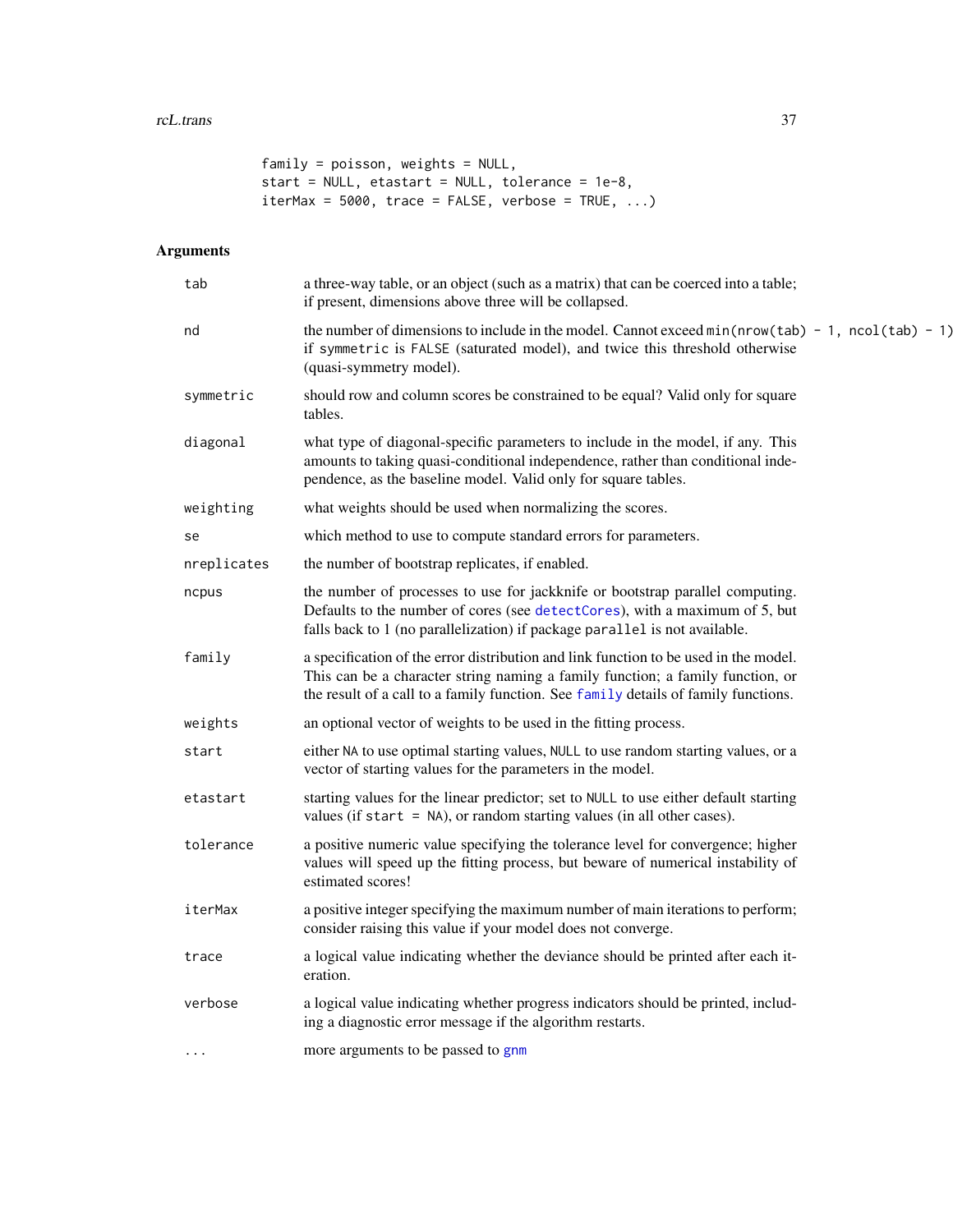#### <span id="page-37-0"></span>Details

This function fits log-multiplicative row-column association models with regression-type layer effect which are **experimental** models combining the principles behind RC(M)-L (Wong, 2010; see [rcL](#page-32-1)) and regression-type models (Goodman & Hout, 1998). More specifically, like RC(M)-L models, row and column scores are allowed to vary across a layer variable, and the pattern of this variation follows the regression-type inspiration: for each dimension, a set of scores describes the first layer, another set describes the total variation of these scores need to describe the association observed for the last layer, and one parameter per layer describes the position of the layer between the first and the last layer. Compared with the RC(M)-L model with homogeneous scores across layers, this models allows for a finer description of changes since the ordering and distances of categories on a dimension are allowed to vary, and not only the general strength of the association. It is designed to describe transitions from one state to another, and is best suited for ordered layer variables like time (though the model is not sensitive to reordering of the layers).

The general equation of the model is:

$$
logF_{ijk} = \lambda + \lambda_i^I + \lambda_j^J + \lambda_k^K + \lambda_{ik}^{IK} + \lambda_{jk}^{JK} + \sum_{m=1}^{M} \phi_{mk}(\mu_{im}^S + \psi_{mk}\mu_{im}^V)(\nu_{jm}^S + \psi_{mk}\nu_{jm}^V)
$$

where  $F_{ijk}$  is the expected frequency for the cell at the intersection of row i, column j and layer k of tab, and M the number of dimensions. The  $\psi_{mk}$  parameter is constrained to be positive, equal to 0 for the first layer ( $m = 1$ ), and equal to 1 for the last layer.

This model should not be confused with another combination of RC(M) models with the regressiontype approach, presented by Goodman & Hout (1998:180), in which two separate RC(M) associations are used to describe respectively the stable and the varying components. In the present model, row and column scores for both components are summed *before* entering the multiplicative interaction, which means only one RC(M) association exists.

The returned object is a generic rcL association model describing the fitted scores for each layer. To analyze more specifically the variation of each (normalized) score from the first to the last layer, use: model\$assoc\$row[,,dim(model\$assoc\$row)[3]] - model\$assoc\$row[,,1] (and similarly for column scores).

Actual model fitting is performed using [gnm](#page-0-0), which implements the Newton-Raphson algorithm. This function simply ensures correct start values are used, in addition to allowing for identification of scores even with several dimensions, computation of their jackknife or bootstrap standard errors, and plotting. The default starting values are taken from a model with a stable RC(M) association ("base model"). In some complex cases, using start = NULL to get random starting values can be more efficient, but it is also less stable and can converge to non-optimal solutions.

#### Value

A rcL object, with all the components of a [gnm](#page-0-0) object, plus an assoc component holding the most relevant association information:

| phi | The intrisic association parameters, one per dimension and per layer.                                                                                             |
|-----|-------------------------------------------------------------------------------------------------------------------------------------------------------------------|
| row | Row scores, normalized so that their (weighted) sum is 0, their (weighted) sum<br>of squares is 1, and their (weighted) cross-dimensional correlation is null.    |
| col | Column scores, normalized so that their (weighted) sum is 0, their (weighted)<br>sum of squares is 1, and their (weighted) cross-dimensional correlation is null. |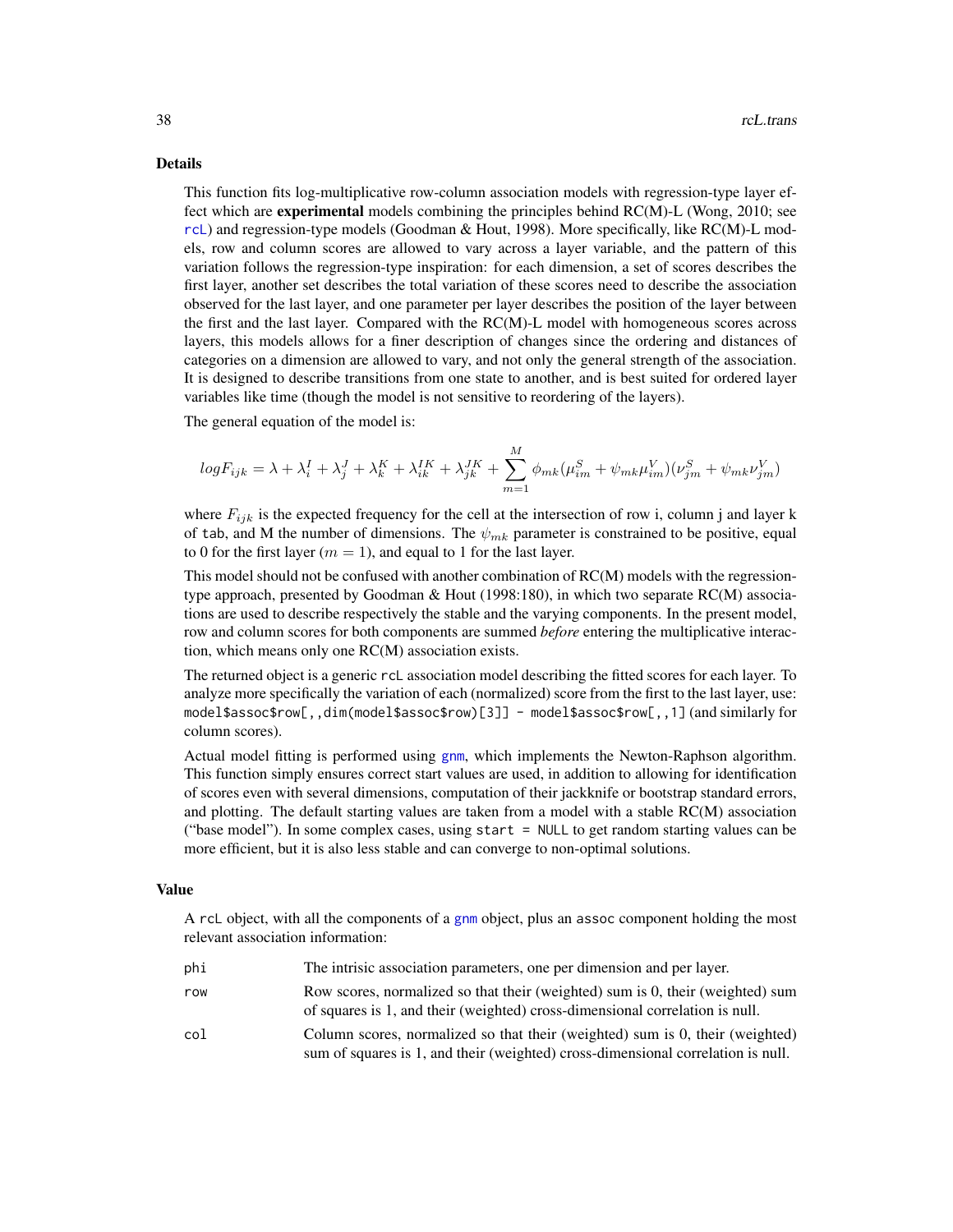#### <span id="page-38-0"></span>RCTrans 39

| weighting   | The name of the weighting method used, reflected by row. weights and col. weights.                                                                                                       |
|-------------|------------------------------------------------------------------------------------------------------------------------------------------------------------------------------------------|
| row.weights | The row weights used for the identification of scores, as specified by the weighting<br>argument.                                                                                        |
| col.weights | The column weights used for the identification of scores, as specified by the<br>weighting argument.                                                                                     |
| covmat      | The variance-covariance matrix for phi coefficients and normalized row and col-<br>umn scores. Only present if se was not "none".                                                        |
| adj.covmats | An array stacking on its third dimension one variance-covariance matrix for the<br>adjusted scores of each layer in the model (used for plotting). Only present if se<br>was not "none". |
| covtype     | The method used to compute the variance-covariance matrix (corresponding to<br>the se argument.                                                                                          |

# Author(s)

Milan Bouchet-Valat

#### References

Goodman, L.A., and Hout, M. (1998). Statistical Methods and Graphical Displays for Analyzing How the Association Between Two Qualitative Variables Differs Among Countries, Among Groups, Or Over Time: A Modified Regression-Type Approach. *Sociological Methodology* 28(1), 175- 230. Wong, R.S-K. (2010). Association models. SAGE: Quantitative Applications in the Social Sciences.

# See Also

[plot.rcL](#page-20-1), [gnm](#page-0-0)

RCTrans *Specify a Row-Column Association With Transitional Layer Effect in a gnm Model Formula*

#### Description

A function of class "nonlin" to specify a log-multiplicative row-column association models with transitional layer effect with one or several dimensions in the formula argument to [gnm](#page-0-0). RCTransSymm allows specifying a variant with symmetric (homogeneous) row and column scores.

### Usage

```
RCTrans(row, col, layer, inst = NULL)
RCTransSymm(row, col, layer, inst = NULL)
```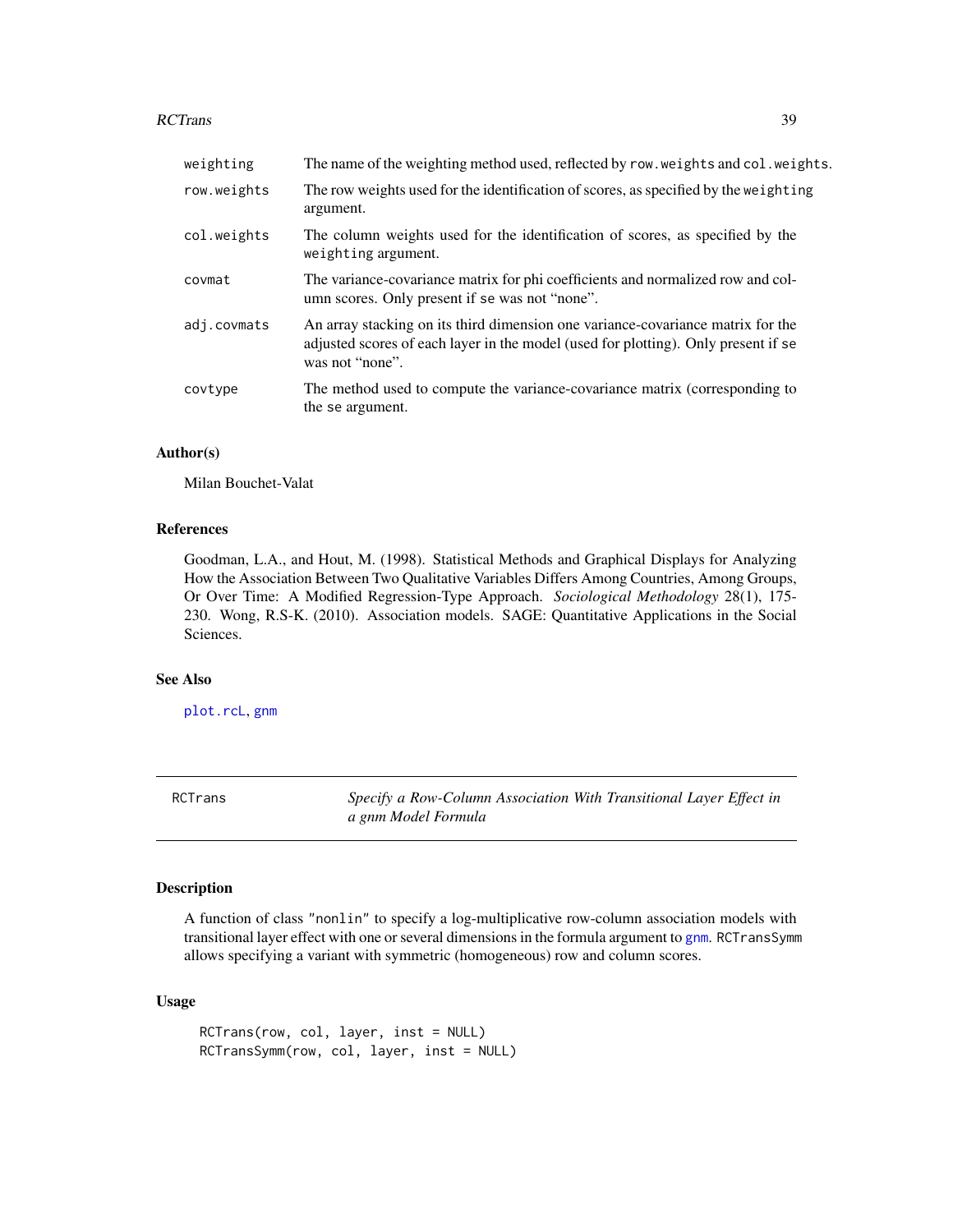<span id="page-39-0"></span>40 se.assoc

#### Arguments

| row   | the levels of the row variable                                |
|-------|---------------------------------------------------------------|
| col   | the levels of the column variable                             |
| laver | the levels of the layer variable                              |
| inst  | a positive integer specifying the instance number of the term |

# Details

This function is used by [rcL.trans](#page-35-1) to fit an experimental model.

RCTrans combines its arguments in the following way:

$$
RCTrans(i, j, k) = (\mu_i^S + \psi_k \mu_i^V)(\nu_j^S + \psi_k \nu_j^V)
$$

where  $RCTrans(i, j, k)$  is the skew association for the cell at the intersection of row i, column j and layer k of the table.

RCTransSymm is similar, but forces  $\mu_i^S$  and  $\nu_i^S$  (respectively  $\mu_i^V$  and  $\nu_i^V$ ) to be equal for identical values of i (diagonal cells).

#### Value

A list with the required components of a "nonlin" function:

| predictors | the expressions passed to Mult                                                                           |
|------------|----------------------------------------------------------------------------------------------------------|
| term       | a function to create a deparsed mathematical expression of the term, given labels<br>for the predictors. |
| call       | the call to use as a prefix for parameter labels.                                                        |

#### Author(s)

Milan Bouchet-Valat

#### See Also

[rcL.trans](#page-35-1)

<span id="page-39-1"></span>se.assoc *Standard Errors for Association Models*

# Description

Get standard errors for log-multiplicative association scores and intrinsic association coefficients.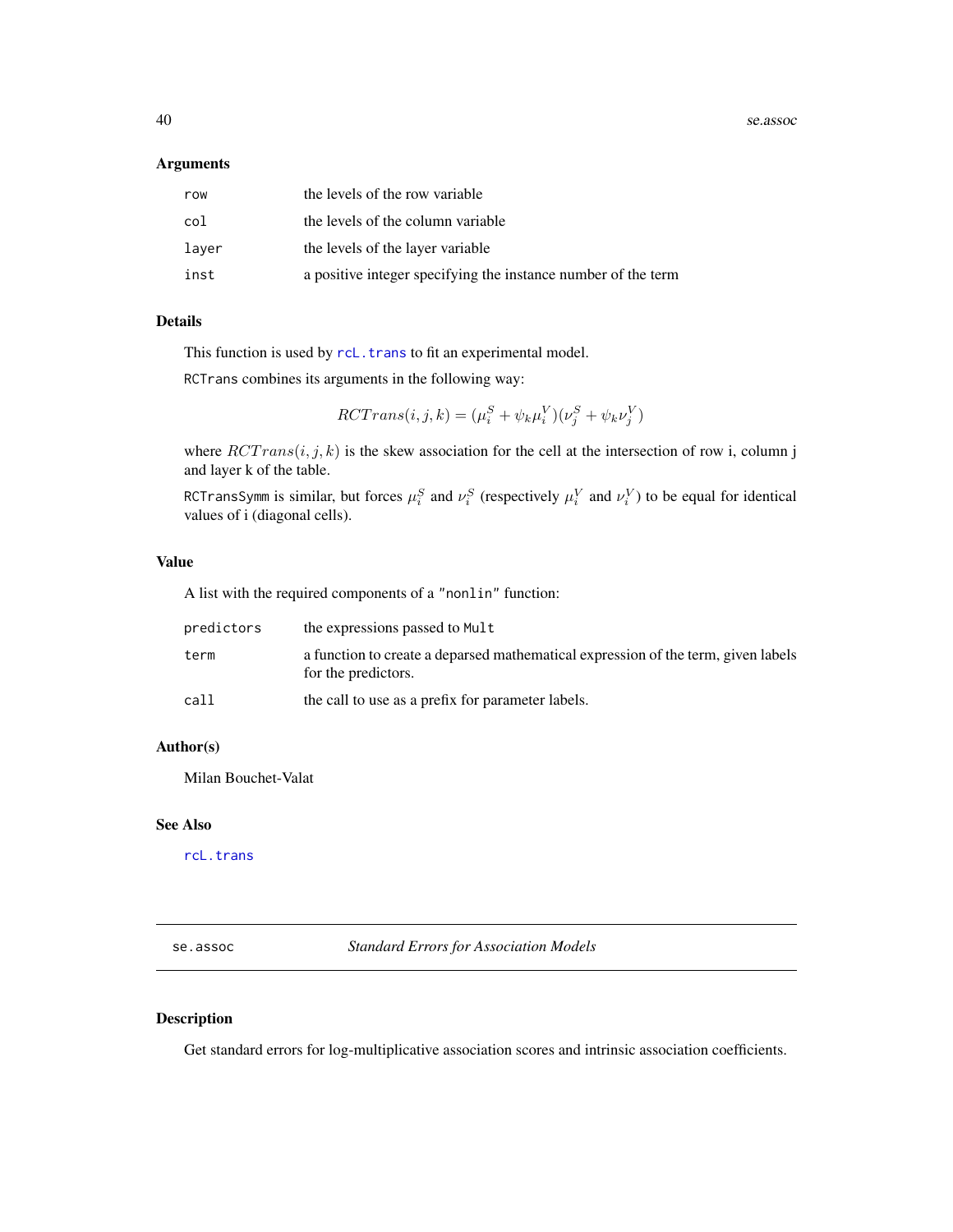#### <span id="page-40-0"></span> $s_{\rm e.}$ assoc  $41$

#### Usage

```
se(x, \ldots)## S3 method for class 'assoc'
se(x, type = c("se", "quasi.se"), ...)## S3 method for class 'rc'
se(x, type = c("se", "quasi.se"), ...)## S3 method for class 'hmskew'
se(x, type = c("se", "quasi.se"), ...)## S3 method for class 'yrcskew'
se(x, type = c("se", "quasi.se"), ...)## S3 method for class 'rcL'
se(x, type = c("se", "quasi.se"), ...)
```
## Arguments

| $\mathsf{X}$            | an assoc object with a non-null covmat component (for se assoc); or a rc,   |
|-------------------------|-----------------------------------------------------------------------------|
|                         | hmskew, hmskewL, yrcskew, rcL or rcL. trans object fitted with the se argu- |
|                         | ment different from "none" (for other functions).                           |
| type                    | the type of standard errors to be computed (see "Details" below).           |
| $\cdot$ $\cdot$ $\cdot$ | currently unused.                                                           |

#### Details

Currently, only jackknife or bootstrap standard errors are supported, depending on the se argument passed when fitting the model. Some care is needed before using such standard errors and confidence intervals. First one must ensure all model replicates converged to a correct solution, especially for bootstrap; second, when relying on normal confidence intervals computed from these standard errors, one must ensure that the coefficients estimators follow a normal distribution. Both checks can be performed by calling [plot.boot](#page-0-0) on the boot.results component of the assoc object of the models (not supported for jackknife), with the index argument identifying the coefficient of interest (call colnames on the t member of the boot.results object to find out the index you need).

If outliers are present, standard errors and confidence intervals will be artificially large; to fix this, the tolerance argument must be set to a smaller value when fitting the models (which may in turn require increasing the value of the iterMax argument if convergence is too slow). Once outliers are removed, if coefficient estimates are still not normally distributed, robust bootstrap confidence intervals can be computed using [boot.ci](#page-0-0) on the same object, provided a large number of replicates (> 1000) were computed.

For each replicate, stable scores and intrinsic association coefficients are identified using an orthogonal Procrustes analysis to suppress meaningless variations due to random reflections, permutations and rotations of dimensions (Milan & Whittaker, 1995). For [hmskew](#page-9-1) and [hmskewL](#page-12-1) models, a rotation within each pair of dimensions and a permutation of pairs of dimensions is performed, but no reflection as it would change the sign of intrinsic association coefficients.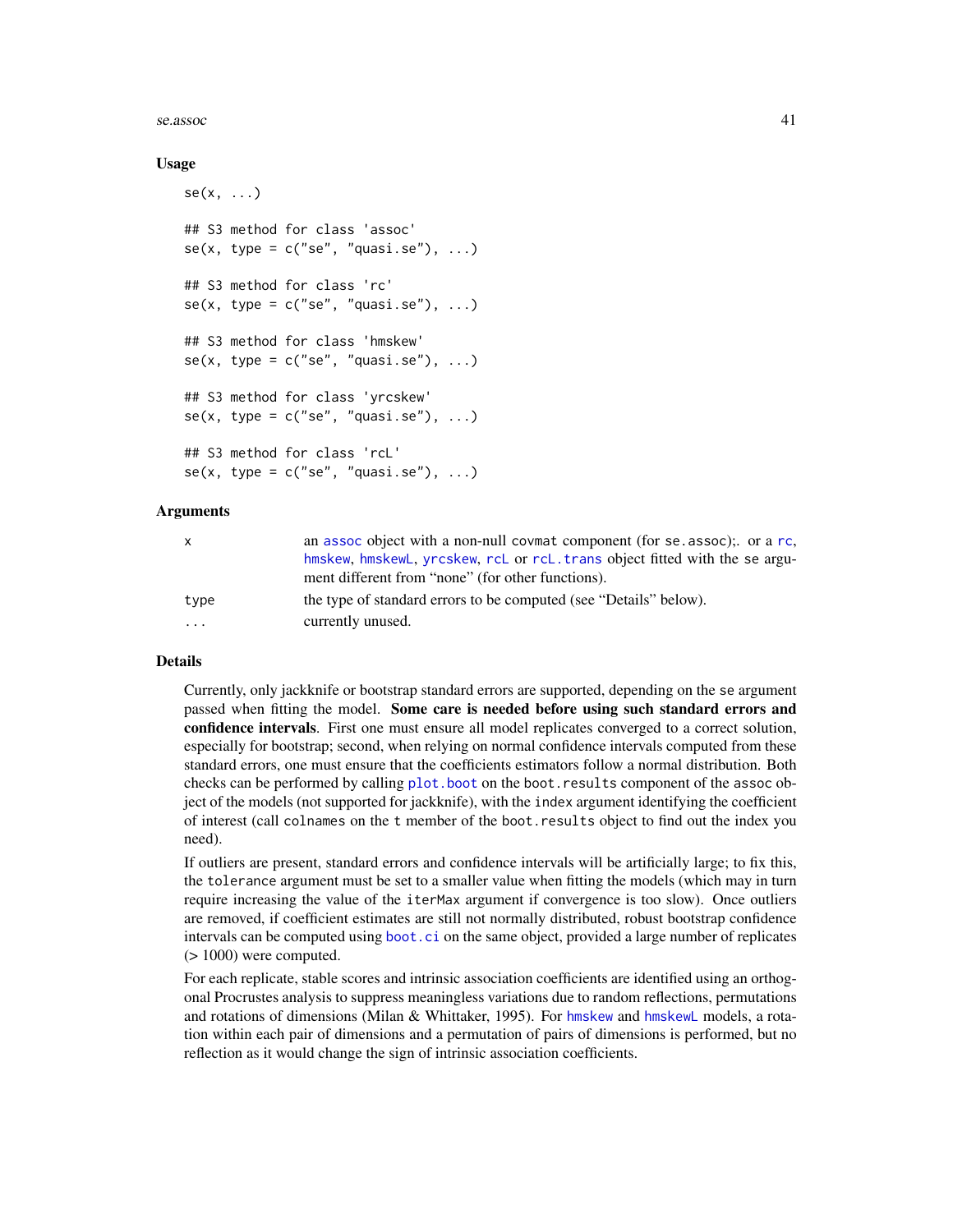Quasi-standard errors are computed using [qvcalc](#page-0-0). See the help page for this function for details and references about them.

#### Value

An object of the same form as the assoc component of the model, but with standard errors rather than the corresponding coefficients.

#### Author(s)

Milan Bouchet-Valat

# References

Milan, L., and J. Whittaker (1995). Application of the Parametric Bootstrap to Models that Incorporate a Singular Value Decomposition. *Journal of the Royal Statistical Society. Series C (Applied Statistics)* 44(1), 31-49.

#### See Also

[assoc](#page-3-2), [rc](#page-27-1), [hmskew](#page-9-1), [hmskewL](#page-12-1), [yrcskew](#page-56-1), [rcL](#page-32-1), [rcL.trans](#page-35-1)

#### Examples

# See ?rc about Wong (2010)

summary.anoas *Summary and Print Methods for ANOAS objects*

#### Description

These functions print the summary of a list of models fitted using the [anoas](#page-1-1) function.

#### Usage

```
## S3 method for class 'anoas'
summary(object, ...)
## S3 method for class 'anoas'
print(x, \ldots)## S3 method for class 'summary.anoas'
print(x, digits = 1, nsmall = 2, scientific = FALSE, ...)
```
<span id="page-41-0"></span>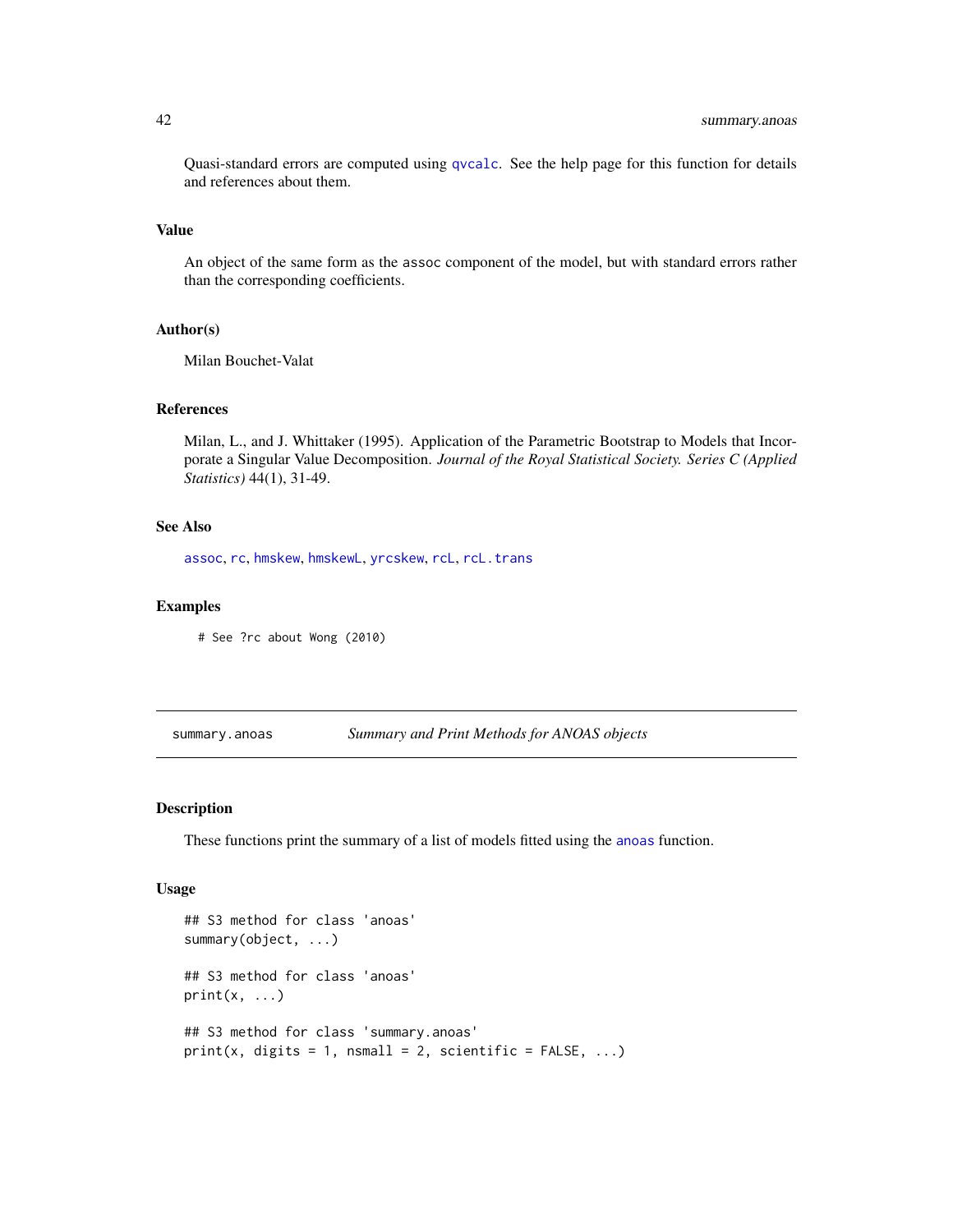# <span id="page-42-0"></span>summary.anoas 43

# Arguments

| object     | an anoas object.                                                            |
|------------|-----------------------------------------------------------------------------|
| x          | an anoas object.                                                            |
| digits     | See ?format.                                                                |
| nsmall     | See ?format.                                                                |
| scientific | See ?format.                                                                |
| .          | more arguments to be passed to further methods (ignored by summary, anoas). |

#### Details

Contrary to most analyses of association in the literature, this function currently does not fit uniform association model ("U"), nor separate models with only row and column association ("R" and "C" models), nor log-linear row and column association models.

Currently, no significance test is performed on the models. Please note that it is not correct to test the one-dimension association model against the independence model.

### Value

A data.frame with the following columns:

| Res. Df            | the residual number of degrees of freedom of the model.                                                                                                                                                                            |
|--------------------|------------------------------------------------------------------------------------------------------------------------------------------------------------------------------------------------------------------------------------|
| Res. Dev           | the residual deviance of the model (likelihood ratio Chi-squared statistic, or L-<br>squared).                                                                                                                                     |
| Dev. Indep. $(\%)$ |                                                                                                                                                                                                                                    |
|                    | the ratio of the residual deviance of the model over that of the independence<br>model, times 100. This measures the share of departure from independence that<br>cannot be explained using the number of dimensions of the model. |
| Dissim. (%)        | the dissimilarity index of the model's fitted values with regard to the observed<br>data.                                                                                                                                          |
| BIC.               | the Bayesian Information Criterion for the model.                                                                                                                                                                                  |
| AIC                | Akaike's An Information Criterion for the model.                                                                                                                                                                                   |
| Deviance           | the reduction in deviance of the model compared to the previous one                                                                                                                                                                |
| Df                 | the reduction in the number of degrees of freedom of the model compared to the<br>previous one.                                                                                                                                    |

# Author(s)

Milan Bouchet-Valat

# See Also

[anoas](#page-1-1), [anoasL](#page-1-2)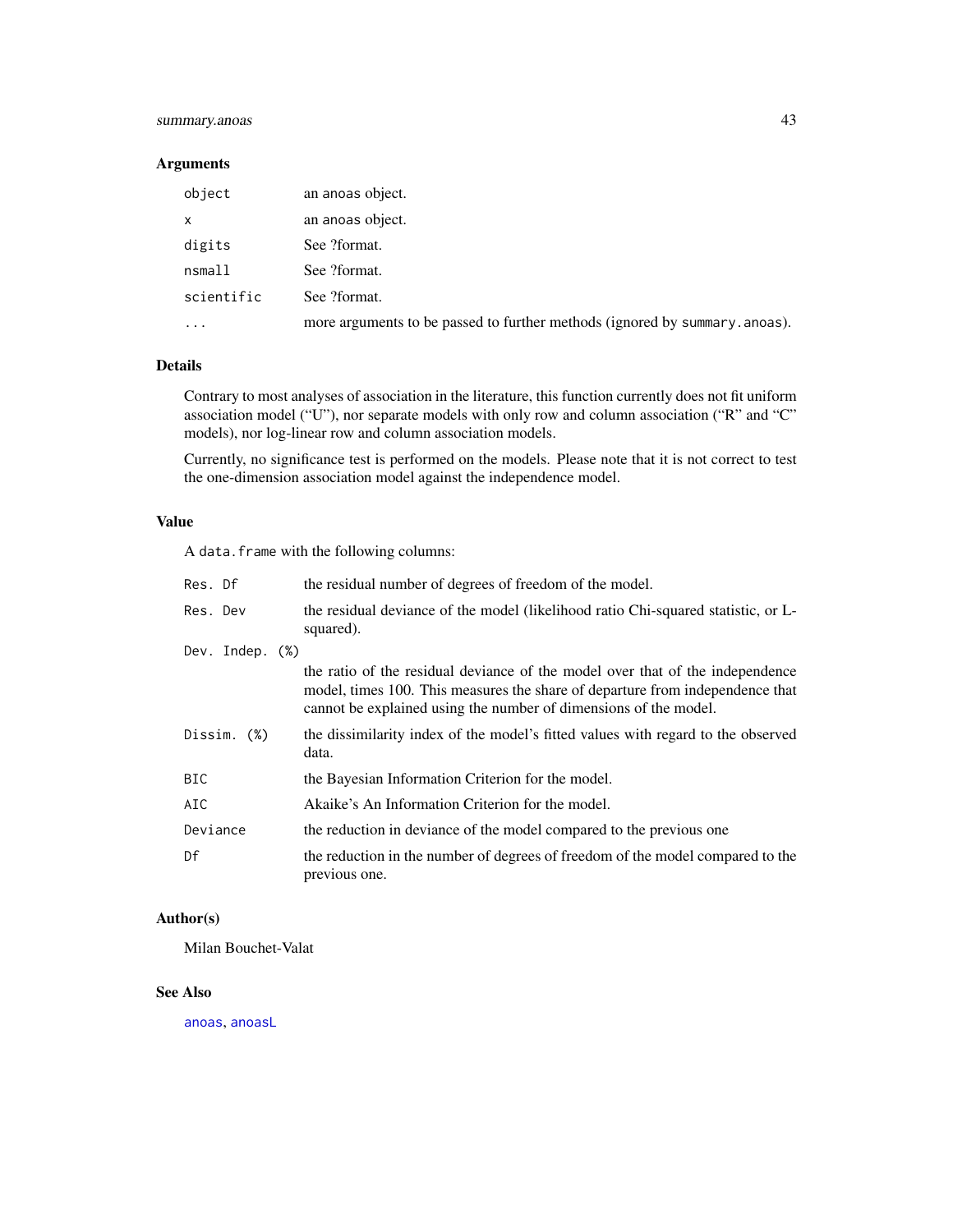<span id="page-43-0"></span>

#### **Description**

summary method for objects of class assocmod, including [rc](#page-27-1), [rcL](#page-32-1), [rcL.trans](#page-35-1), [hmskew](#page-9-1), [hmskewL](#page-12-1) and [yrcskew](#page-56-1) models.

#### Usage

```
## S3 method for class 'assocmod'
summary(object, weighting, ...)
```

```
## S3 method for class 'summary.assocmod'
print(x, digits = max(3, getOption("digits") - 4), ...)
```
#### Arguments

| object    | an association model of class assocmod.                                                                             |
|-----------|---------------------------------------------------------------------------------------------------------------------|
| x         | an object of class summary.gnm.                                                                                     |
| weighting | what weights should be used when normalizing the scores.                                                            |
| digits    | the number of siginificant digits to use when printing.                                                             |
| $\cdot$   | further arguments passed to printCoefmat by print. summary. assocmod, and<br>currently ignored by summary.assocmod. |

#### Details

print.summary.assocmod prints the original call to assoc; a summary of the deviance residuals from the model fit; the coefficients of interest of the model; the residual deviance; the residual degrees of freedom; the Schwartz's Bayesian Information Criterion value; the Akaike's An Information Criterion value.

Association coefficients are printed with their standard errors, p-values and significance stars. The "Normalized" columns contains *normalized scores*, i.e. their (weighted) sum is 0, their (weighted) sum of squares is 1, and their (weighted) cross-dimensional correlation is null. For models with only one layer ([rc](#page-27-1), [hmskew](#page-9-1), [yrcskew](#page-56-1)), *adjusted* scores are printed in the "Adjusted" column: these correspond to normalized scores times the square root of the corresponding intrinsic association parameter (phi).

p-values correspond to normalized scores, and are computed under the assumption that estimators of coefficients are normally distributed, even if jackknife of bootstrap are used. See [se.assoc](#page-39-1) for details about checking this assumption and the validity of jackknife or bootstrap results.

Note that setting the weighting argument to a value different from that used at the time of the fit discards the computed standard errors, if any.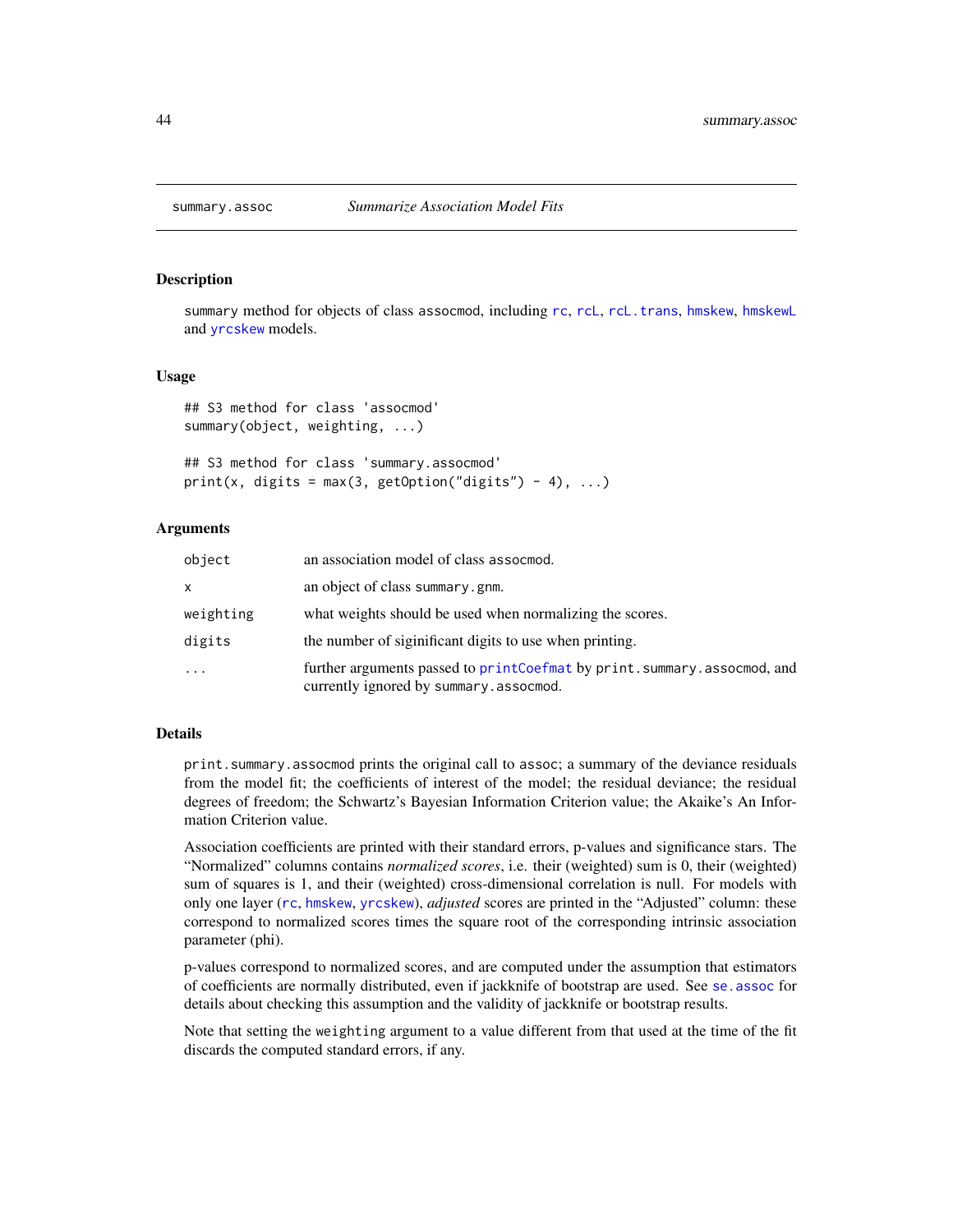# <span id="page-44-0"></span>Value

An object of class summary.assoc, with the following components:

| call         | the call component from object.                                                                                                                |
|--------------|------------------------------------------------------------------------------------------------------------------------------------------------|
| diagonal     | the diagonal component from the object's assoc component.                                                                                      |
|              | deviance.resid the deviance residuals, see residuals.glm.                                                                                      |
| coefficients | a matrix holding the association coefficients estimates, standard errors and p-<br>values.                                                     |
| diagonal     | a matrix holding the diagonal coefficients, if any.                                                                                            |
| weighting    | the weigthing method used when normalizing the scores.                                                                                         |
| deviance     | the deviance component from object.                                                                                                            |
| chisq        | the Pearson Chi-squared statistic for the model fit.                                                                                           |
| dissim       | the dissimilarity index for the model fit.                                                                                                     |
| df.residual  | the df. residual component from object.                                                                                                        |
| bic          | the value of the BIC for the model fit (contrary to the value reported by AIC and<br>extractaller the reference is 0 for the saturated model). |
| aic          | the value of the AIC for the model fit (contrary to the value reported by AIC and<br>extractaller the reference is 0 for the saturated model). |
| family       | the family component from object.                                                                                                              |
| dispersion   | the estimated dispersion                                                                                                                       |
| df           | a 3-vector of the rank of the model; the number of residual degrees of freedom;<br>and number of unconstrained coefficients.                   |

# Author(s)

Milan Bouchet-Valat

# See Also

[assoc](#page-3-2), [plot.assoc](#page-20-2), [rc](#page-27-1), [rcL](#page-32-1), [rcL.trans](#page-35-1), [hmskew](#page-9-1), [hmskewL](#page-12-1), [yrcskew](#page-56-1)

<span id="page-44-1"></span>summary.unidiff *Summarize UNIDIFF Model Fits*

# Description

summary method for objects of class unidiff.

# Usage

```
## S3 method for class 'unidiff'
summary(object, ...)
## S3 method for class 'summary.unidiff'
print(x, digits = max(3, getOption("digits") - 4), ...)
```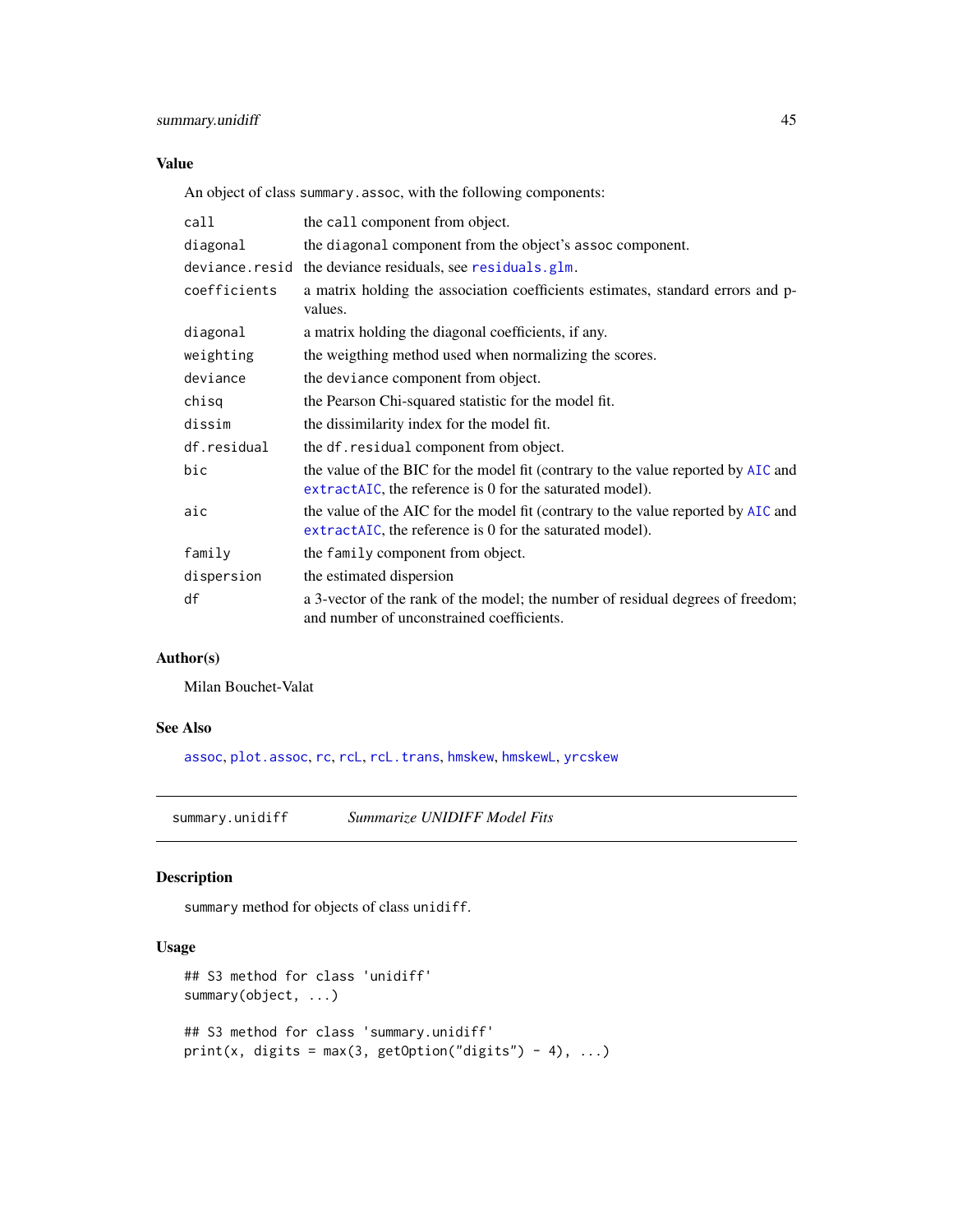# <span id="page-45-0"></span>Arguments

| object   | an object resulting from a call to unidiff                                                                      |
|----------|-----------------------------------------------------------------------------------------------------------------|
| x.       | an object of class summary.gnm.                                                                                 |
| digits   | the number of siginificant digits to use when printing.                                                         |
| $\cdots$ | further arguments passed to printCoefmat by print.summary.unidiff, and<br>currently ignored by summary.unidiff. |

# Details

print.summary.unidiff prints the original call to unidiff; a summary of the deviance residuals from the model fit; the coefficients of interest of the model; the residual deviance; the residual degrees of freedom; the Schwartz's Bayesian Information Criterion value; the Akaike's An Information Criterion value.

Layer and two-way interaction coefficients are printed with their standard errors, quasi-standard errors (see [qvcalc](#page-0-0)), p-values (based on standard errors) and significance stars. Constrained coefficients have a value of 0 (by default), and 0 standard errors, but still have quasi-standard errors.

# Value

An object of class summary.unidiff, with the following components:

| call        | the call component from object.                                                                                                                                                                                                                                           |
|-------------|---------------------------------------------------------------------------------------------------------------------------------------------------------------------------------------------------------------------------------------------------------------------------|
|             | deviance.resid the deviance residuals, see residuals.glm.                                                                                                                                                                                                                 |
| layer       | a data. frame holding the layer coefficients estimates, standard errors, quasi-<br>standard errors (see qvcalc) and p-values.                                                                                                                                             |
| phi.layer   | a data. frame holding the layer coefficients estimates, standard errors, and quasi-<br>standard errors (see qvcalc) multiplied by the intrinsic association coefficient<br>(see maor) for the first layer; p-values are the same as those for the "layer" com-<br>ponent. |
| interaction | a data. frame holding the two-way interaction coefficients estimates, standard<br>errors and p-values.                                                                                                                                                                    |
| deviance    | the deviance component from object.                                                                                                                                                                                                                                       |
| diagonal    | the diagonal component from the object's unidiff component.                                                                                                                                                                                                               |
| weighting   | the weighting component from the object's unidiff component.                                                                                                                                                                                                              |
| chisg       | the Pearson Chi-squared statistic for the model fit.                                                                                                                                                                                                                      |
| dissim      | the dissimilarity index for the model fit.                                                                                                                                                                                                                                |
| df.residual | the df. residual component from object.                                                                                                                                                                                                                                   |
| bic         | the value of the BIC for the model fit (contrary to the value reported by AIC and<br>extractAIC, the reference is 0 for the saturated model).                                                                                                                             |
| aic         | the value of the AIC for the model fit (contrary to the value reported by AIC and<br>extractAIC, the reference is 0 for the saturated model).                                                                                                                             |
| family      | the family component from object.                                                                                                                                                                                                                                         |
| dispersion  | the estimated dispersion                                                                                                                                                                                                                                                  |
| df          | a 3-vector of the rank of the model; the number of residual degrees of freedom;<br>and number of unconstrained coefficients.                                                                                                                                              |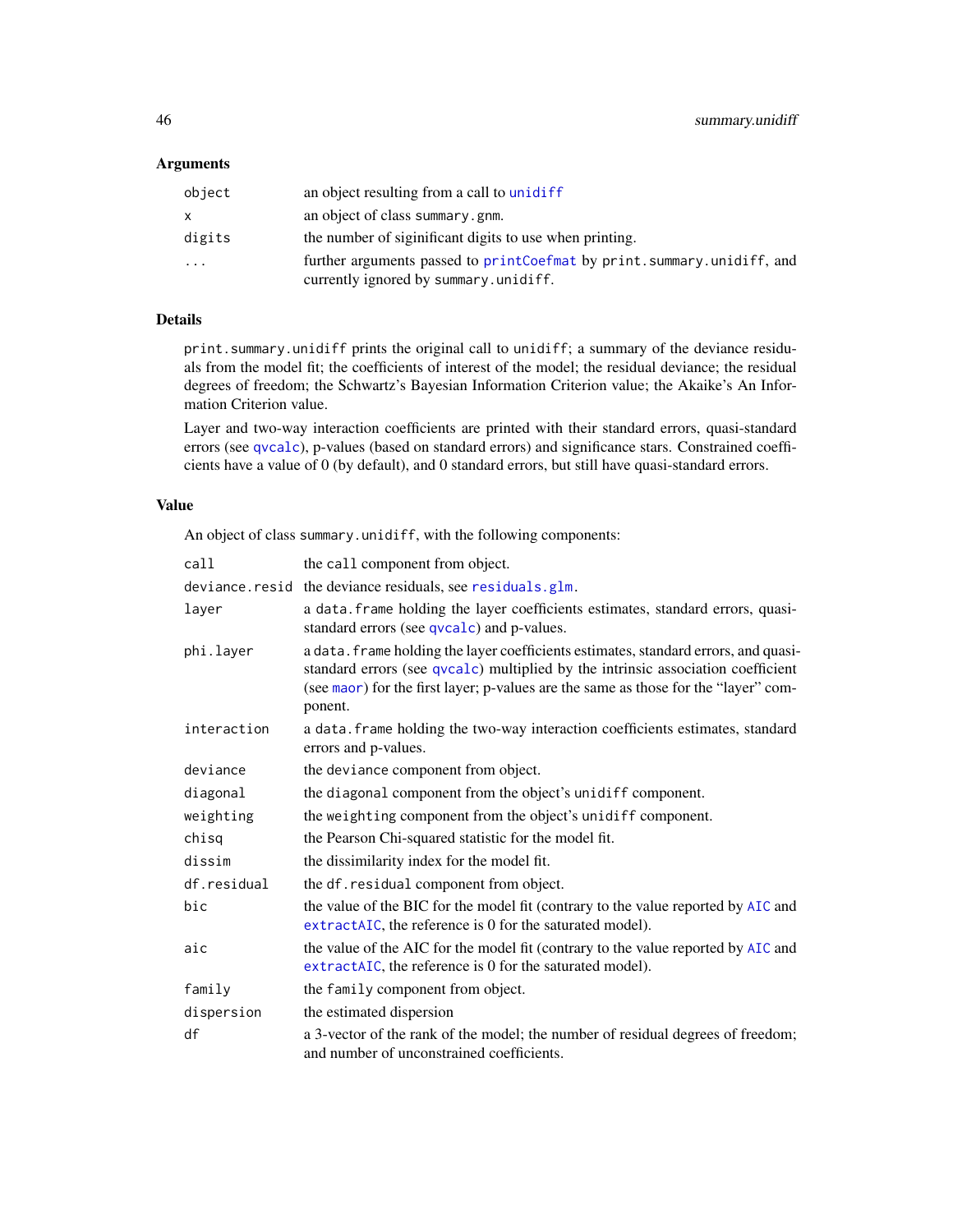# <span id="page-46-0"></span>svyassocmod 47

#### Author(s)

Milan Bouchet-Valat

#### See Also

[unidiff](#page-52-1), [plot.unidiff](#page-25-1)

svyassocmod *Fitting Association Models With Complex Survey Data*

#### Description

Fit association models to data from a complex survey design, with inverse-probability weighting and (optionally) standard errors based on replicate weights.

#### Usage

```
svyrc(formula, design, nd = 1,
     symmetric = FALSE, diagonal = FALSE,
     weighting = c("marginal", "uniform", "none"),
     rowsup = NULL, colsup = NULL,Ntotal = nrow(design), exclude = c(NA, NaN),
     se = c("none", "replicate"),
     ncpus = getOption("boot.ncpus"),
     family = quasipoisson, weights = NULL,start = NULL, etastart = NULL, tolerance = 1e-8,
     iterMax = 5000, trace = FALSE, verbose = TRUE, ...)
svyhmskew(formula, design, nd.symm = NA, diagonal = FALSE,
          weighting = c("marginal", "uniform", "none"),
          rowsup = NULL, colsup = NULL,
          Ntotal = nrow(design), exclude = c(NA, NaN),
          se = c("none", "replicate"),
          ncpus = getOption("boot.ncpus"),
          family = quasipoisson, weights = NULL,
          start = NULL, etastart = NULL, tolerance = 1e-8,
          iterMax = 5000, trace = FALSE, verbose = TRUE, ...)
svyyrcskew(formula, design, nd.symm = NA, nd.skew = 1, diagonal = FALSE,
           weighting = c("marginal", "uniform", "none"),
           rowsup = NULL, colsup = NULL,
          Ntotal = nrow(design), exclude = c(NA, Nan),se = c("none", "replicate"),ncpus = getOption("boot.ncpus"),
          family = quasipoisson, weights = NULL,start = NA, etastart = NULL, tolerance = 1e-8,
           iterMax = 15000, trace = FALSE, verbase = TRUE, ...)
```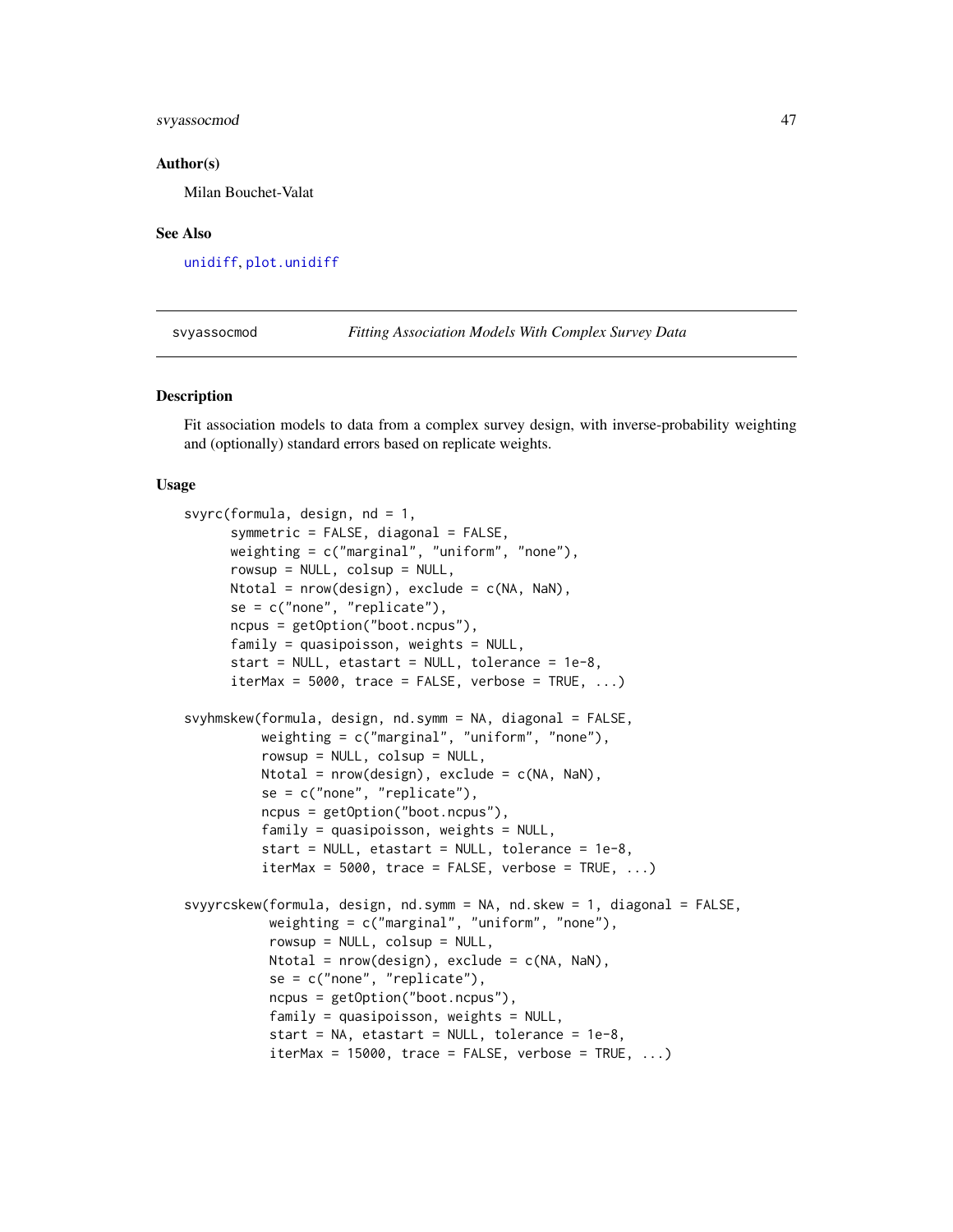```
svyrcL(formula, design, nd = 1,
       layer.effect = c("homogeneous.scores",
                        "heterogeneous", "none"),
       symmetric = FALSE,
       diagonal = c("none", "heterogeneous", "homogeneous"),
      weighting = c("marginal", "uniform", "none"),
      Ntotal = nrow(design), exclude = c(NA, NaN),
       se = c("none", "replicate"),
       ncpus = getOption("boot.ncpus"),
       family = quasipoisson, weights = NULL,
       start = NULL, etastart = NULL, tolerance = 1e-8,
       iterMax = 5000, trace = FALSE, verbose = TRUE, ...)
svyrcL.trans(formula, design, nd = 1,
             symmetric = FALSE,
             diagonal = c("none", "heterogeneous", "homogeneous"),
             weighting = c("marginal", "uniform", "none"),
             Ntotal = nrow(design), exclude = c(NA, NaN),
             se = c("none", "replicate"),
             ncpus = getOption("boot.ncpus"),
             family = quasipoisson, weights = NULL,
             start = NULL, etastart = NULL, tolerance = 1e-8,
             iterMax = 5000, trace = FALSE, verbose = TRUE, ...)
svyhmskewL(formula, design, nd.symm = NA,
           layer.effect.skew = c("homogeneous.scores", "heterogeneous",
                                 "none"),
           layer.effect.symm = c("heterogeneous", "uniform",
                                 "homogeneous.scores", "none"),
           diagonal = c("none", "heterogeneous", "homogeneous"),
           weighting = c("marginal", "uniform", "none"),
           Ntotal = nrow(design), exclude = c(NA, Nan),se = c("none", "replicate"),
           ncpus = getOption("boot.ncpus"),
           family = quasipoisson, weights = NULL,
           start = NULL, etastart = NULL, tolerance = 1e-8,
           iterMax = 5000, trace = FALSE, verbose = TRUE, ...)
```
# Arguments

| formula | a formula specifying margins for the table (using '+' only) on which the model<br>will be fitted (passed to svytable); dimensions of the resulting table must match<br>the models expectations. |
|---------|-------------------------------------------------------------------------------------------------------------------------------------------------------------------------------------------------|
| design  | a survey object; if se == "replicate", must be of class svrepdesign (see<br>"Details" below).                                                                                                   |
| nd      | the number of dimensions to include in the model. Cannot exceed $min(nrow(tab) - 1, ncol(tab) - 1)$<br>if symmetric is FALSE (saturated model), and twice this threshold otherwise              |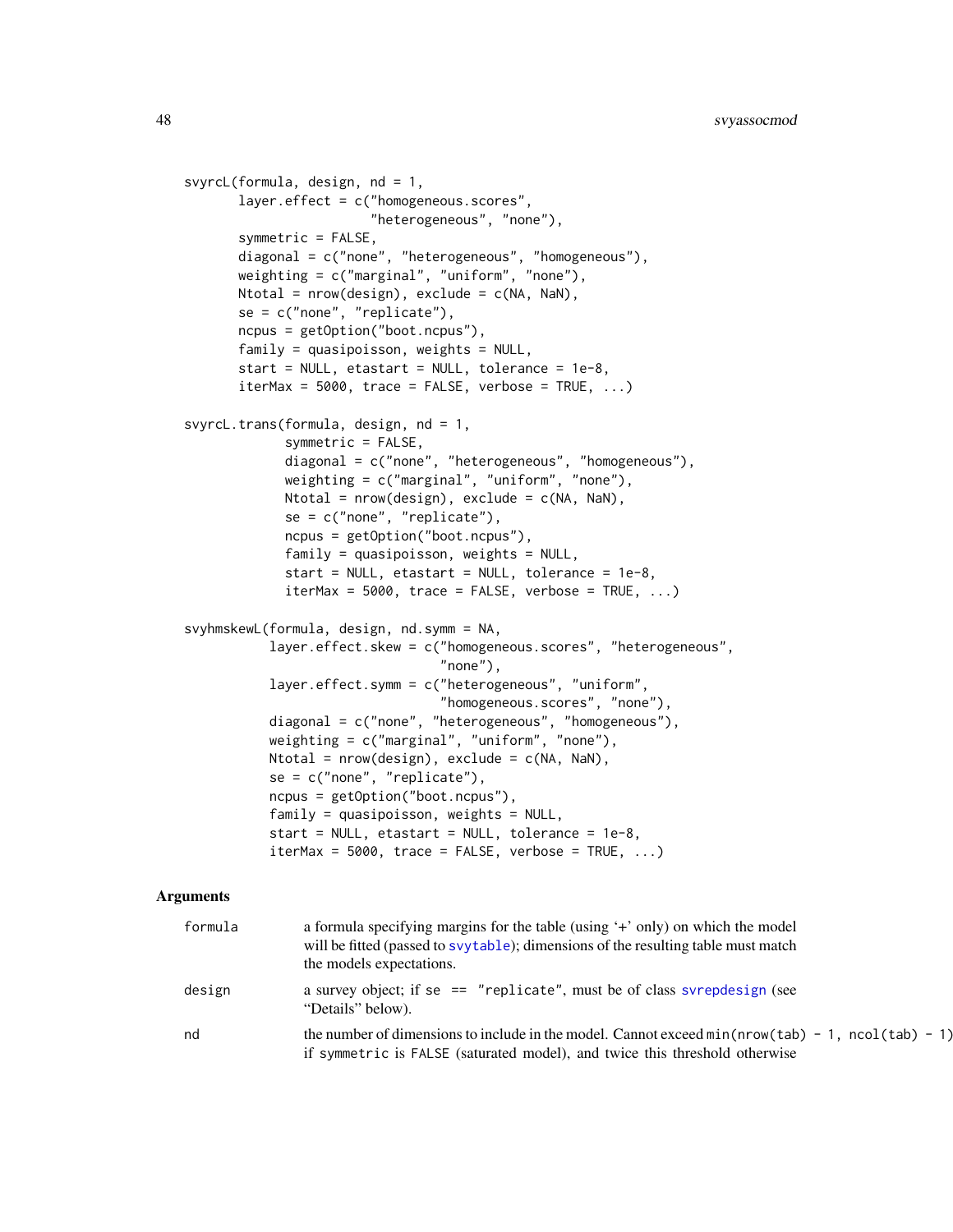<span id="page-48-0"></span>

|                   | (quasi-symmetry model).                                                                                                                                                                                                                                                                                     |
|-------------------|-------------------------------------------------------------------------------------------------------------------------------------------------------------------------------------------------------------------------------------------------------------------------------------------------------------|
| nd.symm           | the number of dimensions to include in the <i>symmetric</i> RC(M) association. Can-<br>not exceed $2 * min(nrow(tab) - 1, ncol(tab) - 1)$ (quasi-symmetry<br>model). If NA (the default), a full quasi-symmetric association is used instead of<br>a RC(M) model; if $\theta$ , quasi-independence is used. |
| nd.skew           | the number of dimensions to include in the skew-symmetric RC(M) association.                                                                                                                                                                                                                                |
| layer.effect      | determines the form of the interaction between row-column association and lay-<br>ers. See "Details" below.                                                                                                                                                                                                 |
| layer.effect.skew |                                                                                                                                                                                                                                                                                                             |
|                   | determines the form of the interaction between skew-symmetric association and<br>layers. See "Details" below.                                                                                                                                                                                               |
| layer.effect.symm |                                                                                                                                                                                                                                                                                                             |
|                   | determines the form of the interaction between symmetric row-column asso-<br>ciation, or quasi-symmetric association (if nd. symm = NA) and layers. See<br>"Details" below.                                                                                                                                 |
| symmetric         | should row and column scores be constrained to be equal? Valid only for square<br>tables.                                                                                                                                                                                                                   |
| diagonal          | what type of diagonal-specific parameters to include in the model, if any. Only<br>makes sense when nd. symm is not NA (else, diagonal parameters are already<br>included).                                                                                                                                 |
| weighting         | what weights should be used when normalizing the scores.                                                                                                                                                                                                                                                    |
| Ntotal            | sum of counts to normalize the table to (passed to svytable). See "Details"<br>below                                                                                                                                                                                                                        |
| exclude           | a vector of values to be exclude when building the table, passed to xtabs.                                                                                                                                                                                                                                  |
| rowsup            | if present, a matrix with the same columns as tab and rows corresponding to the<br>columns of colsup, giving supplementary (passive) rows.                                                                                                                                                                  |
| colsup            | if present, a matrix with the same rows as tab and columns corresponding to the<br>rows of colsup, giving supplementary (passive) columns.                                                                                                                                                                  |
| se                | whether to compute replicate standard errors or not (only supported for svrepdesign<br>objects).                                                                                                                                                                                                            |
| ncpus             | the number of processes to use for jackknife or bootstrap parallel computing.<br>Defaults to the number of cores (see detectCores), with a maximum of 5, but<br>falls back to 1 (no parallelization) if package parallel is not available.                                                                  |
| family            | a specification of the error distribution and link function to be used in the model.<br>This can be a character string naming a family function; a family function, or<br>the result of a call to a family function. See family details of family functions.                                                |
| weights           | an optional vector of weights to be used in the fitting process.                                                                                                                                                                                                                                            |
| start             | either NA to use optimal starting values, NULL to use random starting values, or a<br>vector of starting values for the parameters in the model.                                                                                                                                                            |
| etastart          | starting values for the linear predictor; set to NULL to use either default starting<br>values (if start $=$ NA), or random starting values (in all other cases).                                                                                                                                           |
| tolerance         | a positive numeric value specifying the tolerance level for convergence; higher<br>values will speed up the fitting process, but beware of numerical instability of<br>estimated scores!                                                                                                                    |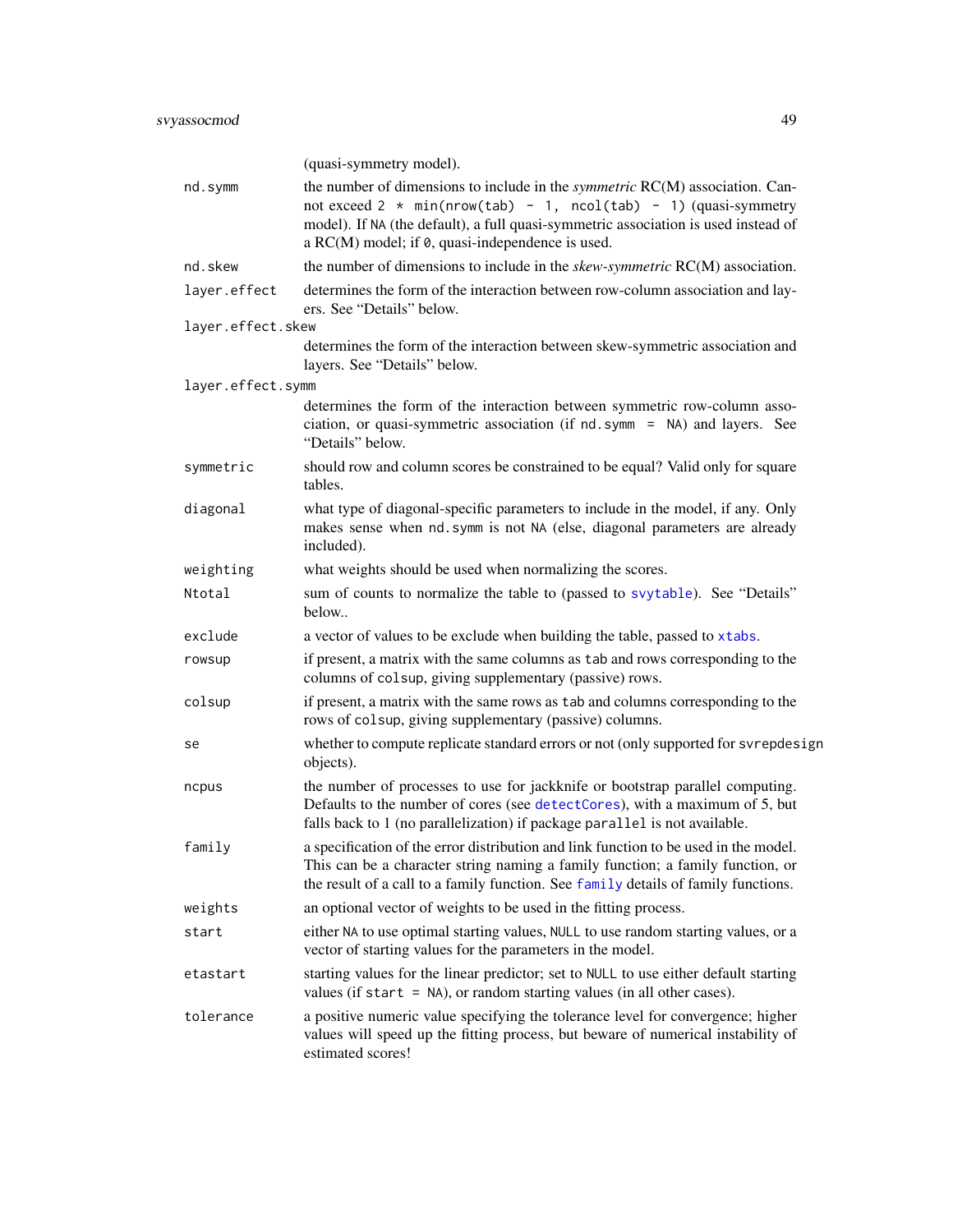<span id="page-49-0"></span>

| iterMax  | a positive integer specifying the maximum number of main iterations to perform;<br>consider raising this value if your model does not converge. |
|----------|-------------------------------------------------------------------------------------------------------------------------------------------------|
| trace    | a logical value indicating whether the deviance should be printed after each it-<br>eration.                                                    |
| verbose  | a logical value indicating whether progress indicators should be printed, includ-<br>ing a diagnostic error message if the algorithm restarts.  |
| $\cdots$ | more arguments to be passed to gnm                                                                                                              |

# Details

The model is fitted to a table with probabilities estimated by [svytable](#page-0-0) and (when Ntotal = nrow(design)) with the sample size equal to the observed sample size, treating the resulting table as if it came from iid multinomial sampling, as described by Rao and Scott. This assumption affects the fit statistics but not parameter point estimates.

Standard errors that do not rely on this assumption can be computed by fitting the model using each series of replicate weights. If your data does not come with replicate weights, use as. svrepdesign to create them first, and pass the resulting [svrepdesign](#page-0-0) object via the design argument.

# Value

An assocmod object whose exact class depends on the function called.

#### Note

Note that printed fit statistics and degrees of freedom rely on the iid assumption. This is also the case of the variance-covariance matrix returned by the [vcov.gnm](#page-0-0) function.

### Author(s)

Milan Bouchet-Valat

#### References

Rao, J.N.K., Scott, A.J. (1984). On Chi-squared Tests For Multiway Contingency Tables with Proportions Estimated From Survey Data. *Annals of Statistics* 12, 46-60.

#### See Also

[rc](#page-27-1), [hmskew](#page-9-1), [yrcskew](#page-56-1), [rcL](#page-32-1), [rcL.trans](#page-35-1), [hmskewL](#page-12-1)

[svytable](#page-0-0), [svyloglin](#page-0-0), [svyglm](#page-0-0), [as.svrepdesign](#page-0-0)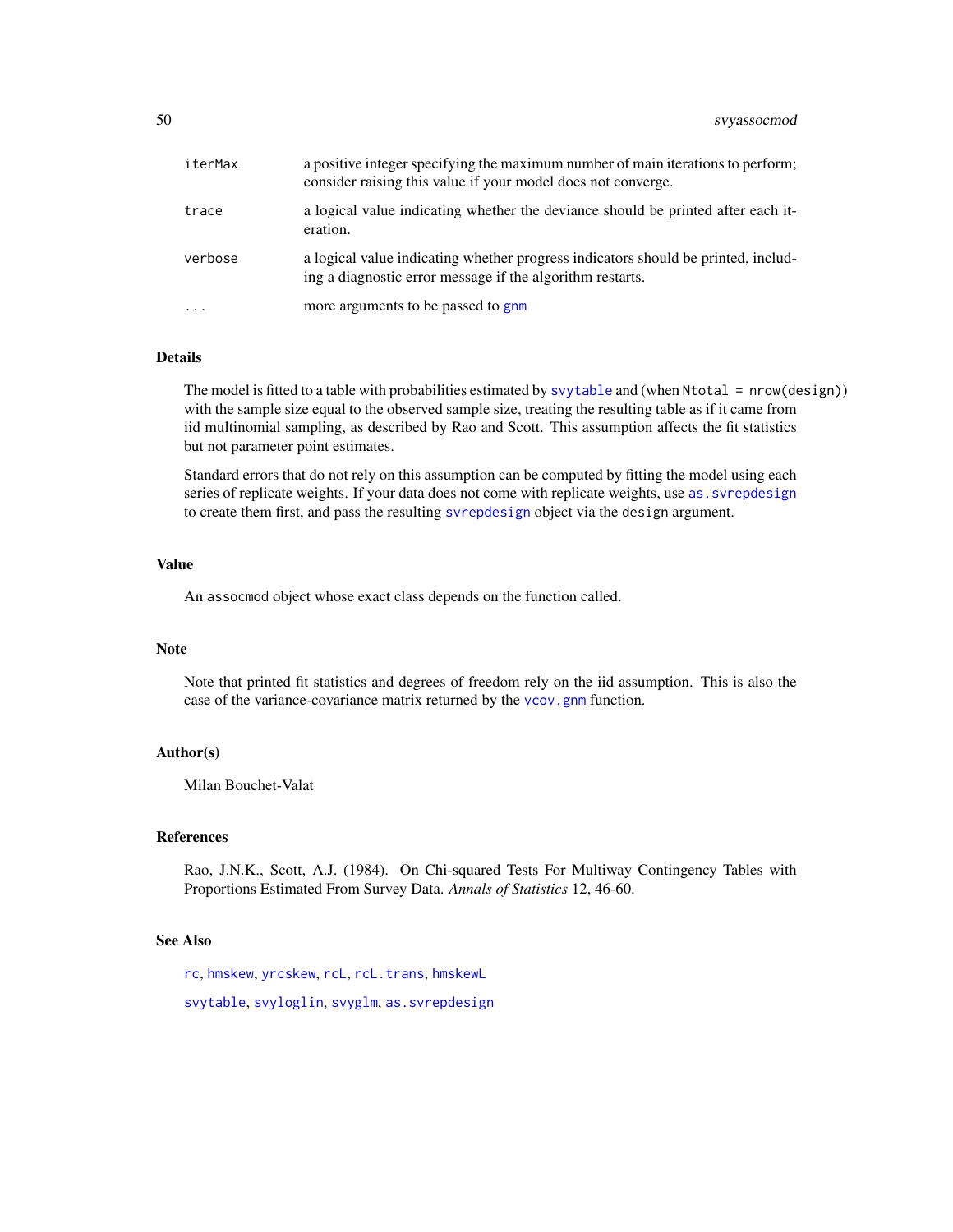<span id="page-50-0"></span>

# Description

Fit association models to data from a complex survey design, with inverse-probability weighting and (optionally) standard errors based on replicate weights.

# Usage

```
svygnm(formula, design, ...)
## S3 method for class 'svyrep.design'
svygnm(formula, design,
   subset = NULL, data.fun = NULL, rescale = NULL, rho = NULL,
   return.replicates = FALSE, keep.weights = FALSE, na.action,
   eliminate, ncpus = getOption("boot.ncpus"), ...)
```
# Arguments

| formula           | a symbolic description of the nonlinear predictor.                                                                                                                                                                                                                        |  |
|-------------------|---------------------------------------------------------------------------------------------------------------------------------------------------------------------------------------------------------------------------------------------------------------------------|--|
| design            | a survey object; if se == "replicate", must be of class svrepdesign (see<br>"Details" below). Must contain all variables in the formula                                                                                                                                   |  |
| subset            | expression to select a subpopulation                                                                                                                                                                                                                                      |  |
| data.fun          | function called on each replicate to generate the data argument passed to gnm.<br>If not NULL, it will be passed design and  as arguments, and must return a<br>data. frame object. This is primarily useful to compute a frequency table and<br>fit log-linear models.   |  |
| rescale           | Rescaling of weights, to improve numerical stability. The default rescales weights<br>to sum to the sample size. Use FALSE to not rescale weights. For replicate-<br>weight designs, use TRUE to rescale weights to sum to 1, as was the case before<br>version $0.7.0$ . |  |
| rho               | For replicate BRR designs, to specify the parameter for Fay's variance method,<br>giving weights of rho and 2-rho                                                                                                                                                         |  |
| return.replicates |                                                                                                                                                                                                                                                                           |  |
|                   | return the replicates as a component of the result?                                                                                                                                                                                                                       |  |
| keep.weights      | whether to save the weights in the survey. design\$pweights component of the<br>result; note this typically uses a lot of memory.                                                                                                                                         |  |
| na.action         | handling of NAs                                                                                                                                                                                                                                                           |  |
| eliminate         | a factor to be included as the first term in the model. gnm will exploit the struc-<br>ture of this factor to improve computational efficiency. See details.                                                                                                              |  |
| ncpus             | the number of CPU cores to use to run replicates. Pass NULL to use the actual<br>number of cores with an upper limit of 5.                                                                                                                                                |  |
| $\cdots$          | more arguments to be passed to gnm                                                                                                                                                                                                                                        |  |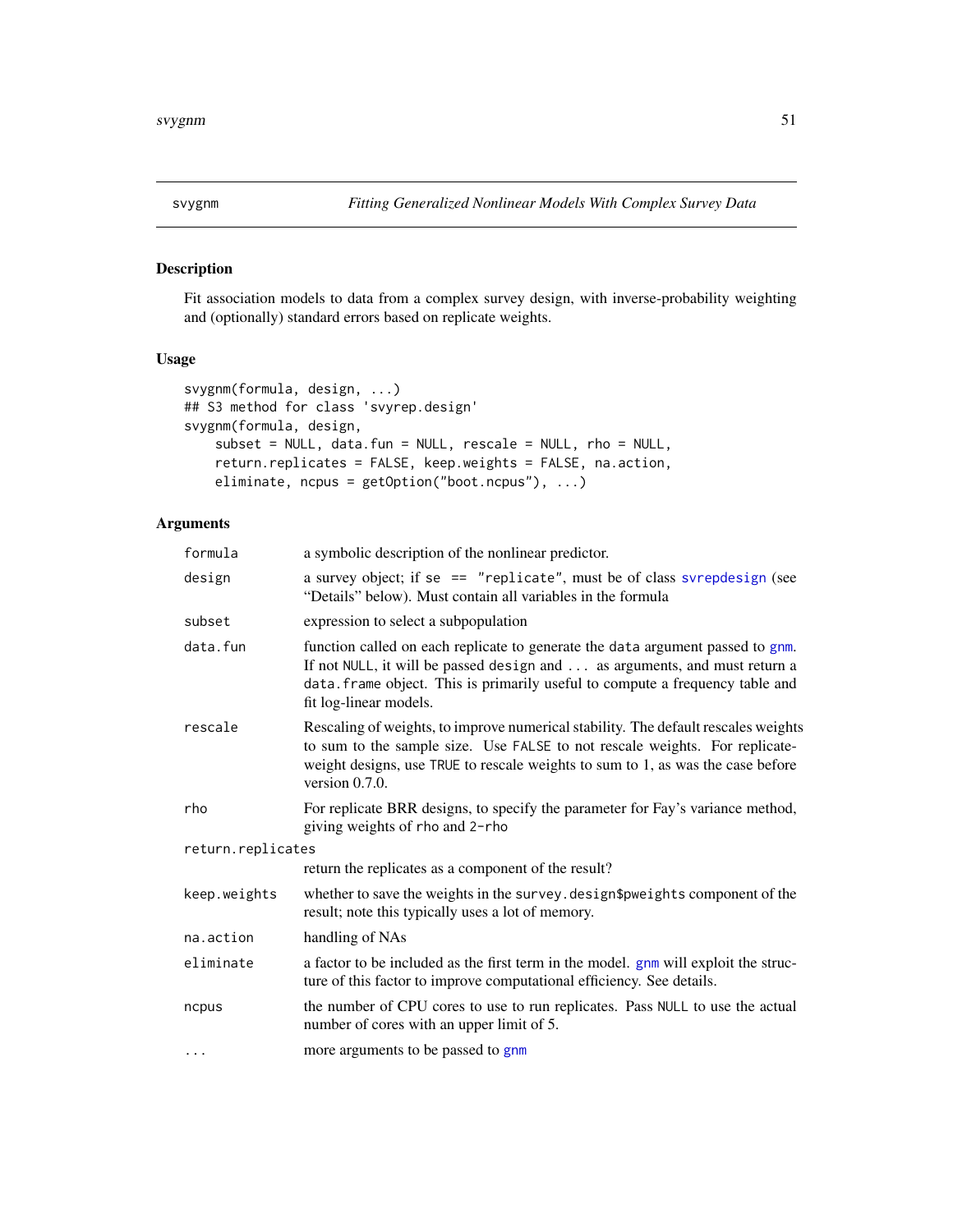# Details

This function can be used in a similar way as [svyglm](#page-0-0), but for generalized nonlinear models. It computes standard errors using replicates only (i.e. no asymptotic standard errors). If your data does not come with replicate weights, use [as.svrepdesign](#page-0-0) to create them first, and pass the resulting [svrepdesign](#page-0-0) object via the design argument.

#### Value

An svygnm object.

#### Note

Note that printed fit statistics and degrees of freedom rely on the iid assumption. This is also the case of the variance-covariance matrix returned by the [vcov.gnm](#page-0-0) function.

#### Author(s)

Milan Bouchet-Valat, based on the [svyglm](#page-0-0) function by Thomas Lumley

#### References

Rao, J.N.K., Scott, A.J. (1984). On Chi-squared Tests For Multiway Contingency Tables with Proportions Estimated From Survey Data. *Annals of Statistics* 12, 46-60.

#### See Also

[gnm](#page-0-0), [svyglm](#page-0-0), [as.svrepdesign](#page-0-0)

# Examples

```
library(survey)
data(api)
dstrat<-svydesign(id=~1,strata=~stype, weights=~pw, data=apistrat, fpc=~fpc)
rstrat<-as.svrepdesign(dstrat)
glm.mod <- svyglm(api00~ell+meals+mobility, design=rstrat)
gnm.mod <- svygnm(api00~ell+meals+mobility, design=rstrat, ncpus=1)
# Both functions give the same result for GLMs
summary(glm.mod)
summary(gnm.mod)
```
# GNM, can only be fitted with svygnm() summary(svygnm(api00~ell+meals+mobility, design=rstrat, family=poisson, ncpus=1))

<span id="page-51-0"></span>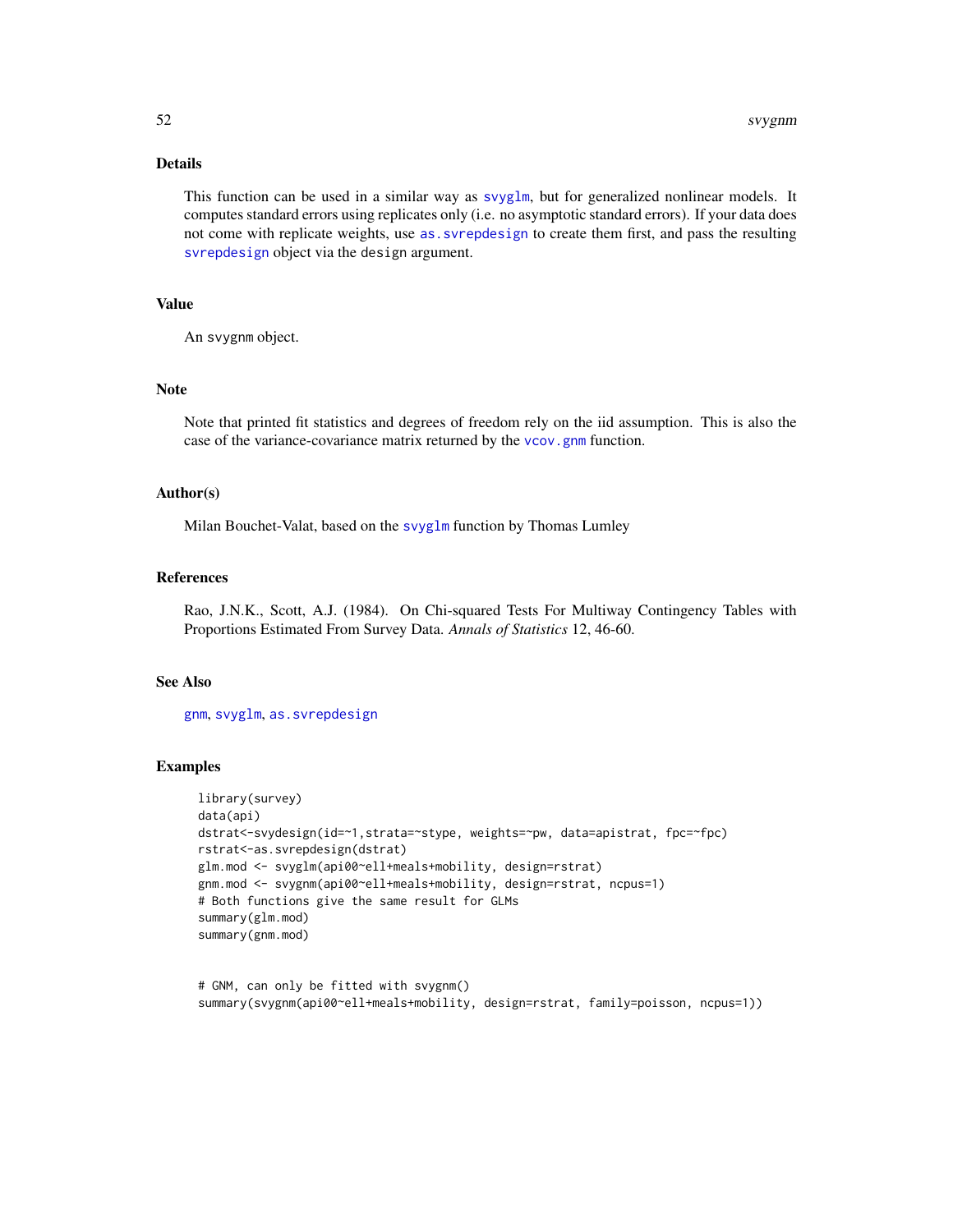<span id="page-52-1"></span><span id="page-52-0"></span>

# Description

Fit the log-multiplicative uniform difference model (UNIDIFF, see Erikson & Goldthorpe, 1992), also called the log-multiplicative layer effect model (Xie, 1992). For square tables, diagonal cells can be handled separately.

#### Usage

```
unidiff(tab, diagonal = c("included", "excluded", "only"),
        constrain = "auto",
        weighting = c("marginal", "uniform", "none"), norm = 2,
        family = poisson,
        tolerance = 1e-8, iterMax = 5000, eliminate=NULL,
        trace = FALSE, verbose = TRUE,
        checkEstimability = TRUE, ...)
```
# Arguments

| tab       | a three-way table, or an object (such as a matrix) that can be coerced into a table;<br>if present, dimensions above three will be collapsed as appropriate.                                                                                                                                                                                                                        |
|-----------|-------------------------------------------------------------------------------------------------------------------------------------------------------------------------------------------------------------------------------------------------------------------------------------------------------------------------------------------------------------------------------------|
| diagonal  | included fits the standard model with full two-way interaction; excluded adds<br>to this model diagonal-specific parameters for each years, effectively removing<br>the influence of diagonal cells on the layer coefficients; only fits a model without<br>the full two-way interaction, where only diagonal parameters are affected by the<br>layer effect (see "Details" below). |
| constrain | (non-eliminated) coefficients to constrain, specified by a regular expression, a<br>numeric vector of indices, a logical vector, a character vector of names, or "[?]"<br>to select from a Tk dialog. The default constrains to 0 the first layer parameter<br>and interaction coefficients for the first row and column of the table.                                              |
| weighting | what weights should be used when normalizing coefficients. This does not af-<br>fect layer coefficients, which are set to 1 for the first layer, but only two-way<br>interaction coefficients and layer association levels, which are layer coefficients<br>times the intrinsic association coefficient (see maor) for the first layer.                                             |
| norm      | the norm to use to compute the mean absolute odds ratio (see maor).                                                                                                                                                                                                                                                                                                                 |
| family    | a specification of the error distribution and link function to be used in the model.<br>This can be a character string naming a family function; a family function, or<br>the result of a call to a family function. See family details of family functions.                                                                                                                        |
| tolerance | a positive numeric value specifying the tolerance level for convergence; higher<br>values will speed up the fitting process, but beware of numerical instability of<br>estimated scores!                                                                                                                                                                                            |
| iterMax   | a positive integer specifying the maximum number of main iterations to perform;<br>consider raising this value if your model does not converge.                                                                                                                                                                                                                                     |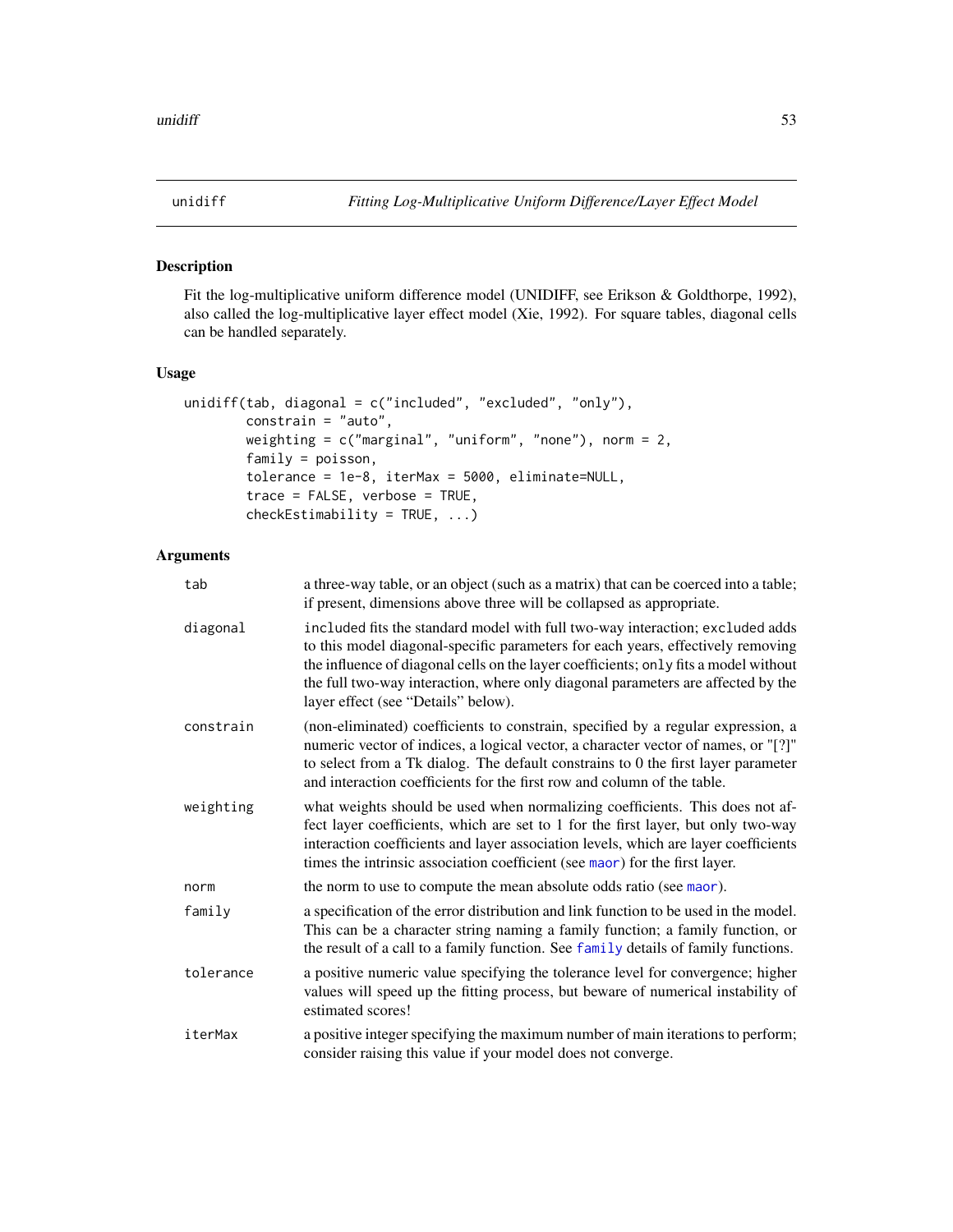<span id="page-53-0"></span>

| eliminate         | either NULL (the default) to estimate all parameters, NA to skip the estimation of<br>some parameters for increased efficiency, or the name of a factor to be passed as<br>gnm's corresponding argument. |
|-------------------|----------------------------------------------------------------------------------------------------------------------------------------------------------------------------------------------------------|
| trace             | a logical value indicating whether the deviance should be printed after each it-<br>eration.                                                                                                             |
| verbose           | a logical value indicating whether progress indicators should be printed, includ-<br>ing a diagnostic error message if the algorithm restarts.                                                           |
| checkEstimability | a logical value indicating whether the estimability of the contrasts should be<br>checked via checkEstimable. Disabling this check can improve performance<br>for large models.                          |
|                   | more arguments to be passed to gnm                                                                                                                                                                       |

#### Details

The equation of the fitted model is:

$$
logF_{ijk} = \lambda + \lambda_i^I + \lambda_j^J + \lambda_k^K + \lambda_{ik}^{IK} + \lambda_{jk}^{JK} + \phi_k \psi_{ij}^{IJ}
$$

where  $F_{ijk}$  is the expected frequency for the cell at the intersection of row i, column j and layer k of tab. When diagonal = "excluded",  $\lambda^{IJK}_{ijk}$  parameters are added but set to 0 when  $i\neq j$ (off-diagonal). When diagonal = "only",  $\psi_{ij}^{IJ}$  is set to 0 when  $i \neq j$ .

Layer coefficients  $\phi_k$  are internally exponentiated in the gnm formula, which means the reported values are in log scale, with reference 0 for the first year. Interaction coefficients use the "sum" contrast, also known as "effect" coding, except when diagonal is different from included, in which case "treatment" constrast (a.k.a "reference" or "dummy" coding) is used.

Actual model fitting is performed using [gnm](#page-0-0), which implements the Newton-Raphson algorithm. This function simply allows for direct identification of the log-multiplicative parameters by setting the appropriate constraints, and improves performance by eliminating less interesting coefficients.

#### Value

A unidiff object, with all the components of a [gnm](#page-0-0) object, plus an unidiff component holding the most relevant information:

| layer       | a qvcalc object holding the (log) layer coefficients, their standard errors and<br>quasi-standard errors. |
|-------------|-----------------------------------------------------------------------------------------------------------|
| phi         | the value of the intrinsic association coefficient (see maor) for each layer.                             |
| maor        | the value of the Mean absolute odds ratio (see maor) for each layer.                                      |
| interaction | a data frame object holding the two-way interaction coefficients, and their stan-<br>dard errors.         |
| diagonal    | the value of the diagonal argument above.                                                                 |
| weighting   | the value of the weighting argument above.                                                                |

# Author(s)

Milan Bouchet-Valat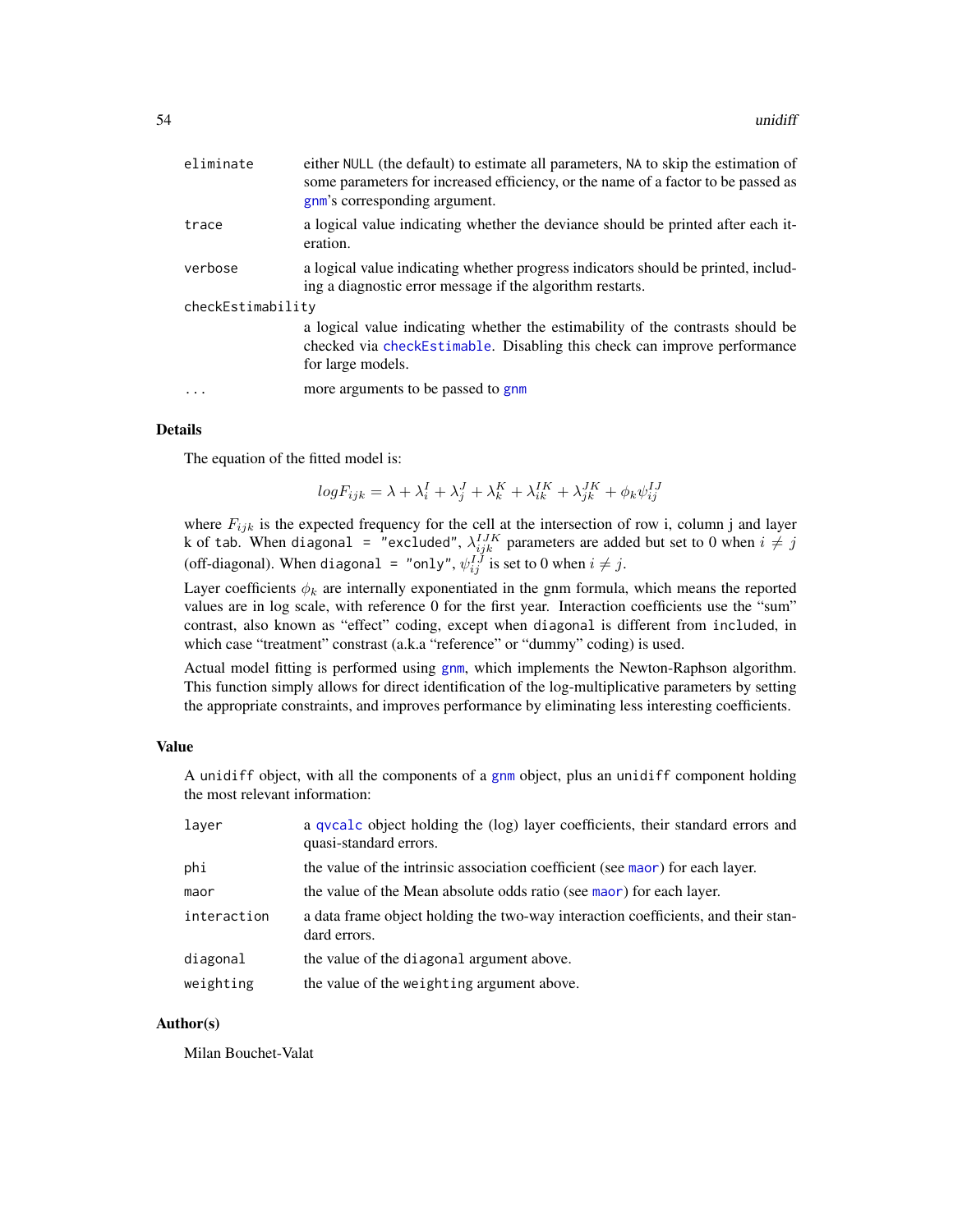#### <span id="page-54-0"></span>**YRCSkew** 55

#### References

Erikson, R., and Goldthorpe, J.H. (1992). The Constant Flux: A Study of Class Mobility in Industrial Societies. Oxford: Clarendon Press. Ch. 3.

Xie, Yu (1992). The Log-Multiplicative Layer Effect Model for Comparing Mobility Tables. *Am. Sociol. Rev.* 57(3):380-395.

Yaish, M. (1998). Opportunities, Little Change. Class Mobility in Israeli Society, 1974-1991. Ph.D. thesis, Nuffield College, University of Oxford.

Yaish, M. (2004). Class Mobility Trends in Israeli Society, 1974-1991. Lewiston: Edwin Mellen Press.

# See Also

[plot.unidiff](#page-25-1), [summary.unidiff](#page-44-1)

# Examples

```
## Yaish (1998, 2004)
data(yaish)
# Last layer omitted because of low frequencies
yaish <- yaish[,,-7]
# Layer (education) must be the third dimension
yaish <- aperm(yaish, 3:1)
model <- unidiff(yaish)
model
summary(model)
plot(model)
```
YRCSkew *Specify a Skew-Symmetric Association in a gnm Model Formula*

# Description

A function of class "nonlin" to specify a Yamaguchi (1990) skew-symmetric association in the formula argument to [gnm](#page-0-0).

#### Usage

```
YRCSkew(row, col, rowinf, rowsup, inst = NULL)
```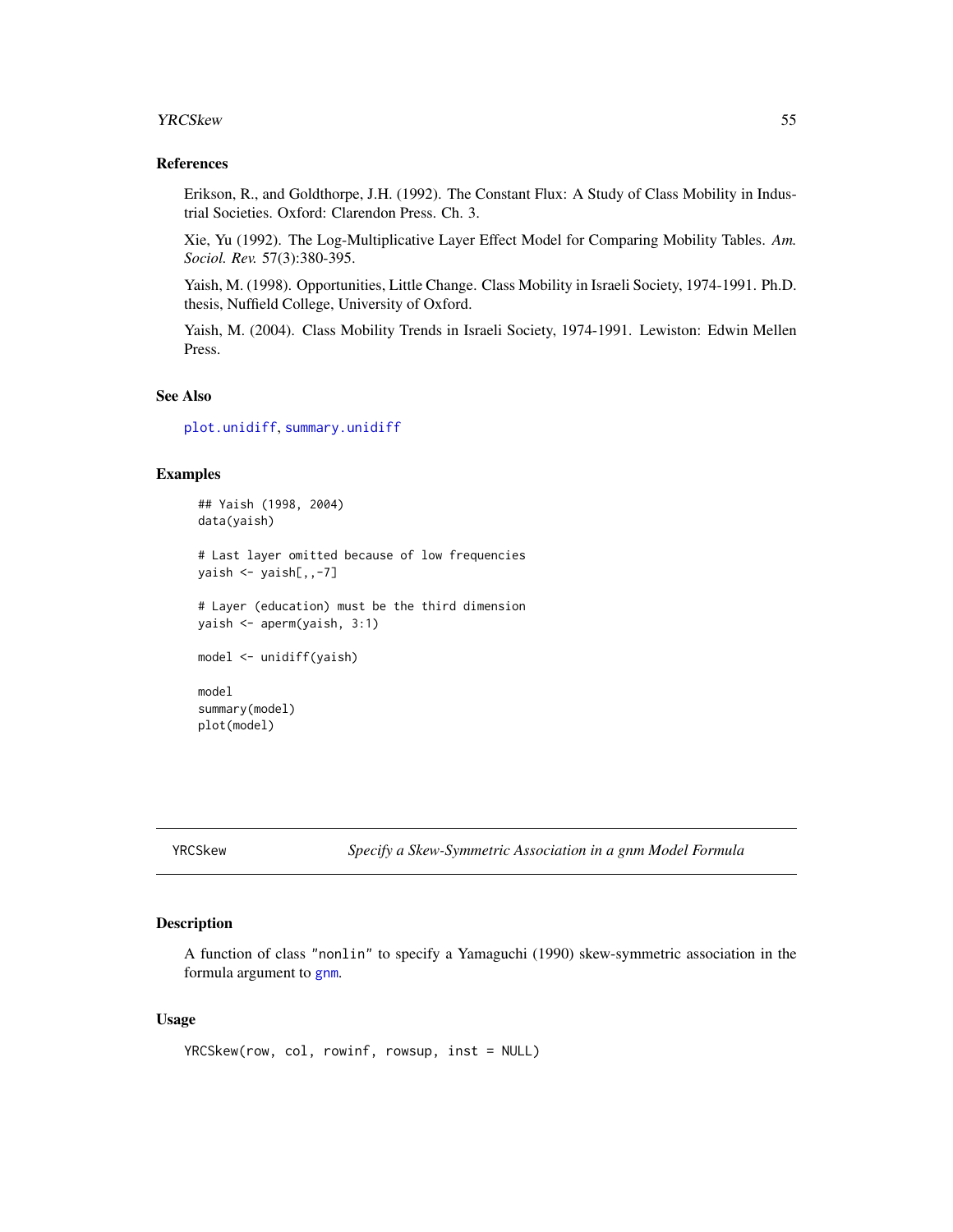#### <span id="page-55-0"></span>Arguments

| row    | for each cell in the table, the row category.                                  |
|--------|--------------------------------------------------------------------------------|
| col    | for each cell in the table, the column category.                               |
| rowinf | must be 1 for cells above the diagonal, 0 for cells below and on the diagonal. |
| rowsup | must be 1 for cells below the diagonal, 0 for cells above and on the diagonal. |
| inst   | a positive integer specifying the instance number of the term.                 |

#### Details

This function is used by [yrcskew](#page-56-1) to fit the "row-column-effect skew-symmetric association (logbilinear) model with full quasi-symmetry (QS+RC\_SK)" proposed by Yamaguchi (1990). It can be used directly to fit custom variants of the model not supported by yrcskew.

This function combines its arguments in the following way:

 $YRCSkew(row, col, rowinf, rowsup) = \delta_{rowinf} * \mu_{row} * (\mu_{col} - \mu_{row}) + \delta_{rowsup} * \nu_{col} * (\nu_{row} - \nu_{col})$ 

When arguments are set according to what is suggested above, and the skew  $\delta$  parameter is constrained to 1, this amounts to the equation:

$$
YRCSkew_{ij} = \delta_{i < j} \nu_i(\nu_j - \nu_i) - \delta_{i > j} \nu_j(\nu_i - \nu_j) = (\delta_{i < j} - \delta_{i > j}) \nu_{\min(i, j)}(\nu_{\max(i, j)} - \nu_{\min(i, j)})
$$

where  $YRCSkew_{ij}$  is the skew association for the cell at the intersection of row i and column j of the table. See reference for mathematical details, and the code of [yrcskew](#page-56-1) for real-world usage.

#### Value

A list with the required components of a "nonlin" function:

| predictors | the expressions passed to Mult                                                                           |
|------------|----------------------------------------------------------------------------------------------------------|
| term       | a function to create a deparsed mathematical expression of the term, given labels<br>for the predictors. |
| call       | the call to use as a prefix for parameter labels.                                                        |

#### Author(s)

Milan Bouchet-Valat

# References

Yamaguchi, K. (1990). Some Models for the Analysis of Asymmetric Association in Square Contingency Tables with Ordered Categories. *Sociol. Methodology* 20, 181-212.

#### See Also

[yrcskew](#page-56-1)

# Examples

# See ?yrcskew.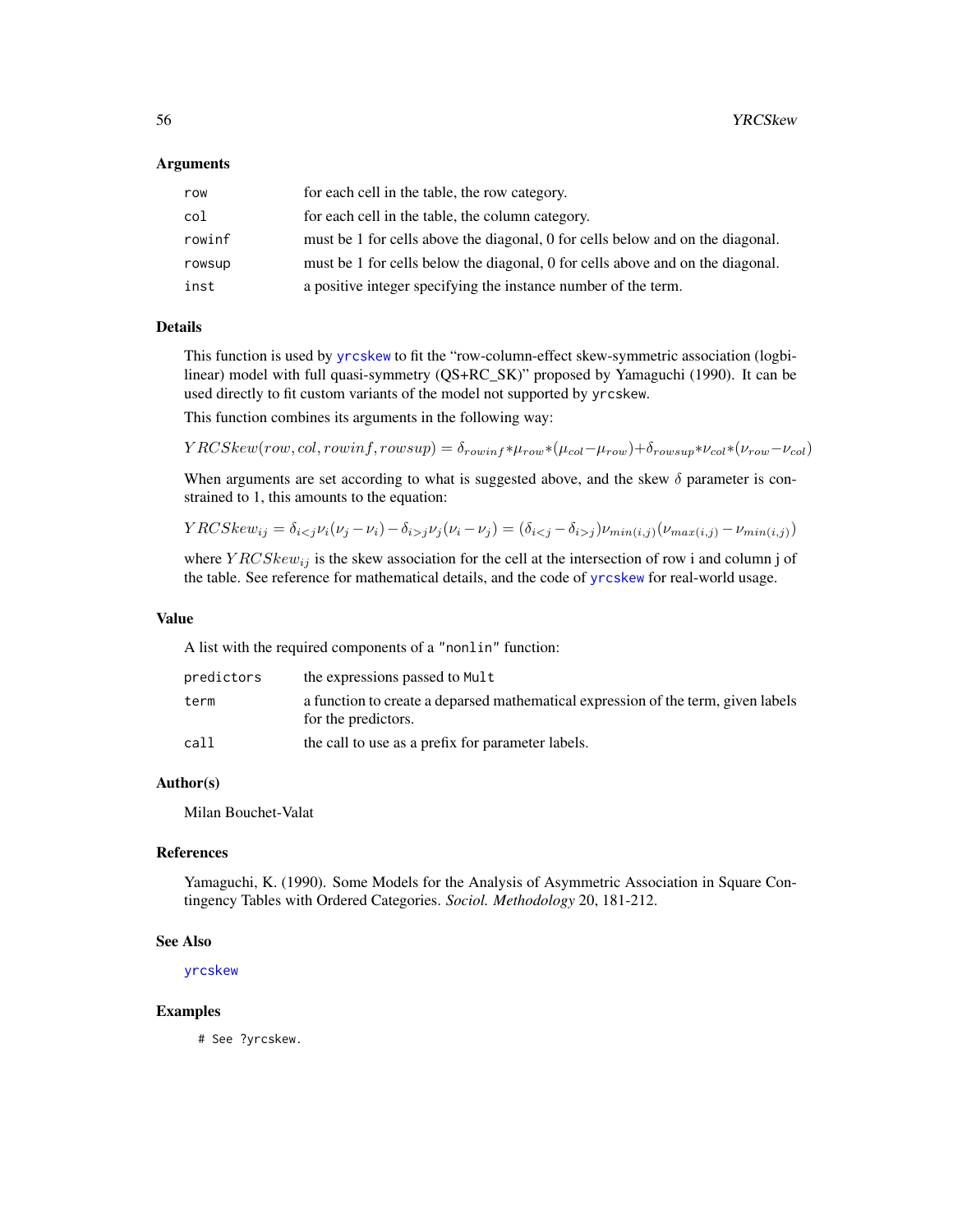<span id="page-56-1"></span><span id="page-56-0"></span>

#### Description

Fit a skew-symmetric association model proposed in Yamaguchi (1990) to describe asymmetry of square tables. This model can be combined with symmetric association models like a quasisymmetry (the default) or symmetric (homogeneous) RC(M) models.

# Usage

```
yrcskew(tab, nd.symm = NA, nd.skew = 1, diagonal = FALSE,
        weighting = c("marginal", "uniform", "none"),
        se = c("none", "jackknife", "bootstrap"),
        nreplicates = 100, ncpus = getOption("boot.ncpus"),
        family = poisson, weights = NULL,
        start = NA, etastart = NULL, tolerance = 1e-8,
        iterMax = 15000, trace = FALSE, verbose = TRUE, ...)
```
#### Arguments

| tab         | a two-way table, or an object (such as a matrix) that can be coerced into a table;<br>if present, dimensions above two will be collapsed.                                                                                                                    |
|-------------|--------------------------------------------------------------------------------------------------------------------------------------------------------------------------------------------------------------------------------------------------------------|
| nd.symm     | the number of dimensions to include in the <i>symmetric</i> RC(M) association. Can-<br>not exceed $2 * min(nrow(tab) - 1, ncol(tab) - 1)$ . If NA, a quasi-<br>symmetric association is used instead of a RC(M) model.                                       |
| nd.skew     | the number of dimensions to include in the $skew-symmetric RC(M)$ association.                                                                                                                                                                               |
| diagonal    | should the model include parameters specific to each diagonal cell? This amounts<br>to taking quasi-independence, rather than independence, as the baseline model.                                                                                           |
| weighting   | what weights should be used when normalizing the scores.                                                                                                                                                                                                     |
| se          | which method to use to compute standard errors for parameters.                                                                                                                                                                                               |
| nreplicates | the number of bootstrap replicates, if enabled.                                                                                                                                                                                                              |
| ncpus       | the number of processes to use for jackknife or bootstrap parallel computing.<br>Defaults to the number of cores (see detectCores), with a maximum of 5, but<br>falls back to 1 (no parallelization) if package parallel is not available.                   |
| family      | a specification of the error distribution and link function to be used in the model.<br>This can be a character string naming a family function; a family function, or<br>the result of a call to a family function. See family details of family functions. |
| weights     | an optional vector of weights to be used in the fitting process.                                                                                                                                                                                             |
| start       | either NA (the default) to use reasonable starting values, NULL to use random<br>starting values, or a vector of starting values for the parameters in the model.                                                                                            |
| etastart    | starting values for the linear predictor; set to NULL to use either default starting<br>values (if start $=$ NA), or random starting values (in all other cases).                                                                                            |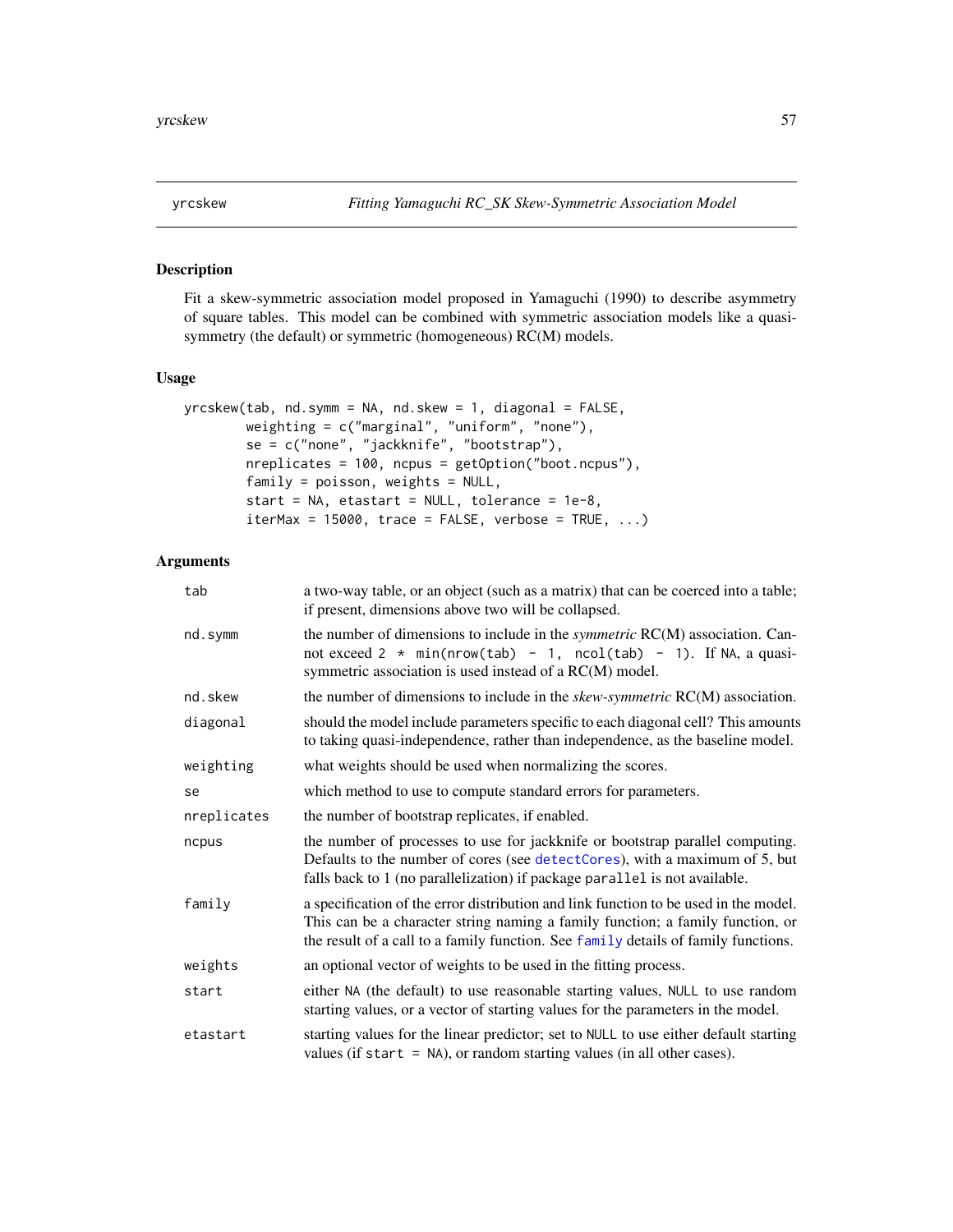<span id="page-57-0"></span>

| tolerance | a positive numeric value specifying the tolerance level for convergence; higher<br>values will speed up the fitting process, but beware of numerical instability of<br>estimated scores! |
|-----------|------------------------------------------------------------------------------------------------------------------------------------------------------------------------------------------|
| iterMax   | a positive integer specifying the maximum number of main iterations to perform;<br>consider raising this value if your model does not converge.                                          |
| trace     | a logical value indicating whether the deviance should be printed after each it-<br>eration.                                                                                             |
| verbose   | a logical value indicating whether progress indicators should be printed, includ-<br>ing a diagnostic error message if the algorithm restarts.                                           |
| $\cdots$  | more arguments to be passed to gnm                                                                                                                                                       |

#### Details

The original presented by Yamaguchi (1990), called "row-column-effect skew-symmetric association (logbilinear) model with full quasi-symmetry (QS+RC\_SK)", combines a skew-symmetric association with a quasi-symmetry baseline; it is the variant fitted by default by this function. If nd.symm is set to a positive integer value, though, variants using a RC(M) model to describe the *symmetric association* are used, with our without diagonal-specific parameters (depending on the value of the diagonal argument); among them is the HM\_RC+RC\_SK variant, when nd. symm is 1.

These models follow the equation:

$$
logF_{ij} = q_{ij} + \delta_{ij} \nu_j (\nu_i - \nu_j)
$$

where  $F_{ij}$  is the expected frequency for the cell at the intersection of row i and column j of tab, and  $q_{ij}$  a quasi-symmetric or a RC(M) association. See reference for detailed information about the degrees of freedom and the identification constraints applied to the scores.

Please note that contrary to other association models, this model is sensitive to reorderings of rows and columns. You have to take care of passing a table whose categories follow a hierarchical order with a substantive meaning.

Another model presented in the paper, the homogeneous symmetric and skew-symmetric associations models (HM\_(S+SK)) is not currently supported.

Actual model fitting is performed using [gnm](#page-0-0), which implements the Newton-Raphson algorithm. This function simply ensures correct start values are used, in addition to allowing for identification of scores even with several dimensions, computation of their jackknife or bootstrap standard errors, and plotting. The default starting values for main parameters are taken from the model without association parameters ("base model"); association parameters start with random starting values. In some complex cases, using start = NULL to get completely random starting values can be more efficient, but it is also less stable and can converge to non-optimal solutions.

#### Value

A yrcskew object, which is a subclass of an rc.symm object (see[rc](#page-27-1)) unless nd.symm is NA. In addition to this class, it contains a assoc.yrcskew component holding information about the *skewsymmetric* association:

phi The intrisic association parameters, one per dimension.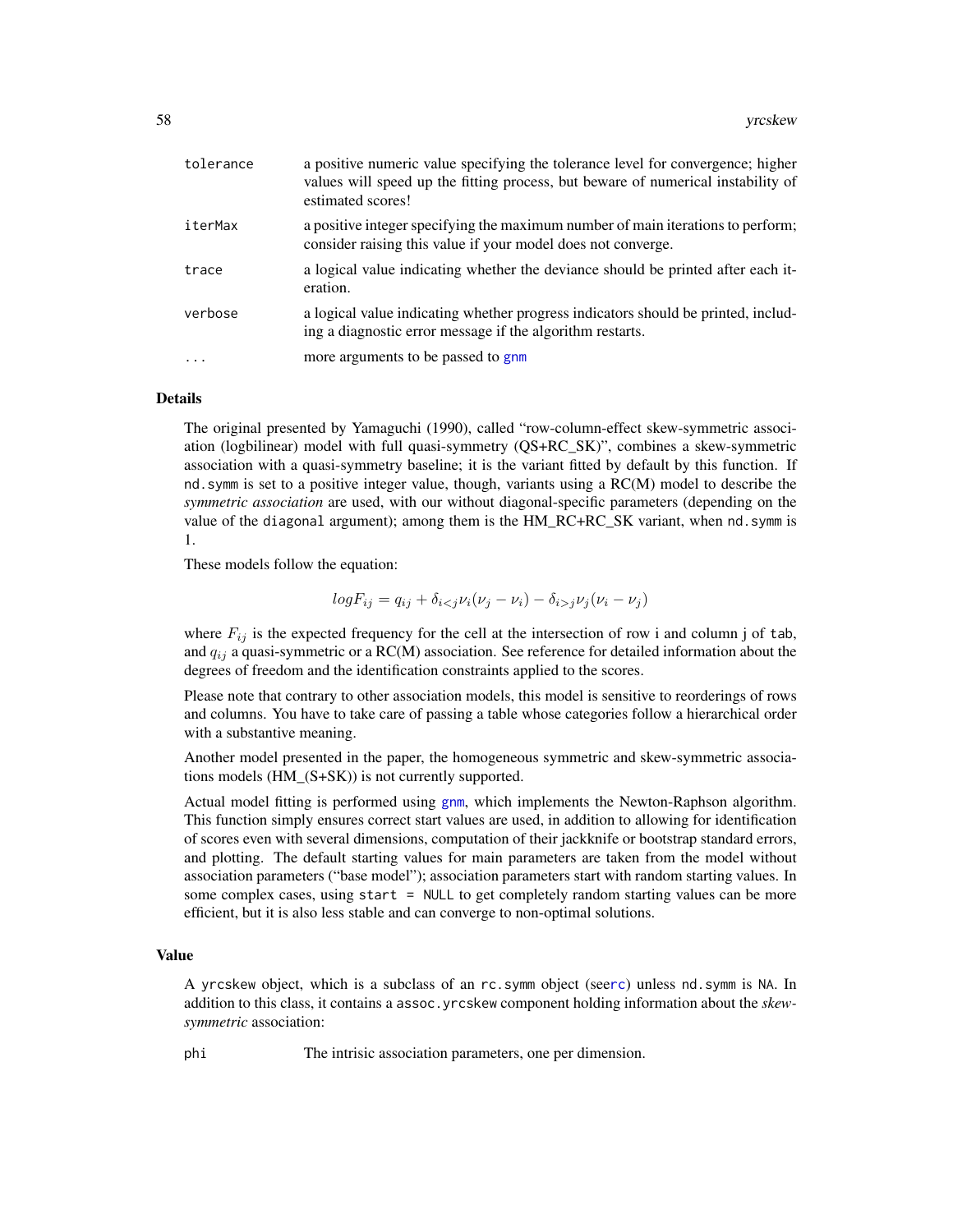<span id="page-58-0"></span>yrcskew 59

| row         | Row scores, normalized so that their (weighted) sum is 0, their (weighted) sum<br>of squares is 1, and their (weighted) cross-dimensional correlation is null.                           |
|-------------|------------------------------------------------------------------------------------------------------------------------------------------------------------------------------------------|
| col         | Column scores, normalized so that their (weighted) sum is 0, their (weighted)<br>sum of squares is 1, and their (weighted) cross-dimensional correlation is null.                        |
| row.weights | The row weights used for the identification of scores, as specified by the weighting<br>argument.                                                                                        |
| col.weights | The column weights used for the identification of scores, as specified by the<br>weighting argument.                                                                                     |
| covmat      | The variance-covariance matrix for phi coefficients and normalized row and col-<br>umn scores. Only present if se was not "none".                                                        |
| adj.covmats | An array stacking on its third dimension one variance-covariance matrix for the<br>adjusted scores of each layer in the model (used for plotting). Only present if se<br>was not "none". |
| covtype     | The method used to compute the variance-covariance matrix (corresponding to<br>the se argument.                                                                                          |

#### Warning

This family of model sometimes converges to a non-optimal solution, in which case the reported scores are wrong. To protect yourself from this problem, you are advised to run the models several times to find out which convergence point is the true one. Furthermore, when model converges slowly, restarting the fitting procedure may produce much better random starting values.

#### Author(s)

Milan Bouchet-Valat

# References

Yamaguchi, K. (1990). Some Models for the Analysis of Asymmetric Association in Square Contingency Tables with Ordered Categories. *Sociol. Methodology* 20, 181-212.

#### See Also

[plot.yrcskew](#page-20-1), [gnm](#page-0-0)

# Examples

## Yamaguchi (1990), Table 5, p. 202, and Table 6B, p. 205 data(ocg1973)

```
# Simple symmetric RC(1) model ("Null skew-symmetry")
rc.model <- rc(ocg1973, diagonal=TRUE, symmetric=TRUE, weighting="none")
# Reported phi is slightly different, coefficients agree
rc.model
```

```
# Note model does not always converge, several attempts may be needed
# Here we set known starting values to be sure it works
set.seed(5)
```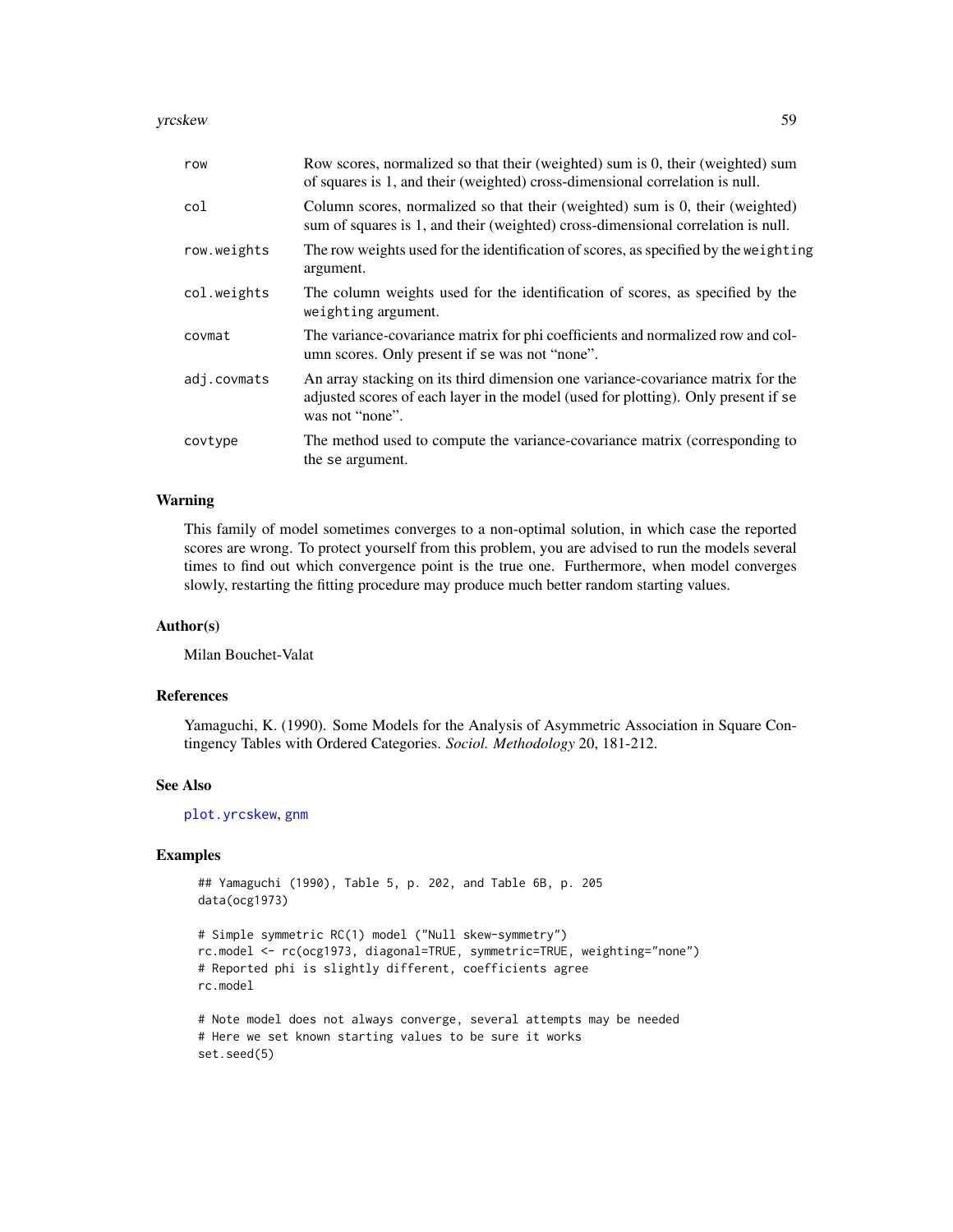model <- yrcskew(ocg1973, nd.symm=1, nd.skew=1, diagonal=TRUE, weighting="none") # We do not get the same results as the author, but the smaller deviance # indicates a better fit in our version (!) model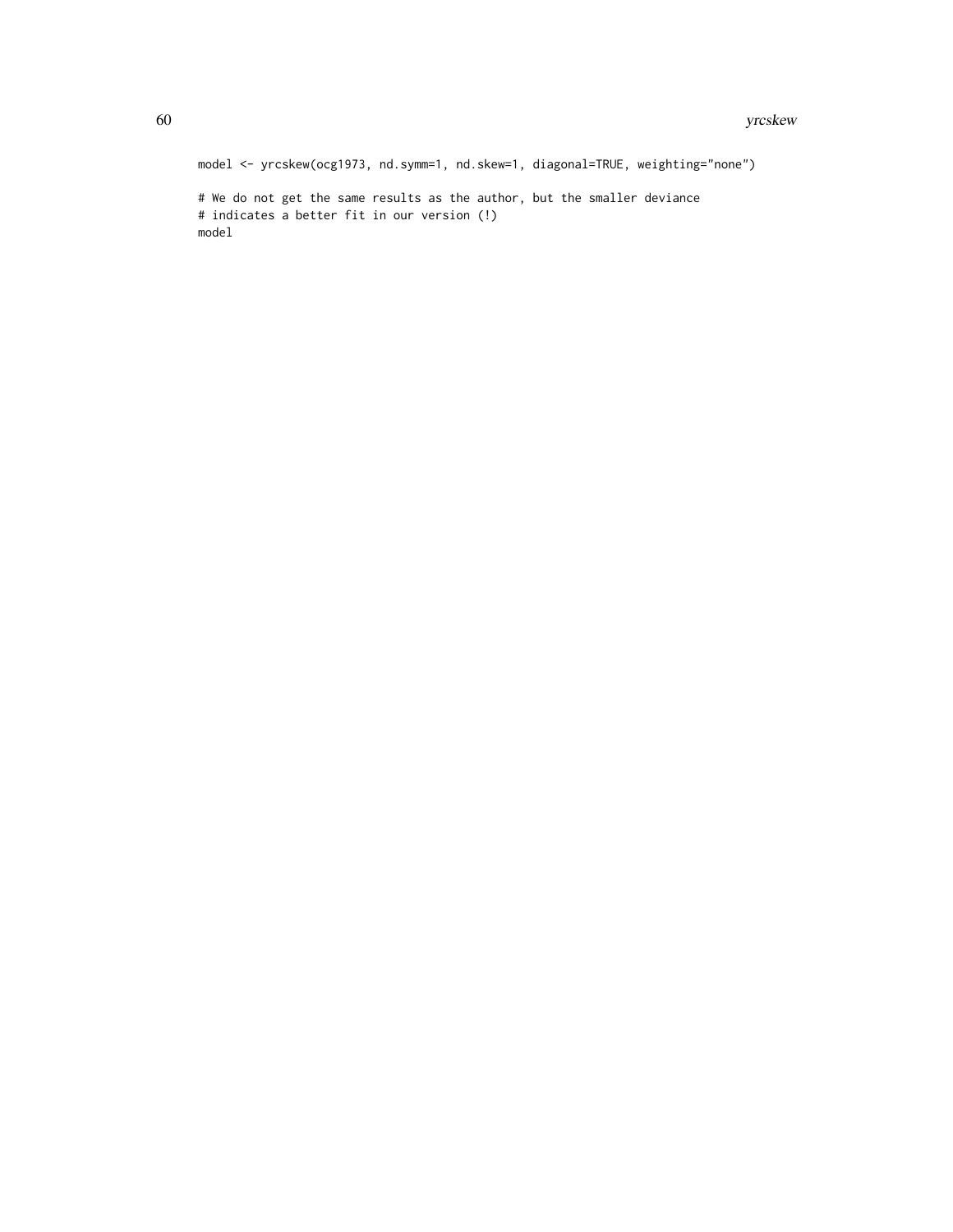# <span id="page-60-0"></span>Index

∗Topic datasets color , [6](#page-5-0) criminal , [6](#page-5-0) gss7590 , [7](#page-6-0) gss8590 , [7](#page-6-0) gss88 , [8](#page-7-0) hg16, [8](#page-7-0) ocg1973 , [21](#page-20-0) ∗Topic models anoas , [2](#page-1-0) HMSkew , [9](#page-8-0) hmskewL , [13](#page-12-0) plot.unidiff , [26](#page-25-0) rc , [28](#page-27-0) rcL , [33](#page-32-0) rcL.trans , [36](#page-35-0) RCTrans , [39](#page-38-0) summary.anoas, [42](#page-41-0) summary.assoc, [44](#page-43-0) summary.unidiff , [45](#page-44-0) svyassocmod , [47](#page-46-0) svygnm , [51](#page-50-0) unidiff , [53](#page-52-0) YRCSkew , [55](#page-54-0) ∗Topic nonlinear anoas , [2](#page-1-0) HMSkew , [9](#page-8-0) hmskewL , [13](#page-12-0) plot.unidiff , [26](#page-25-0) rc , [28](#page-27-0) rcL , [33](#page-32-0) rcL.trans , [36](#page-35-0) RCTrans , [39](#page-38-0) summary.anoas, [42](#page-41-0) summary.assoc, [44](#page-43-0) summary.unidiff , [45](#page-44-0) svyassocmod , [47](#page-46-0) svygnm , [51](#page-50-0) unidiff , [53](#page-52-0)

# YRCSkew , [55](#page-54-0)

AIC , *[45](#page-44-0) , [46](#page-45-0)* anoas , [2](#page-1-0) , *[42](#page-41-0) , [43](#page-42-0)* anoasL , *[43](#page-42-0)* anoasL *(*anoas *)* , [2](#page-1-0) as.svrepdesign , *[50](#page-49-0)* , *[52](#page-51-0)* assoc , [4](#page-3-0) , *[41](#page-40-0) , [42](#page-41-0)* , *[45](#page-44-0)* assoc.hmskew , *[12](#page-11-0)* boot.ci , *[41](#page-40-0)* checkEstimable , *[54](#page-53-0)* color , [6](#page-5-0) criminal , [6](#page-5-0) detectCores , *[11](#page-10-0)* , *[14](#page-13-0)* , *[29](#page-28-0)* , *[33](#page-32-0)* , *[37](#page-36-0)* , *[49](#page-48-0)* , *[57](#page-56-0)* dimnames , *[27](#page-26-0)* extractAIC , *[45](#page-44-0) , [46](#page-45-0)* family , *[11](#page-10-0)* , *[14](#page-13-0)* , *[29](#page-28-0)* , *[34](#page-33-0)* , *[37](#page-36-0)* , *[49](#page-48-0)* , *[53](#page-52-0)* , *[57](#page-56-0)* gnm, [3](#page-2-0), [5](#page-4-0), [9](#page-8-0), [11](#page-10-0), [12](#page-11-0), [14](#page-13-0)[–16](#page-15-0), [30](#page-29-0), [31](#page-30-0), [34](#page-33-0), [35](#page-34-0), *[37](#page-36-0)[–39](#page-38-0)* , *[50](#page-49-0)[–52](#page-51-0)* , *[54](#page-53-0) , [55](#page-54-0)* , *[58](#page-57-0) , [59](#page-58-0)* gss7590 , [7](#page-6-0) gss8590 , [7](#page-6-0) gss88 , [8](#page-7-0) hg16, <mark>[8](#page-7-0)</mark> HMSkew , [9](#page-8-0) hmskew , *[5](#page-4-0)* , *[9](#page-8-0) , [10](#page-9-0)* , [10](#page-9-0) , *[15](#page-14-0) , [16](#page-15-0)* , *[25](#page-24-0)* , *[41](#page-40-0) , [42](#page-41-0)* , *[44](#page-43-0) , [45](#page-44-0)* , *[50](#page-49-0)* hmskewL , [13](#page-12-0) , *[25](#page-24-0)* , *[41](#page-40-0) , [42](#page-41-0)* , *[44](#page-43-0) , [45](#page-44-0)* , *[50](#page-49-0)* iac , [16](#page-15-0) , *[20](#page-19-0)* maor , *[18](#page-17-0)* , [18](#page-17-0) , *[27](#page-26-0)* , *[46](#page-45-0)* , *[53](#page-52-0) , [54](#page-53-0)* ocg1973 , [21](#page-20-0) plot , *[24](#page-23-0)* , *[27](#page-26-0)*